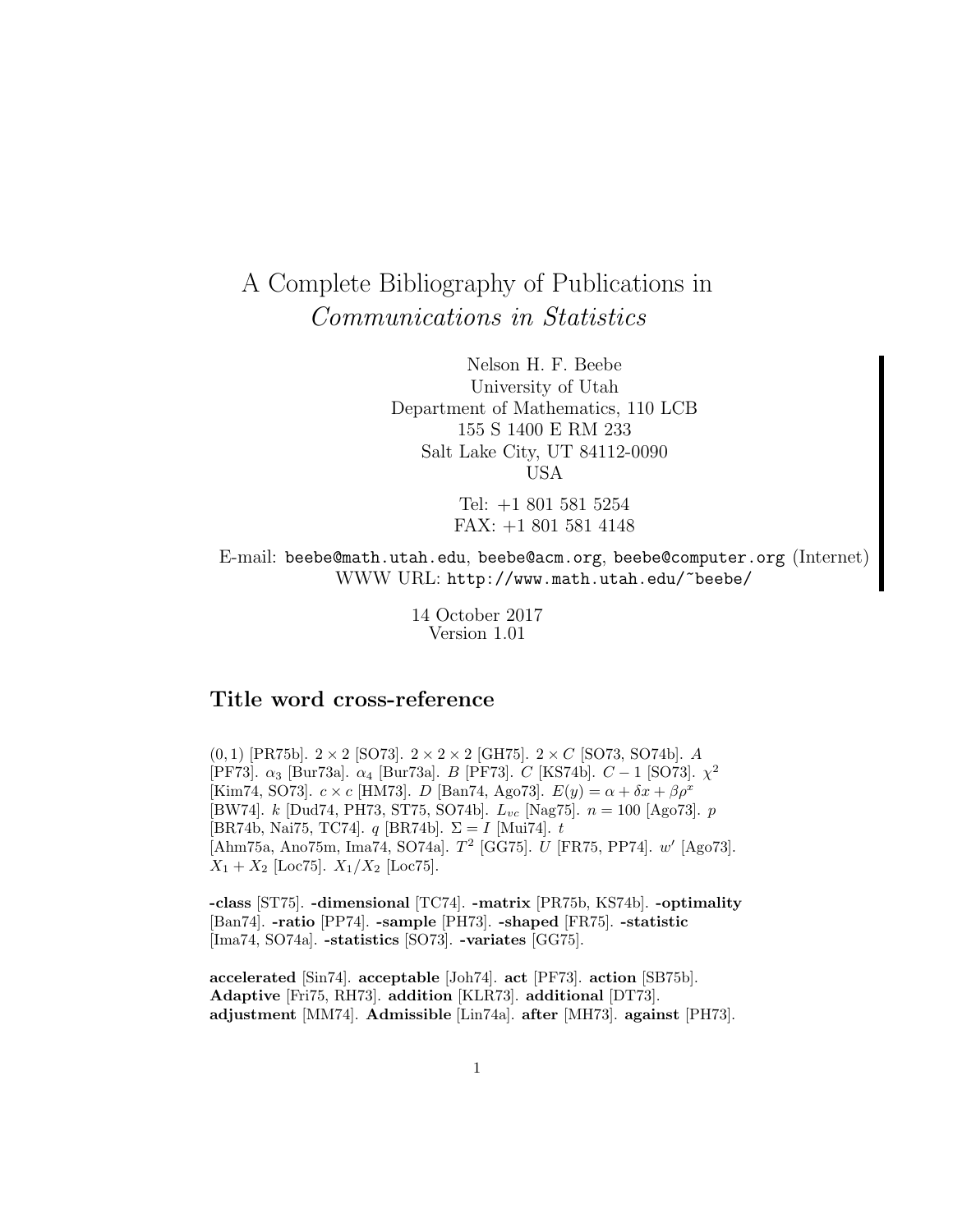**algorithm** [CR75, MW74]. **allocation** [SS74]. **alternative** [Beh75, SN73]. **alternatives** [Lep75, PH73]. **altoregressive** [Pag73]. **among** [CL74]. **analogues** [Kas74]. **analysing** [OM73]. **Analysis** [Kas74, Adi75, AB75, BHOO74, CH74, FF75, GW75, MW74, PC74, SO75, Sug73, TLD75, dW74]. **analytic** [Saw75b]. **ancillary** [Fu74]. **Anderson** [PR75b]. **application** [Bec73, GD74, MY75, SC74c, TS74, TLD75]. **applications** [GG74, Saw73, Ste74, Sug73]. **approach** [Hoc75a, SO75, War74]. **Approximate** [SO73, Bur73b]. **approximation** [GH75, Ima74, MP74, Phi73]. **Approximations** [PC75, Bur73c]. **arbitrary** [PH73, Pat75, RY74]. **arising** [Sin74]. **assay** [PC75]. **associated** [KA74b, UWH73]. **Asymptotic** [GCK75, Sch73a, SN73, WS74, HC74]. **Asymptotically** [Hen75, Lep75, Ahm75a]. **attracted** [Roh73]. **autocorrelated** [HL73]. **autocorrelation** [Pie75]. **autocorrelations** [Rob74]. **automatic** [WW75a]. **autoregressive** [MT74, Vin73]. **average** [Cla74].

**bad** [Rya74]. **balanced** [PF73, Sah74]. **bands** [Per74]. **based** [GM73, GH74, Wei73]. **basic** [Sen74]. **Bayes** [BS75, Haa75, PC75, Sah74, SB74, SB75b, dW74]. **Bayesian** [BB75, Bro74, PC74, War74]. **been** [MH73]. **Behrens** [Hoc75a, SS75]. **Bernoulli** [BR74a, Bam75, Cro75]. **best** [Ano75m]. **between** [Bur73b, GM73]. **bias** [KS75a]. **binomial** [BK73, BB75, Bur73b, Bur73c, Con75, Ham74a, Joh74]. **birameters** [Wol73]. **bivariate** [Ahs74, Ham74a, KS75b, KS75c, TS74]. **block** [Pat75]. **blocking** [TR74]. **Board** [Ano73a, Ano73b, Ano73c, Ano73d, Ano73e, Ano73f, Ano73g, Ano73h, Ano74a, Ano74b, Ano74c, Ano74d, Ano74e, Ano74f, Ano74g, Ano74h, Ano74i, Ano74j, Ano74k, Ano74l, Ano75a, Ano75b, Ano75c, Ano75d, Ano75e, Ano75f, Ano75g, Ano75h, Ano75i, Ano75j, Ano75k, Ano75l]. **bound** [Lwi74, Saw74]. **Bounds** [KR74]. **Buffon** [GD74]. **busy** [Jai75].

**calculation** [Ham74b]. **calibration** [TM73]. **Carlo** [Ago73, HL73]. **case** [GWS73, ND75, Phi73]. **cases** [Eic74]. **categorical** [Kas74]. **categories** [Dev75, HC74]. **cell** [GH75]. **censored** [BK73, KD75, LHS74]. **censorship** [PH73, Pat75]. **central** [Rub74b, Rub74a]. **centroid** [Kim74]. **Certain** [Jan75, And75a, BOL74, LSR73, RY75]. **Certainty** [Lin74b]. **chance** [HM73, Lin74b]. **change** [BJ75]. **changing** [Bro74]. **characteristic** [Sug73]. **Characterization** [Gup74, Ahs74, AK74, Con75, Gup75a, KJ74, Rao74]. **Characterizations** [Gal75, Gup75b]. **Characterizing** [FR75, Kor75]. **chi** [Cam75, Ham74a, Ham74b, Kat73, RR74, Rub74b, Rub74a]. **chi-square** [Cam75, RR74, Rub74b, Rub74a]. **chi-squared** [Ham74a, Ham74b]. **class** [Ahm75a, ST75, WS74]. **classifiers** [Dev75]. **clinical** [DK74, HW75]. **Close** [Bur73c]. **closeness** [Zac74]. **cluster** [CH74]. **clustering** [Sch73b]. **coefficients** [Woo74]. **column** [SK73b]. **combination** [KW73]. **combinations** [BR74b]. **Comment** [Haw77, Tik77]. **Comparing**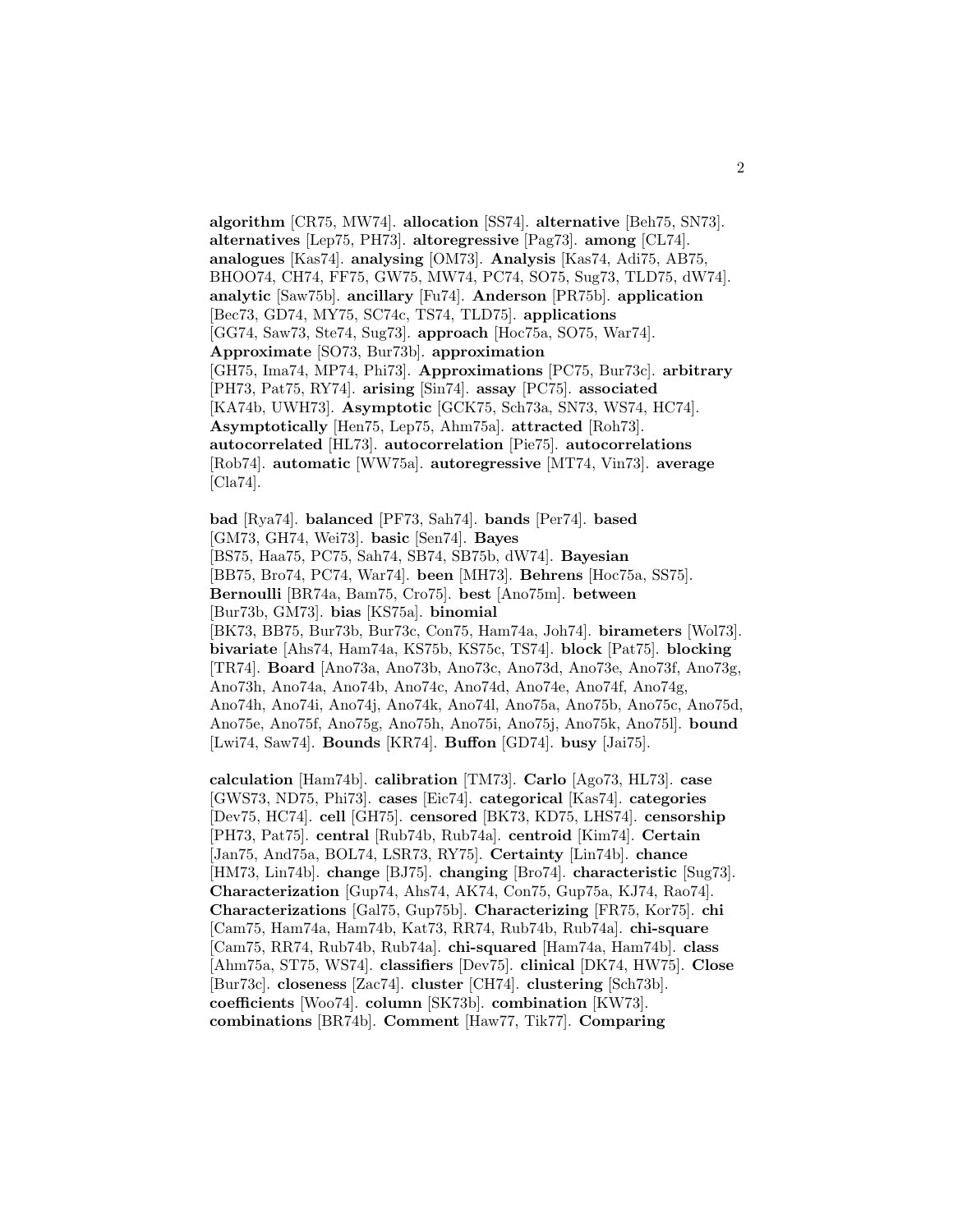[WC74, BB75, Nai75, SB74]. **comparing-tail** [SB74]. **comparison** [Ago73, Cla74, CR75, OC74, Sin73, SA74, SS75, WS74]. **comparisons** [BG75, Dav73, PS74b]. **Complete** [PP73]. **completely** [WW75a]. **complex** [ND75]. **component** [Lot73]. **components** [Ala74, BS75, Che74b, Joh73, Sah74, SB75b]. **Composite** [Gra73]. **compromise** [Sha75b]. **computer** [LM73]. **concepts** [Kas74]. **concordance** [Woo74]. **conditional** [And75a, Gup75a]. **conditions** [Hoc75a]. **Confidence** [Cro75, Rea74, AA74, BR74b, Bur73c, Dun74, Per74, SS75]. **confounded** [KS74b]. **conjugate** [Fri75]. **Connectedness** [SK73b]. **consistency** [KV75]. **constant** [GP75]. **constraint** [Lin74b]. **constraints** [War74]. **constructing** [Hig75, MH73, OC74]. **construction** [RN74]. **containing** [Rya74]. **contiguous** [Lep75]. **contingency** [GH75, Ham74a, HC74, MY75, SO73, SO74b]. **continuous** [CS74]. **contrasts** [VR73]. **contribution** [Jai75]. **convexity** [Coo74]. **Cornish** [MG75]. **correctness** [PS74a]. **correlated** [Dev75, KW73, WC74]. **correlation** [BOL74, Ham74a]. **covariance** [Adi75, PP74, Rob74, RY74, RY75, RL75]. **covariance-time** [RL75]. **credibility** [Rea74]. **criteria** [KS75a, SA74]. **criterion** [ND75, Nag75, OC74]. **cross** [WW75a, WW75b]. **cumulants** [MG75]. **curve** [BW74, Cha75, SK73a, WW75a]. **curves** [RL75, TLD75].

**cycle** [Gra73].

**Darmois** [KLR73]. **Data** [DK74, Kas74, KD75, LHS74, OM73, SO75, WC74]. **defined** [KK74]. **degree** [NB73, PR75b, WW75b]. **degrees** [Rub74a]. **dendrite** [CH74]. **densities** [Hig75]. **Density** [Car75, KV75, SO74a, Van73, WW75b]. **dependence** [Loc75]. **dependent** [BR74a]. **Derivatives** [Sug73]. **derived** [BR74a, SO73]. **Design** [GA75, KS75a, HW75, MH73, MM74]. **designs** [Bec73, Gra73, Haz73, KS74b, MW74, OC74, PF73, Pat75, RN74, Rak74, SK73b, SD75, TM73]. **detection** [BJ75]. **determinant** [SA74]. **Determinants** [GCK75, Ste74]. **determining** [WW75b]. **deviation** [Roh73]. **different** [CR75]. **digital** [MP74]. **dimensional** [TC74]. **direction** [Fri75]. **discrete** [Gup74, GG74, Gup75b, KK74, Kor75]. **discriminant** [LSR73]. **dispersion** [Cha75, DS75]. **distributed** [Lin74b, Phi73]. **Distribution** [GG75, HS75, Ahm75a, Ahs74, AK74, AR75, And75a, BR74a, FR75, GH75, Gup75a, Ima74, KA74a, Kat73, KD75, KW73, sL75, MSF73, ND75, PC75, PR74, PS74b, RH73, Rao74, SC74a, SC74c, Saw73, Saw74, Sin75, SG75, SB75a, SO73, Sun74, SB75b, TC74, Wan73, WK73, Woo74, WG75]. **distribution-free** [Ahm75a, RH73]. **Distributions** [GG74, GCK75, Bli74, BR74b, BS75, Bur73a, Bur73b, CF75, Con75, GP75, Gup74, Gup75b, Joh74, JH74, JK75, KK74, KS75b, KS75c, Kor75, KJ74, Que75, SO74a, Sen74, Sha75a, SN73, Zac74]. **divergence** [CL74]. **Does** [DS75]. **dosage** [Eic74]. **double** [ST75]. **drift** [BJ75]. **Durbin** [Vin73].

**Editorial** [Owe73a, Owe73b, Ano73a, Ano73b, Ano73c, Ano73d, Ano73e,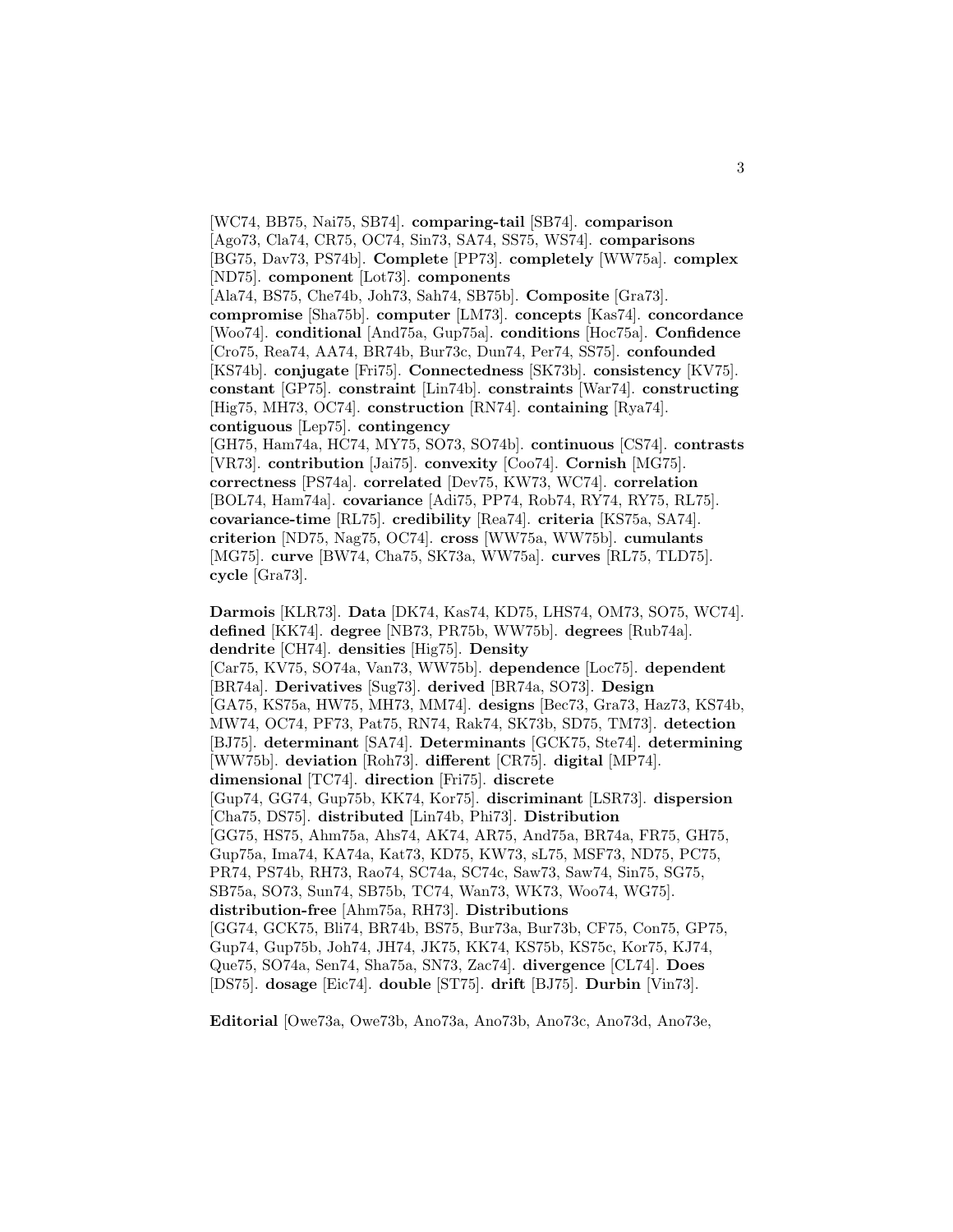Ano73f, Ano73g, Ano73h, Ano74a, Ano74b, Ano74c, Ano74d, Ano74e, Ano74f, Ano74g, Ano74h, Ano74i, Ano74j, Ano74k, Ano74l, Ano75a, Ano75b, Ano75c, Ano75d, Ano75e, Ano75f, Ano75g, Ano75h, Ano75i, Ano75j, Ano75k, Ano75l]. **Effects** [HL73, BOL74, BG75, MP74, PR75b, Sah74]. **efficiency** [HC74, Lit74]. **Efficient** [MT74, Hen75]. **elimination** [RN74]. **ellipsoids** [GP75]. **Empirical** [LM73, BS75, Haa75, SB75b]. **entry** [GH75]. **environmental** [Rob74]. **equal** [sL75]. **equal-mean** [sL75]. **equality** [Cho75, PP74]. **equicorrelated** [HS75]. **equivalent** [Lin74b]. **error** [Lin74a, OC74, TC74, YJB74]. **errors** [HL73]. **estimate** [HS74, Lwi74, PC75, Rob74, dW74]. **estimates** [Dav74, Joh74, Sug74]. **estimating** [Hoc75b, MT74, PR75a, Zac74]. **Estimation** [Ala74, Dud74, KA74a, KS74a, KD75, RL75, Rya74, Sha75b, Sin74, UWH73, Bli74, Blu75, BS75, Car75, Cha75, Cla74, DD74, Gra73, GA75, Hen75, KS75a, KV75, MY75, RY74, Sen74, Sie73, Sli75, Sun74, Van73, WW75b, Wan73, WG75, Bli74]. **estimator** [KV75]. **Estimators** [Bam75, BK73, AR75, AA73, EB73, GWS73, HL73, Lin74a, PP73, Sah74, ST75, Tan74, WK73]. **Evaluation** [CS74, Ste74]. **even** [Rub74a]. **Exact** [BHOO74, DT73, Kat73, ND75, Ima74]. **example** [Ban74]. **exchangeable** [Sha75a]. **expansions** [DT73, MG75]. **expectation** [Gup75a]. **expected** [KR74, Zac74]. **experimental** [MW74]. **experiments** [KS74b, OM73]. **exploiting** [Rob74]. **Exponential** [Phi73, DD74, KJ74, PC74, PC75, RR74, SB75a, SB75b, TS74, Zac74]. **exponentiality** [TRM74, Tik74b]. **exponentials** [BK73]. **Extension** [KLR73, Cam75, GD74, PR75b, SK73a, SO74b, TS74]. **extreme** [MSF73]. **extreme-value** [MSF73].

**factorial** [KK74, KS74b, OM73, Rak74]. **failure** [Ahm75b, KD75]. **failures** [HW75]. **families** [KS75b]. **family** [DD74, KK74, RR74]. **Farlie** [JK75, Sha75a]. **Federer** [PR75b]. **Filter** [MM74]. **financial** [PS74a]. **Finite** [Tho73, CS74]. **first** [MT74]. **first-order** [MT74]. **Fisher** [Hoc75a, MG75, SS75, Tan73, TS74]. **fit** [LHS74, MSF73, RR74]. **fitting** [SO75, SK73a, WW75a]. **Fixed** [AA74, Per74, HW75, KS75b, SN73]. **folded** [Sun74]. **form** [Saw75b]. **formal** [Sah74]. **forms** [KW73]. **formulas** [DT73, SN73]. **formulation** [Rak74]. **foundation** [Tho73]. **fractional** [Rak74]. **framework** [CS74, MW74]. **free** [Ahm75a, RH73, Wol73]. **freedom** [Rub74a]. **French** [WW75a]. **Friedman** [Pat75]. **function** [Ahm75b, KA74a, LSR73, Phi73, Wol73]. **function-free** [Wol73]. **functions** [Bam75, FR75, Ham74b, KA74a, KLR73, WW75a].

**gamma** [AR75, Bli74, Rub74b, WG75]. **Gaussian** [CF75]. **general** [Bur73a]. **Generalization** [Vin73]. **Generalizations** [SC74b]. **generalized** [Gho74, Jai75, JK75, Kle73, MW74, PH73, Pat75, Sha75a, ST75]. **generate** [JH74]. **generation** [LM73]. **genetic** [Rob74]. **geometric** [BHOO74]. **Geometrical** [Hig75, Rak74]. **GMANOVA** [Kab75]. **goodness**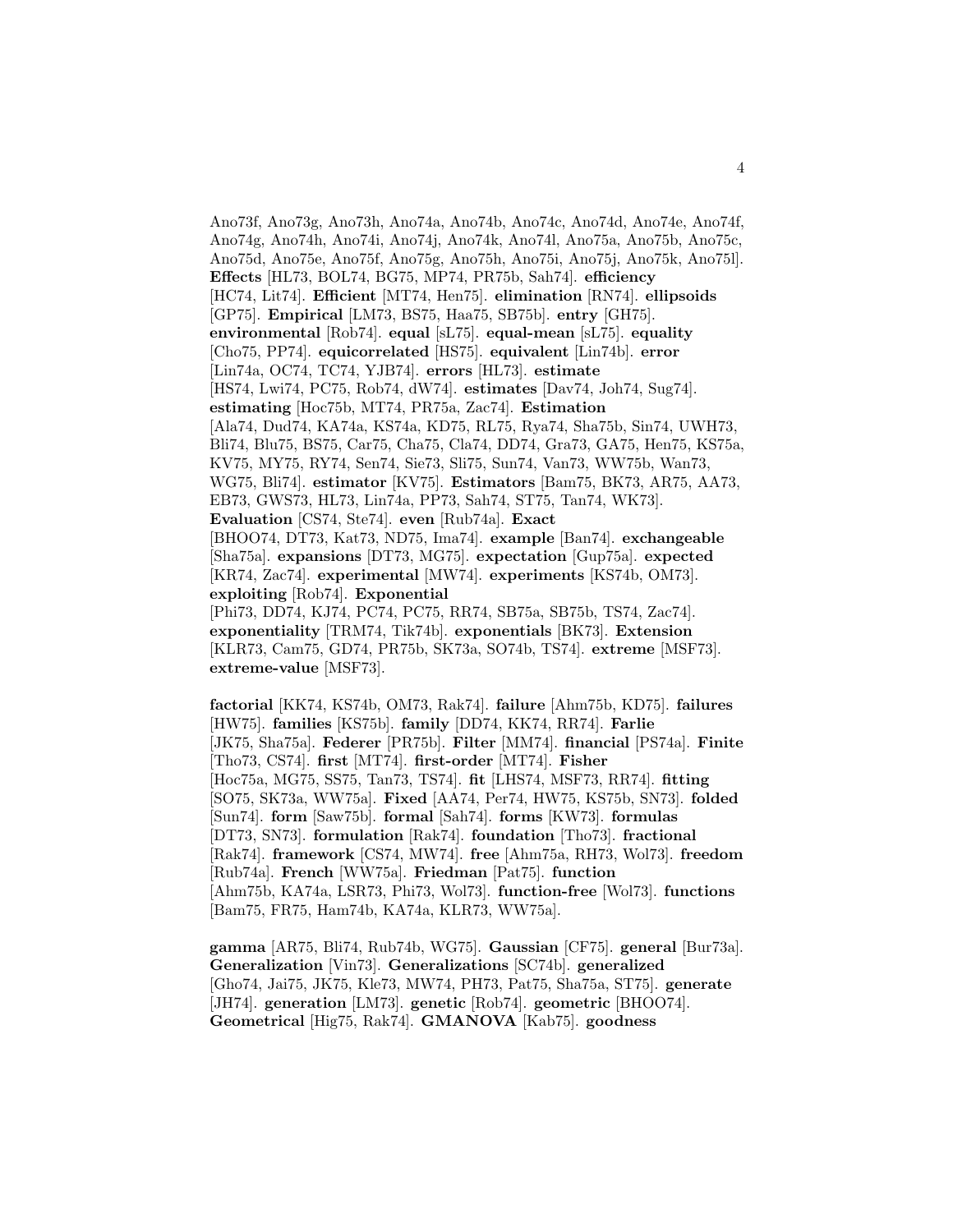[LHS74, MSF73, RR74]. **goodness-of-fit** [MSF73, RR74]. **gradually** [Wei73]. **grid** [Bur73a]. **grouped** [BK73]. **grouped-censored** [BK73]. **growth** [Cha75, TLD75]. **Gumbel** [JK75, Sha75a].

**Haenszel** [SO74b]. **Hermitian** [Sug73]. **heterogeneity** [RN74]. **heteroscedastic** [Sin74]. **higher** [PR75b, Vin73]. **histogram** [KV75, Van73]. **Hogg** [Beh75]. **Hotelling** [Ban74, GG75, PS74b]. **Hyperbolic** [GM73]. **hypergeometric** [Bur73b, Jan75]. **hypotheses** [Phi73, SC74a, Wol73]. **hypothesis** [PY73].

**identically** [Phi73]. **if** [Lin74b]. **II** [Bli74, SC74a, SC74b]. **important** [DT73]. **Improved** [AR75, Saw75b]. **incorporate** [BG75]. **increasing** [Wei73]. **Independence** [Arn73, SN73]. **independent** [GG75, Phi73]. **inequality** [War74]. **Inference** [BR74a, And75b, Eas75, Hoc75a, Jan75, Tan73, Tho73]. **inferences** [Bro74]. **inferential** [Hig75]. **information** [AB75, GA75, HS74, Sli75]. **initial** [MH73]. **input** [MH73]. **integral** [Cam75, Rub74a]. **integrated** [OC74]. **intensity** [Saw75a]. **intervals** [AA74, BR74b, Dun74]. **intraclass** [BOL74, RY74]. **inverse** [CF75, MW74, SR73, TM73]. **investigation** [LM73]. **involving** [BS75, Cho75]. **iterative** [Sug74].

**jackknife** [And75b, GWS73]. **Jacobian** [Saw75b]. **Jacobians** [Saw73]. **join** [Sin74]. **Joint** [BR74b]. **Jonckheere** [PH73].

**kind** [Sin75]. **kinds** [SC74c]. **knowledge** [AA73]. **known** [Kas74]. **Kolmogorov** [Kim74, Lit74]. **Kruskal** [HC74].

**Lagrangian** [Con75]. **Large** [And75b, DK74, Roh73]. **largest** [Blu75, HS75, Mui74]. **latent** [Mui74, Saw74]. **law** [Roh73]. **least** [And75b, Che74a, HL73, Lot73, Rao73]. **least-squares** [Lot73]. **level** [MT74]. **levels** [Bur73c]. **life** [BK73, Sin74, Sli75, SB75a]. **life-testing** [SB75a]. **likelihood** [AR75, Cha75, Dav74, Dav73, EB73, Phi73, PP74, RY75, Sie73, Sug74, Tan74]. **limits** [Bur73c, Cro75, TC74]. **Linear** [Dev75, AB75, BR74b, Eic74, GA75, GM73, KA74a, KS74a, Kle73, Kor75,

KW73, LSR73, MP74, MB74, Per74, RY75, Sin73, UWH73, War74]. **linear.hypotheses** [Kle73]. **linearity** [Adi74]. **lines** [Dav74]. **location** [Bli74, EB73, KA74a, KS74a, Lep75, Sha75b]. **location-scale** [EB73]. **logarithmic** [PR74]. **logit** [SO74b, Sug74]. **lognormality** [KAR75]. **loss** [Lin74a]. **lower** [Lwi74, Saw74].

**main** [PR75b]. **MANOVA** [FF75, TLD75]. **Mantel** [SO74b]. **marginals** [KS75b]. **Markov** [DS75, KA74b]. **Markovian** [Sch73a]. **match** [Bur73a]. **Matrices** [GCK75, Cha75, JH74, PP74]. **matrix**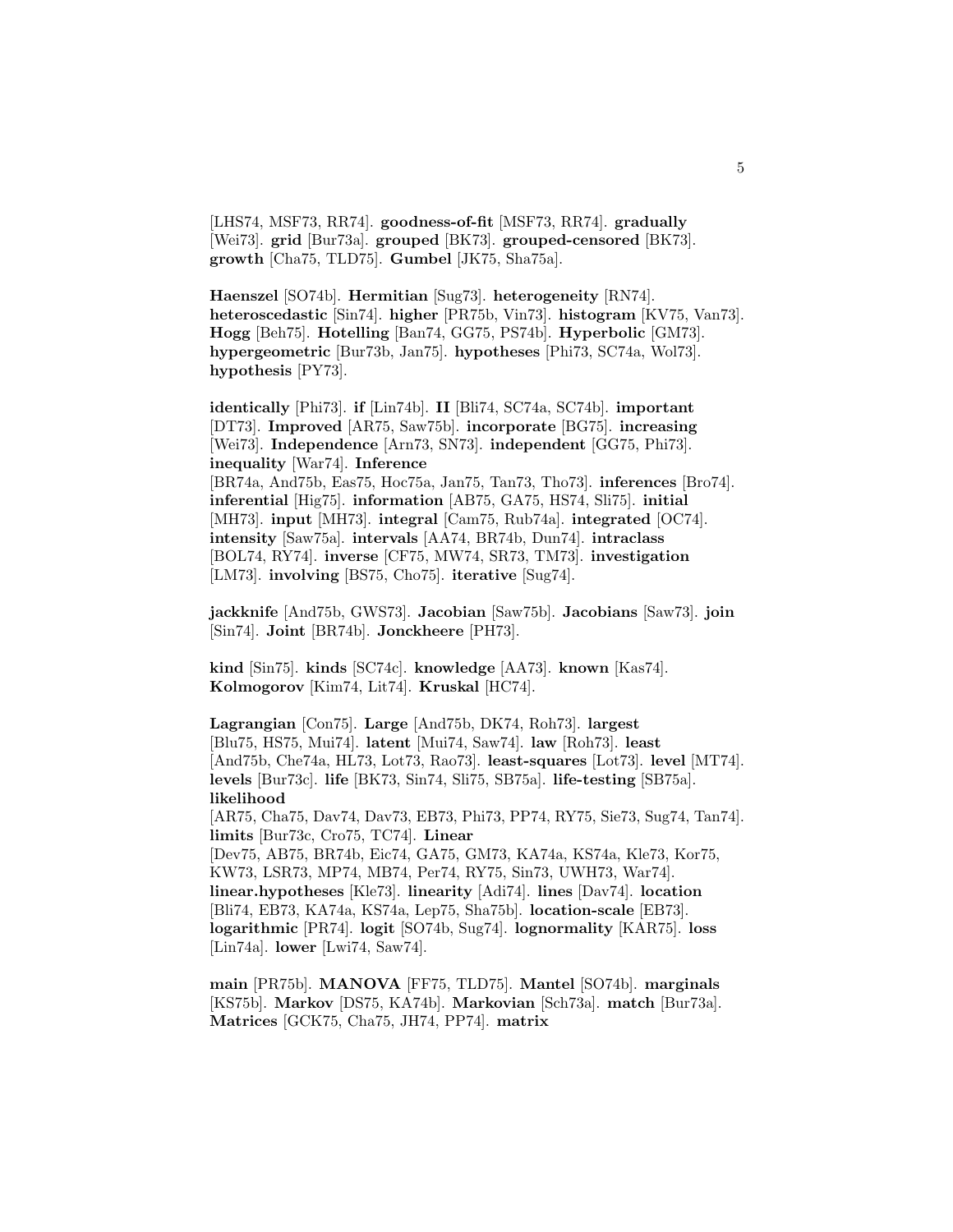[DS75, KS74b, PR75b, RY74, RY75, SR73, SG75, ST75, Sug73]. **max** [PY73, PP74]. **maximin** [GH74]. **Maximum** [Cha75, Dav74, Sug74, AR75, Dav73, EB73, HW75, Sie73, SA74, SO73, Tan74]. **Maximum-likelihood** [Cha75]. **mean** [And75a, AA73, Blu75, sL75, Lin74a, MSF73, OC74, YJB74]. **means** [BR74b, Dud74, WC74]. **measure** [CL74, HS74]. **measurement** [CR75]. **Median** [Joh74, HC74]. **Median-unbiased** [Joh74]. **method** [CH74, Hig75, MH73, MT74, MY75, RN74, SK73a, Sug74, TM73, Van73]. **methods** [BHOO74, Fri75, Gel74, OC74]. **minimax** [Lin74a]. **Minimum** [WG75, KS75a]. **missing** [WC74]. **mixed** [KD75]. **mixture** [BK73, Dav74]. **mixtures** [Joh73]. **modal** [KV75]. **model** [BG75, Cha75, CR75, Dav73, GA75, GM73, Kab75, KLN75, PS74a, PC74, Sah74, Sin74, SO74b, Sug74, TS74, TLD75]. **models** [Jan75, KS74a, Kle73, MP74, Per74, Sen74, UWH73]. **modified** [Fri75]. **Moment** [DD74, Gup75b, ST75]. **Moment-type** [DD74]. **moments** [HS74, KK74]. **monotonicity** [Ahm75b]. **Monte** [Ago73, HL73]. **Morgenstern** [JK75, Sha75a]. **most** [BR74b, Joh74]. **moving** [Cla74]. **multi** [Tik74b]. **multi-sample** [Tik74b]. **multicollinearity** [GW75]. **multinomial** [Hoc75b]. **multiparameter** [WS74]. **multiple** [AA73, Dun74]. **multivariate** [And75a, BOL74, Bec73, CR75, DS75, FF75, Gel74, GP75, Hig75, Jan75, Kle73, Lin74a, PR74, Rao74, SS75, Sug73, WK73, WS74, dW74].

**near** [Dev75]. **near-neighbor** [Dev75]. **needle** [GD74]. **negative** [Joh74]. **negative-binomial** [Joh74]. **neighbor** [Dev75]. **nested** [Sah74]. **Neyman** [Jai75]. **Nile** [Tan73]. **Non** [Rub74b, Fu74, GA75, LSR73, Rub74a, SO74a]. **Non-central** [Rub74b, Rub74a]. **non-linear** [GA75]. **non-normal** [SO74a]. **non-normality** [LSR73]. **non-uniqueness** [Fu74]. **noncentral** [Cam75, JH74]. **noncentrality** [Ham74b, PR75a, dW74]. **nonidentical** [BS75, SB75b]. **nonparametric** [Ahm75b, Hen75]. **nonregular** [Bli74]. **Normal** [GH75, Ahs74, And75a, BOL74, Blu75, BR74b, BS75, CR75, DS75, Dud74, GWS73, HS75, Kim74, Lin74a, Rao74, RY74, RY75, Roh73, SC74a, SO74a, SB74, Sun74, WK73]. **normality** [Ago73, KS74a, KAR75, LSR73, Tik74a, Tik74b]. **note**

[Che74a, sL75, MP74, NB73, PR74, RN74, Sha75a, Sin75, Tan74, TLD75]. **nuisance** [EB73, Tan74]. **number** [HW75, Wei73]. **numerical** [CR75].

**observations** [Adi74, Gal75, Gel74, PH73, Pat75]. **Obtaining** [MB74]. **One** [KS75b, VR73, Kat73]. **One-and** [VR73]. **One-parameter** [KS75b]. **Optical** [TM73]. **optimal** [BB74, Che74b, Eic74, Lot73, MH73]. **optimality** [Ban74, SA74]. **optimum** [KA74b, Lep75]. **order** [Arn73, BG75, Coo74, Gup74, KR74, KA74a, KLN75, LM73, MT74, RY74, ST75, Vin73, Wei73]. **ordered** [Dud74, HC74, PH73]. **ordering** [Car75]. **original** [Ban74]. **orthant** [Cho75]. **orthogonal** [And75b, Ham74b, VR73]. **orthonormal** [Ham74b]. **Outlier** [Tik77]. **outliers** [Haw77, Tik75]. **overall** [PS74a].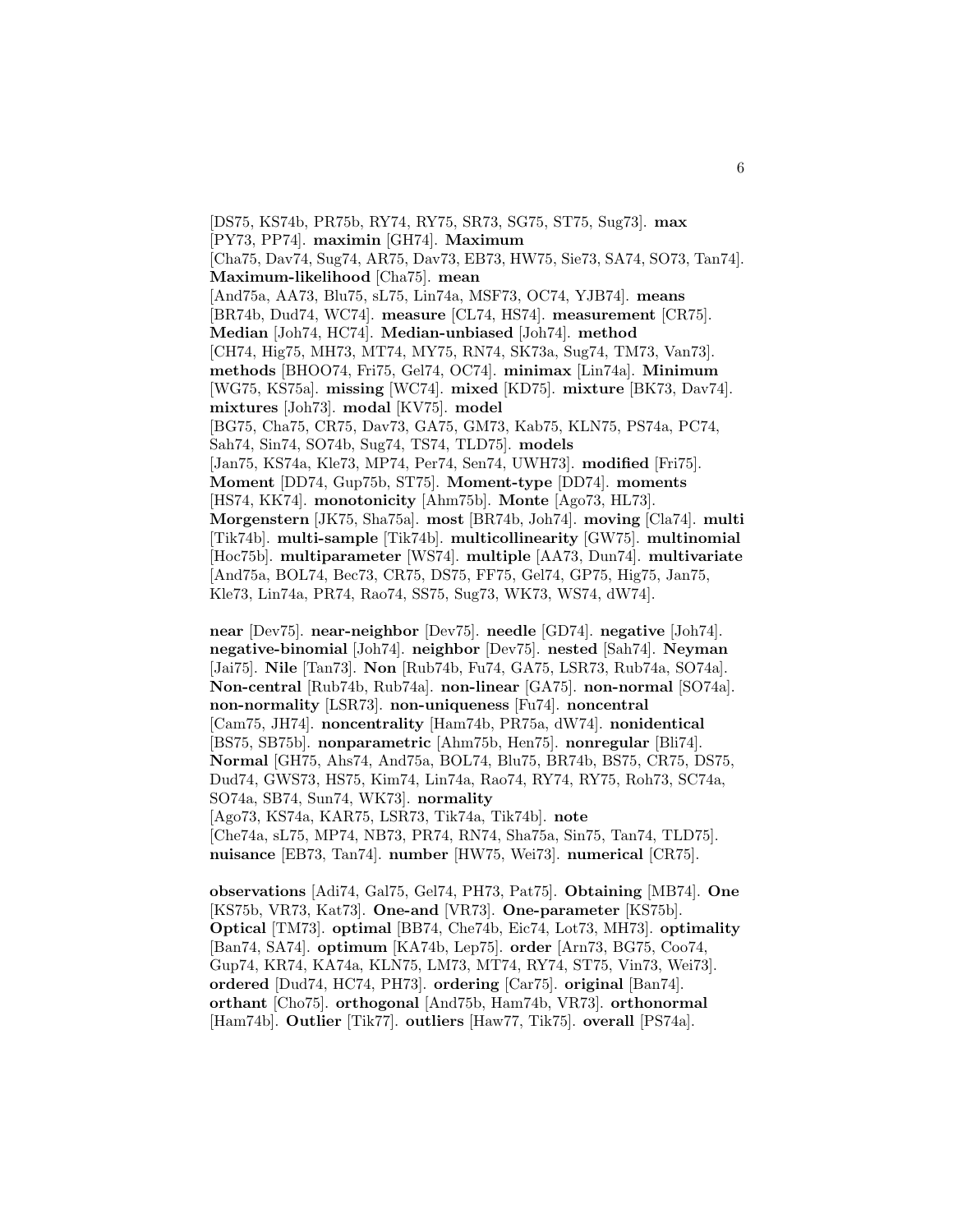**Pair** [SD75, BG75]. **Paired** [Sin73, BG75, Dav73]. **pairs** [MB74]. **parameter** [AA74, Bli74, Ham74b, KS75b, MSF73, PR75a, Que75, Sli75, Wan73, dW74]. **Parameters** [Bur73a, BK73, Dav74, Dud74, EB73, GA75, Hen75, KA74a, KS74a, KD75, MSF73, Sha75b, Tan74, War74]. **Pareto** [AK74, Wan73]. **partial** [Saw74]. **Partially** [PF73]. **pdf** [GP75]. **Pearson** [Ham74a, Kim74]. **Percentage** [Nag75, ND75]. **period** [Jai75]. **Periodic** [WW75b]. **petition** [Shu74]. **phase** [GM73, SS74]. **piecewise** [GM73]. **plantation** [Rob74]. **play** [Rag74]. **point** [RL75, Sin74]. **points** [Car75, ND75, Nag75]. **Poisson** [Bur73b, Con75, Joh74, Saw75a]. **polynomial** [NB73]. **polynomials** [Ham74b]. **population** [BOL74, DS75]. **populations** [Ano75m, CS74, CL74, GH74, SB74, Tho73]. **possibility** [Rob74]. **posterior** [Lwi74]. **power** [Ago73, KA74a, PS74b, SB75a]. **power-function** [KA74a]. **Powers** [Mui74, Kim74]. **prediction** [Fri75, KLN75]. **preference** [MB74]. **presence** [EB73]. **principal** [Che74b, Lot73]. **prior** [AB75, AA73, GA75]. **priori** [Sli75]. **probabilities** [BB75, Cho75, Cro75, KA74b, Roh73, SB74, Zac74]. **probability** [Bam75, Cam75, Rub74a]. **problem** [Ban74, BS75, GD74, Haa75, Rak74, SB74, SS75, SB75b, Tan73]. **problems** [BK73, GW75, Jan75, MY75]. **procedure** [BB74, PR75b, SO74b]. **Procedures** [JH74, And75b, Ano75m, Cla74, GA75, GH74, Hig75, Wei73, Zac74]. **process** [Ala74, BJ75, KA74b, MT74, RL75, Saw75a]. **processes** [Nai75, Vin73]. **product** [Saw74]. **programming** [Sin73]. **properties** [BB74, Gal75, GP75, Gup75b, PF73, Sch73a]. **property** [Che74b, EB73, Gup74, KJ74]. **proportional** [Zac74]. **proportions** [Sch73a]. **proposal** [Beh75].

**quadratic** [KW73, LSR73]. **quantal** [PC75]. **quasi** [Con75]. **quasi-binomial** [Con75]. **queues** [Jai75]. **quotient** [GG75].

**radial** [TC74]. **Randles** [Beh75]. **Random**

[GCK75, Bro74, FR75, JH74, KLR73, Lin74b, Roh73, Sah74, SG75]. **Randomization** [Eas75]. **randomized** [Hoc75b, Pat75, Sen74]. **randomness** [Sch73b]. **range** [AA74, Dud74]. **Rank** [Adi74, Lep75]. **Ranking** [Adi75, Dav73, Sin73]. **ranks** [Ima74]. **Rao** [Che74a]. **Rapid** [Gel74]. **rate** [Ahm75b]. **ratio** [PY73, PP74, RY75]. **reducible** [RY75]. **reduction** [DK74]. **regimes** [GM73]. **region** [SS75]. **Regression** [GW75, Adi74, AB75, BW74, Dav74, Eic74, GM73, Hen75, HKB75, Kor75, Lot73, MH73, MW74, Per74, PS74a, SK73a, Sin74, TM73, War74, YJB74]. **Rejoinder** [Tik77]. **related** [CF75, Hig75, MY75, WK73]. **relation** [GWS73, SO74b]. **relations** [Bur73b]. **relative** [Lit74]. **Remarks** [PR75b, PR75a]. **renewal** [KA74b, Sch73a]. **Repeated** [SC74a, SC74b, Adi74, SC74c]. **repetitions** [Rya74]. **representations** [KS75c]. **response** [Hoc75b, OC74, Sen74]. **restricted** [AA74]. **restrictions**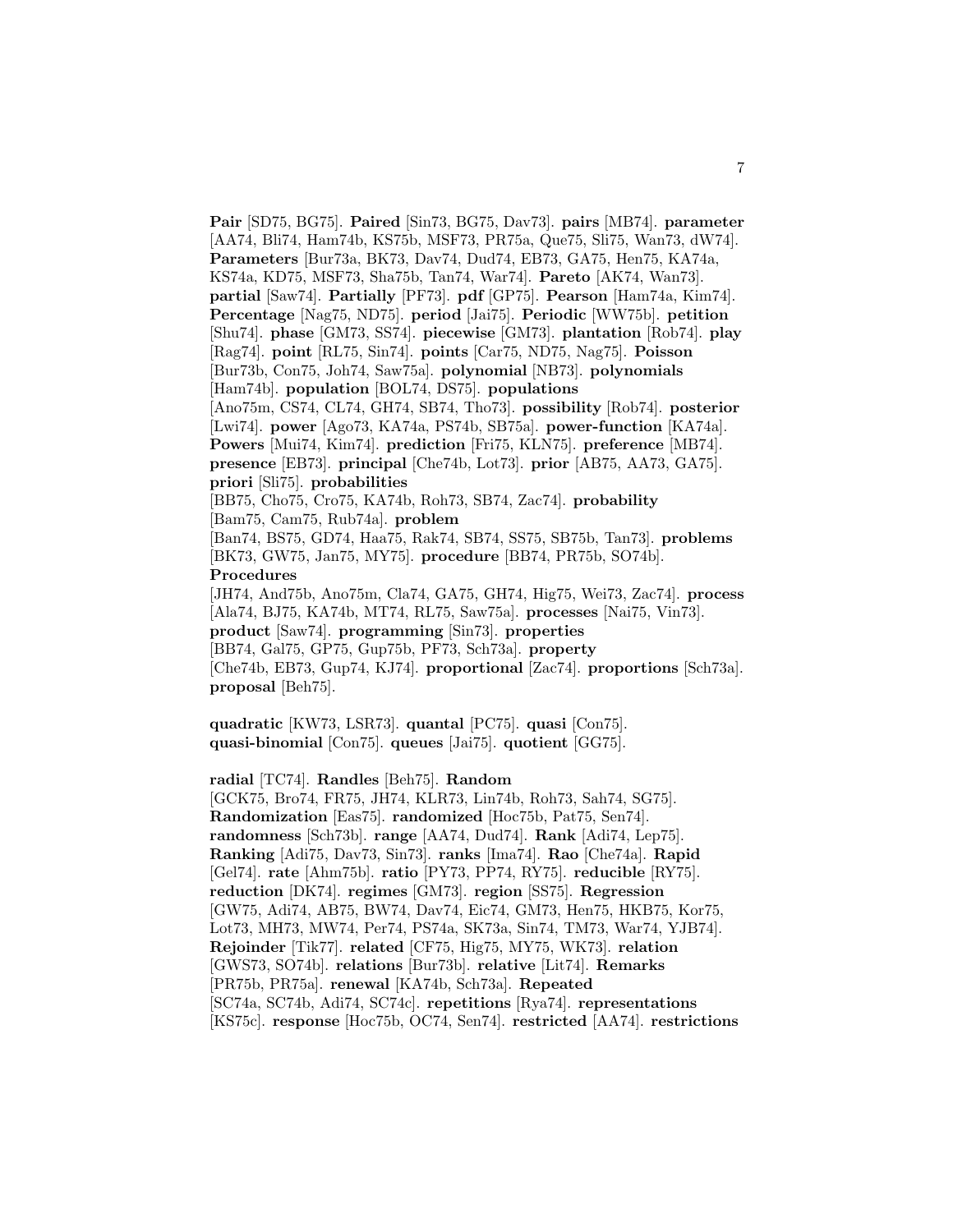[Lot73, YJB74]. **result** [Cam75, Rub74a]. **results** [Kab75]. **revisitation** [UWH73]. **revisited** [Rub74b]. **Ridge** [HKB75]. **right** [PH73, Pat75]. **Robustness** [LSR73]. **root** [Mui74, SA74, Sug73]. **roots** [Saw74]. **rotation** [Gra73]. **row** [SK73b]. **row-column** [SK73b]. **rows** [Rob74]. **Ruben** [Cam75]. **rule** [Rag74]. **rules** [Nai75].

#### **Sample**

[SS74, And75b, Gra73, Hoc75a, PH73, Sch73a, Shu74, Tik74b, Zac74]. **samples** [Que75, Rya74]. **sampling**

[BOL74, CS74, GH74, Rag74, SS74, Sie73]. **satisfying** [KLR73]. **scale** [EB73, Hen75, KA74a, Lep75, Sha75b, Wan73]. **scales** [CR75]. **scaling** [Sug74]. **scheme** [Pag73]. **schemes** [Hoc75b]. **score** [Adi74]. **scores** [KA74b, MB74]. **search** [Eic74]. **seasonal** [MM74]. **second** [Coo74, NB73, Sin75, ST75]. **second-order** [Coo74]. **selected** [MH73]. **Selection** [Ano75m, BB74, FF75, GH74, Nai75]. **sequence** [Bam75, Bro74]. **Sequential** [BJ75, Blu75, Eic74, Sie73, Wan73, Zac74]. **seriation** [Gel74]. **series** [DT73, Fri75, MM74, PR74]. **set** [HS75, Lot73, MH73]. **several** [CL74, GH74, LM73, PP74]. **Shannon** [HS74]. **shaped** [FR75]. **signed** [Ima74]. **significance** [BOL74, SC74a, SC74b, SC74c]. **significant** [HM73]. **similar** [Ahm75a]. **similarities** [Gel74]. **Simple** [War74, Joh73, PC75]. **simplex** [MY75]. **simulations** [HKB75]. **Simultaneous** [Hoc75a, VR73]. **singular** [Haz73, Saw73, Saw75b]. **situations** [Tik74b]. **size** [SS74, Zac74]. **Skitovic** [KLR73]. **small** [And75b, Cro75]. **smaller** [Gal75]. **Smirnov** [Kim74, Lit74]. **Smirnov-type** [Lit74]. **smooth** [GM73]. **smoothing** [WW75b]. **solution** [SB74]. **solutions** [SS75]. **Some** [AA73, Bur73b, GP75, GCK75, Gup75b, HS74, Joh73, Kab75, Nai75, PR75a, RY75, Sah74, CS74, DT73, Hig75, HKB75, JK75, Kas74, Kor75, Lit74, Ste74, SS75]. **space** [GD74]. **specifying** [FR75]. **spectral** [WW75b]. **sphericity** [ND75]. **spline** [WW75a]. **splines** [WW75b]. **square** [Cam75, Kat73, OC74, RR74, Rub74b, Rub74a, SO75, YJB74]. **squared** [Arn73, Ham74a, Ham74b, Lin74a]. **squares** [And75b, Che74a, HL73, Lot73, Rao73]. **stage** [AA73, Hoc75b, Sah74]. **standard** [Nai75]. **state** [KA74b]. **statements** [PS74a]. **states** [KA74b]. **Stationary** [KA74b, Fri75, MT74, Pag73, RL75]. **Statistic** [Tik77, GWS73, Haw77, Ima74, RR74, SO74a, Tik74a, TRM74, Tik75, Vin73]. **Statistical** [CF75, Wei73, Eas75, Saw73]. **statistics** [Ahm75a, Arn73, Fu74, Gup74, KR74, KA74a, KLN75, LM73, NB73, PP73, SO73, SN73, Wei73]. **Steck** [Ste74]. **Stirling** [Sin75]. **stochastic** [YJB74]. **strategies** [CS74]. **strategy** [GH74, TR74]. **Stringency** [Haa75]. **structure** [Haz73, RY74, Sch73a]. **structures** [DS75, RY75]. **Student** [Ahm75a]. **study** [HL73]. **subject** [PH73, Pat75]. **success** [Bam75]. **sufficient** [PP73]. **sums** [FR75, GG74, Roh73]. **surface** [Coo74, OC74]. **surveillance** [PC74]. **survey** [Shu74]. **Suspected** [Tik77, Haw77, Tik75]. **symmetric** [Sug73]. **symmetrical** [Joh73, KS74b]. **symmetry** [Lit74]. **system** [Bur73a].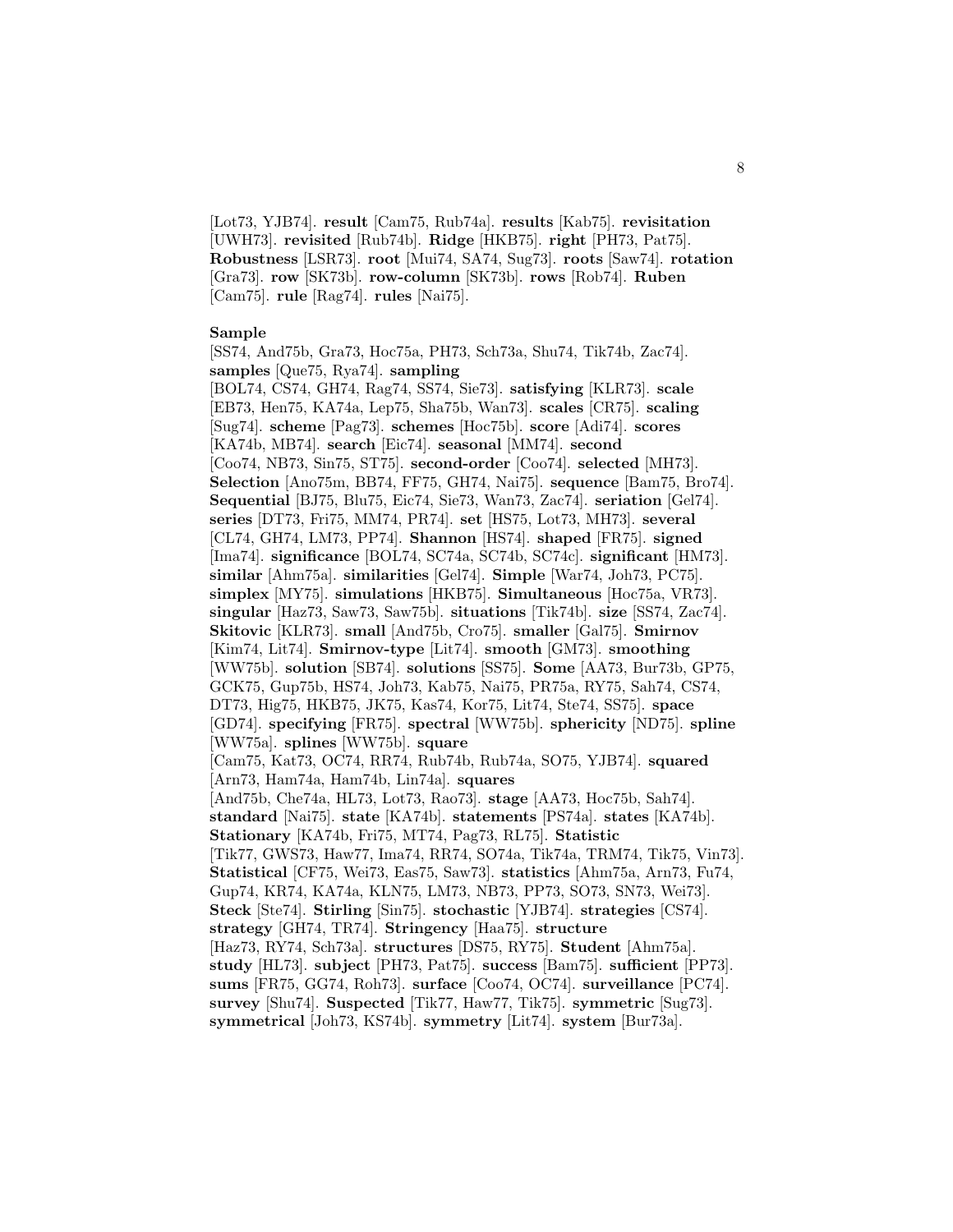**table** [GH75, Kat73, SO73]. **tables**

[Ham74a, HM73, HC74, MY75, SO75, SO74b]. **tail** [Car75, SB74, Zac74]. **tailed** [VR73]. **techniques** [LM73]. **terms** [Bur73b, DT73, Gal75]. **test** [Ahm75b, Beh75, Coo74, HC74, Ima74, Kat73, Kim74, LHS74, MSF73, Mui74, PH73, Pat75, PS74a, PY73, SC74a, YJB74]. **Testing** [Kle73, RY74, Tik74b, Tik77, BK73, Haw77, HM73, Phi73, Sli75, SB75a, SN73, Sun74, Tik74a, TRM74, Tik75, Wol73]. **Tests** [KAR75, Saw75a, Sch73b, Adi74, Adi75, Ago73, BOL74, Dun74, Joh73, Lep75, Lit74, PP74, RH73, RR74, RY75, SC74b, SC74c, Sin74, WS74]. **their** [FR75, Gup75b, KK74, SC74c]. **theorem** [KLR73]. **theory** [Che74a, Rao73, Saw73]. **three** [Sah74]. **three-stage** [Sah74]. **time** [BR74a, Fri75, KD75, KJ74, MM74, RL75]. **Tolerance** [TC74, PC75]. **toxicity** [Eic74]. **trace** [PY73, PS74b, SA74, SN73]. **trace-ratio** [PY73]. **transformation** [Saw75b]. **transformations** [Saw73]. **transformed** [Woo74]. **Transforming** [Que75]. **transition** [GM73]. **translated** [SB75b]. **trend** [Pie75]. **trial** [HW75]. **trials** [BR74a, Bam75, Cro75, DK74]. **truncated** [GG74]. **truncation** [Que75]. **Two** [Hoc75b, SC74c, BHOO74, Dav74, Gal75, Gra73, GM73, GG75, Hoc75a, KS74a, MSF73, RN74, SS74, SN73, Sug73, SB75b, VR73]. **two-parameter** [MSF73]. **two-phase** [GM73, SS74]. **two-tailed** [VR73]. **two-way** [BHOO74, RN74]. **type** [DD74, Lit74, Jai75]. **types** [LSR73].

**UMVU** [GWS73, WK73]. **unbalanced** [BHOO74]. **unbiased** [Joh74, WG75]. **uncertain** [Tan73]. **underlying** [And75a]. **Unified** [Rao73, Che74a]. **Uniform** [KV75, KS75c, SC74c, Sch73b]. **uniformity** [Que75]. **uniformly** [Lin74b]. **unimodality** [Gho74]. **unique** [Cha75]. **uniqueness** [Fu74]. **unknown** [Blu75, Car75, MSF73, MG75]. **unsolved** [Rak74]. **untransformed** [OM73]. **urn** [KLN75]. **Use** [Ima74, Sli75, AB75, GA75, Ham74b, WW75b]. **used** [YJB74]. **useful** [BK73]. **using** [AA73, CS74]. **utilize** [OC74].

**validation** [Shu74, WW75a, WW75b]. **value** [MSF73]. **values** [KR74, MH73]. **Variable** [FF75, CS74, Lin74b]. **variables** [Bro74, FR75, HS75, KLR73, Roh73]. **variance** [Ala74, And75a, Blu75, BHOO74, FF75, Lwi74, Rob74, RL75, Sah74, WG75]. **variance-time** [RL75]. **variates** [GG74, GG75, WC74]. **various** [HL73]. **versus** [KAR75]. **via** [KK74]. **view** [BHOO74]. **viewpoint** [BB75].

**waiting** [BR74a, KJ74]. **waiting-time** [BR74a]. **Wallis** [HC74]. **Wanted** [SR73]. **Watson** [Vin73]. **way** [BHOO74, Kat73, RN74]. **Weibull** [Bli74, MSF73]. **weighing** [Ban74, Bec73, Haz73]. **Weighted** [OM73, FR75]. **well** [Kas74]. **well-known** [Kas74]. **which** [OC74, Roh73]. **width** [AA74, Per74]. **Wiener** [Ala74, BJ75]. **Wilcoxon** [Ima74]. **Wilk** [Nag75]. **winner** [Rag74]. **within** [BG75, RR74, Rob74]. **within-pair** [BG75].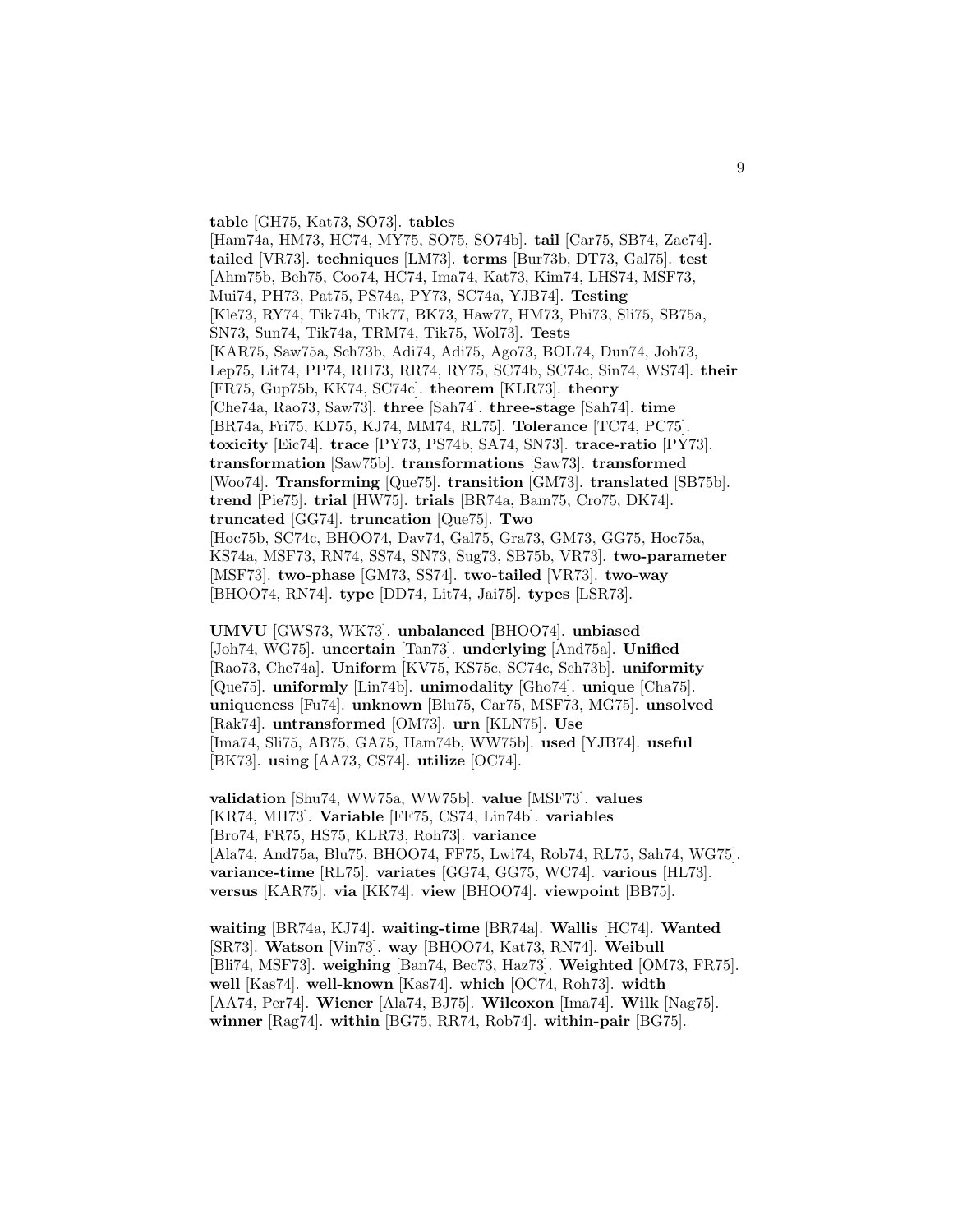**Yates** [Ban74].

**zero** [Ham74a, Lit74].

# **References**

[AA73] Robert L. Andrews and J. C. Arnold. Some multiple stage estimators of the mean using prior knowledge. Communications in Statistics, 1(6):553–560, 1973. CODEN COSTCX. ISSN 0090-3272 (print), 2332-3965 (electronic).

#### **Andrews:1974:FWC**

**Andrews:1973:SMS**

[AA74] R. L. Andrews and J. C. Arnold. Fixed width confidence intervals for restricted parameter range. Communications in Statistics, 3(2): 167–178, 1974. CODEN COSTCX. ISSN 0090-3272 (print), 2332- 3965 (electronic).

### **Anderson:1975:UPI**

[AB75] R. L. Anderson and E. L. Battista. The use of prior information in linear regression analysis. Communications in Statistics, 4(6):497– 517, 1975. CODEN COSTCX. ISSN 0090-3272 (print), 2332-3965 (electronic).

### **Adichie:1974:RST**

[Adi74] J. N. Adichie. Rank score tests for linearity of regression of repeated observations. Communications in Statistics, 3(7):671–678, 1974. CODEN COSTCX. ISSN 0090-3272 (print), 2332-3965 (electronic).

### **Adichie:1975:RAC**

[Adi75] J. N. Adichie. Ranking in analysis of covariance tests. Communications in Statistics, 4(9):883–890, 1975. CODEN COSTCX. ISSN 0090-3272 (print), 2332-3965 (electronic).

# **Agostino:1973:MCP**

[Ago73] Ralph B. D' Agostino. Monte Carlo power comparison of the  $w'$ and d tests of normality for  $n = 100$ . Communications in Statistics, 1(6):545–551, 1973. CODEN COSTCX. ISSN 0090-3272 (print), 2332-3965 (electronic).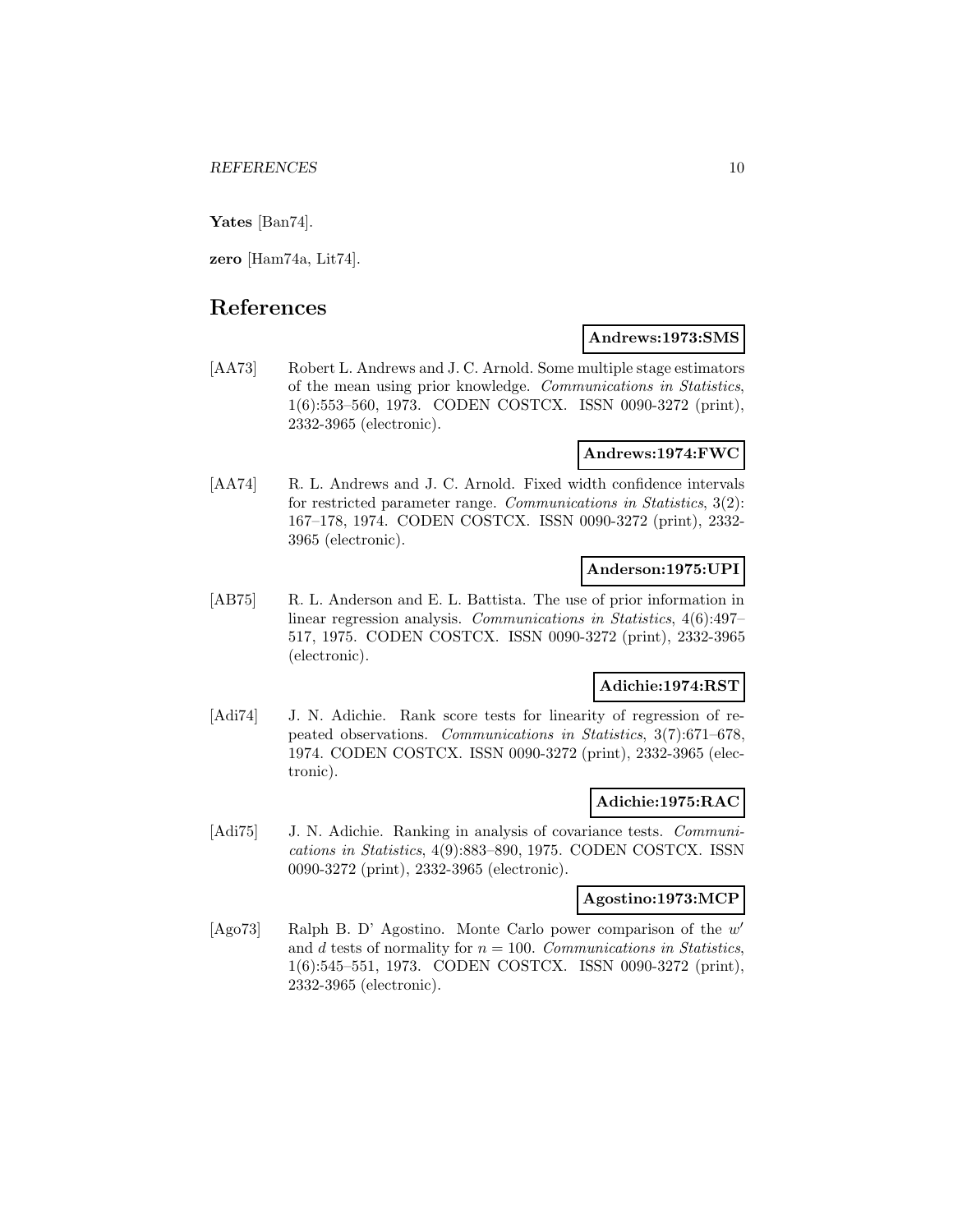### **Ahmad:1975:CAD**

[Ahm75a] Ibrahim A. Ahmad. A class of asymptotically distribution-free statistics similar to Student's t. Communications in Statistics, 4 (9):863–871, 1975. CODEN COSTCX. ISSN 0090-3272 (print), 2332-3965 (electronic).

### **Ahmad:1975:NTM**

[Ahm75b] Ibrahim A. Ahmad. A nonparametric test for the monotonicity of a failure rate function. Communications in Statistics, 4(10):967– 974, 1975. CODEN COSTCX. ISSN 0090-3272 (print), 2332-3965 (electronic).

#### **Ahsanullah:1974:CBN**

[Ahs74] M. Ahsanullah. A characterization of the bivariate normal distribution. Communications in Statistics, 3(3):259–262, 1974. CODEN COSTCX. ISSN 0090-3272 (print), 2332-3965 (electronic).

#### **Ahsanullah:1974:CPD**

[AK74] M. Ahsanullah and A. B. M. Lutful Kabir. A characterization of the Pareto distribution. Communications in Statistics, 3(10):953– 957, 1974. CODEN COSTCX. ISSN 0090-3272 (print), 2332-3965 (electronic).

# **Alam:1974:EVC**

[Ala74] Khursheed Alam. Estimation of variance components of a Wiener process. Communications in Statistics, 3(9):843–852, 1974. CODEN COSTCX. ISSN 0090-3272 (print), 2332-3965 (electronic).

#### **Anderson:1975:MVC**

[And75a] Dallas W. Anderson. On the mean and variance of a certain conditional distribution when the underlying distribution is multivariate normal. Communications in Statistics, 4(12):1161–1166, 1975. CO-DEN COSTCX. ISSN 0090-3272 (print), 2332-3965 (electronic).

### **Anderson:1975:LSJ**

[And75b] Peter O. Anderson. Large sample and jackknife procedures for small sample orthogonal least squares inference. *Communications* in Statistics, 4(2):193–202, 1975. CODEN COSTCX. ISSN 0090- 3272 (print), 2332-3965 (electronic).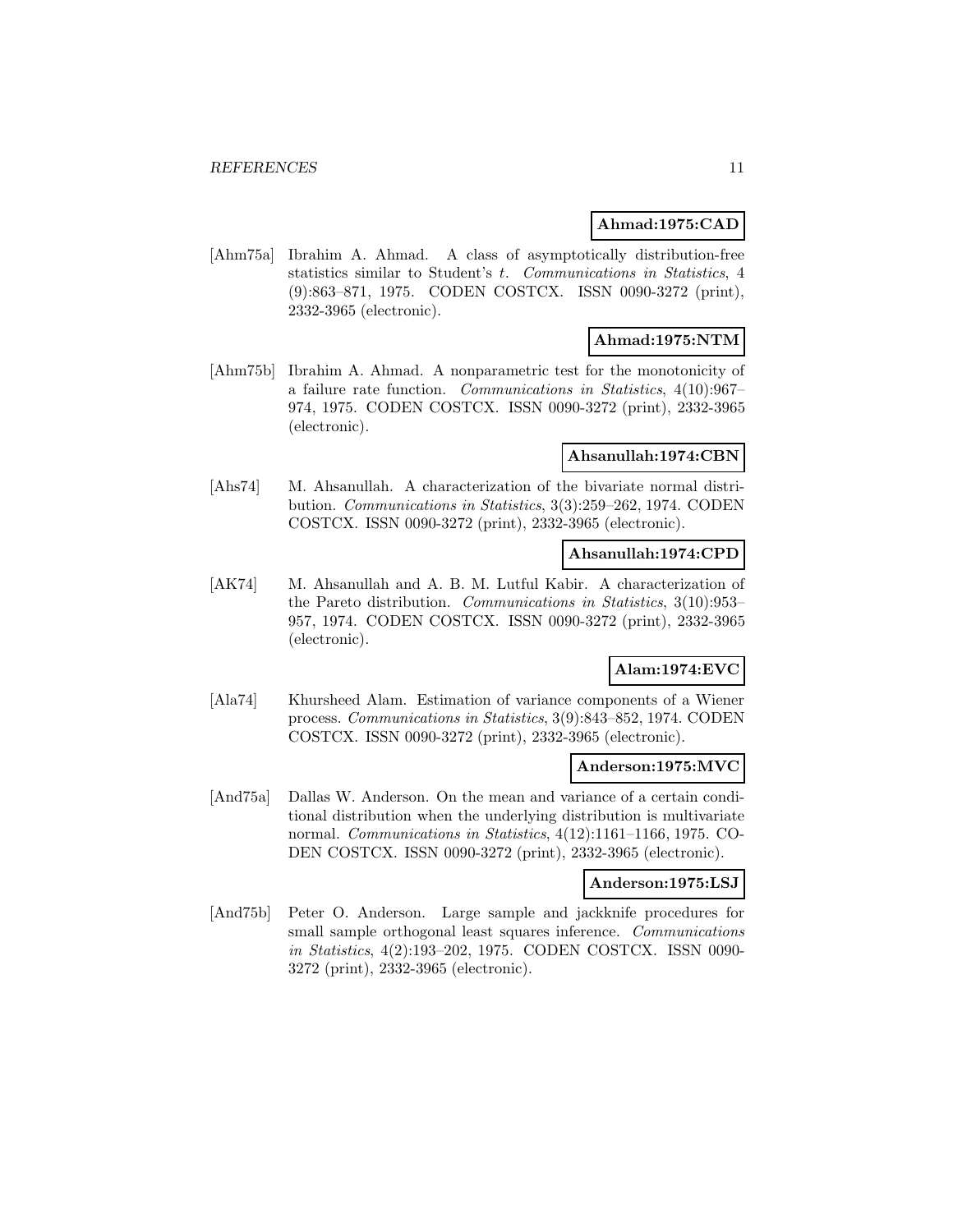#### **Anonymous:1973:EBa**

[Ano73a] Anonymous. Editorial Board. Communications in Statistics, 1(1): ebi, 1973. CODEN COSTCX. ISSN 0090-3272 (print), 2332-3965 (electronic).

#### **Anonymous:1973:EBb**

[Ano73b] Anonymous. Editorial Board. Communications in Statistics, 1(4): ebi, 1973. CODEN COSTCX. ISSN 0090-3272 (print), 2332-3965 (electronic).

# **Anonymous:1973:EBc**

[Ano73c] Anonymous. Editorial Board. Communications in Statistics, 1(5): ebi, 1973. CODEN COSTCX. ISSN 0090-3272 (print), 2332-3965 (electronic).

#### **Anonymous:1973:EBd**

[Ano73d] Anonymous. Editorial Board. Communications in Statistics, 1(6): ebi, 1973. CODEN COSTCX. ISSN 0090-3272 (print), 2332-3965 (electronic).

# **Anonymous:1973:EBe**

[Ano73e] Anonymous. Editorial Board. Communications in Statistics, 2(2): ebi, 1973. CODEN COSTCX. ISSN 0090-3272 (print), 2332-3965 (electronic).

#### **Anonymous:1973:EBf**

[Ano73f] Anonymous. Editorial Board. Communications in Statistics, 2(4): ebi, 1973. CODEN COSTCX. ISSN 0090-3272 (print), 2332-3965 (electronic).

#### **Anonymous:1973:EBg**

[Ano73g] Anonymous. Editorial Board. Communications in Statistics, 2(5): ebi, 1973. CODEN COSTCX. ISSN 0090-3272 (print), 2332-3965 (electronic).

### **Anonymous:1973:EBh**

[Ano73h] Anonymous. Editorial Board. Communications in Statistics, 2(6): ebi, 1973. CODEN COSTCX. ISSN 0090-3272 (print), 2332-3965 (electronic).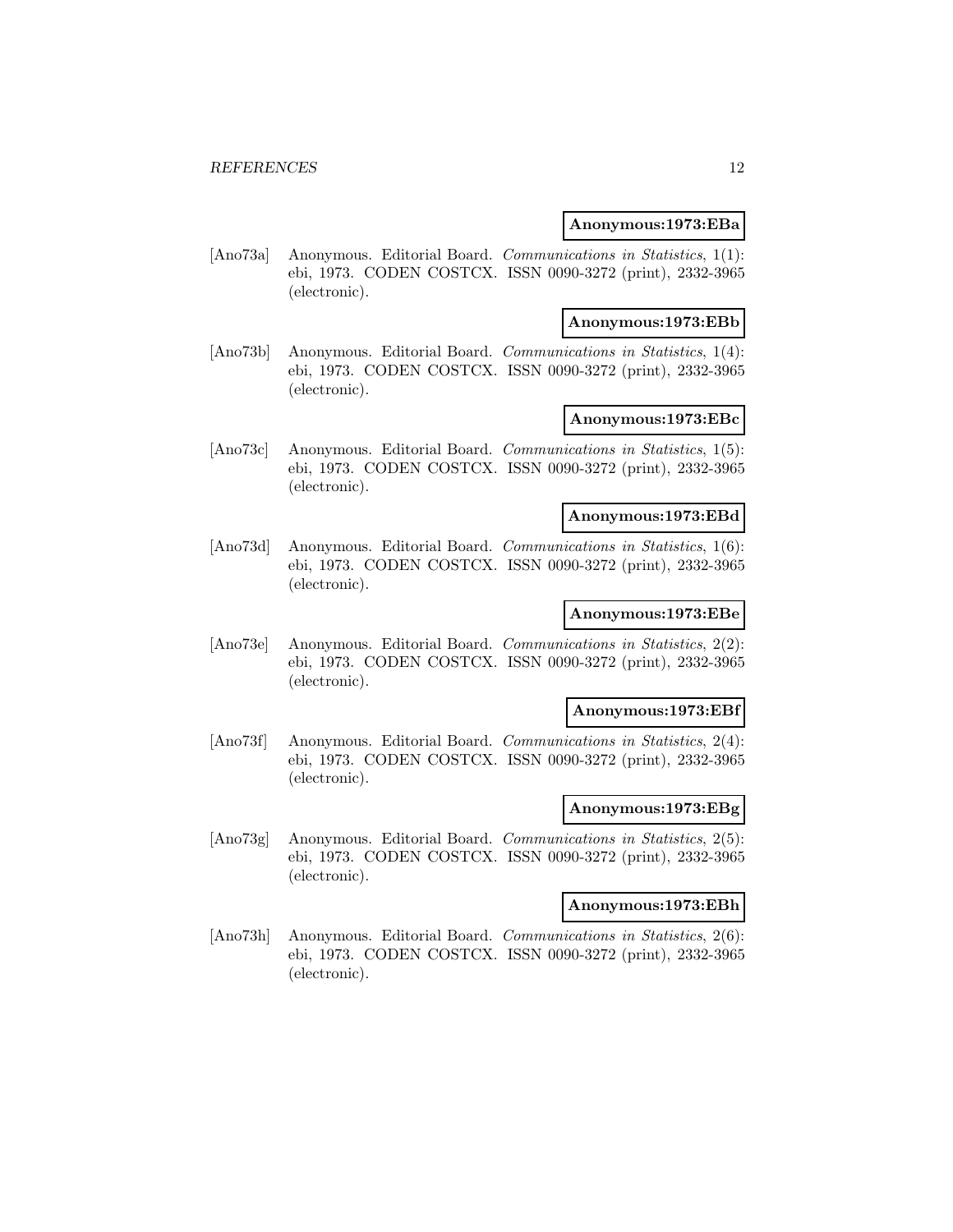#### **Anonymous:1974:EBa**

[Ano74a] Anonymous. Editorial Board. Communications in Statistics, 3(1): ebi, 1974. CODEN COSTCX. ISSN 0090-3272 (print), 2332-3965 (electronic).

#### **Anonymous:1974:EBb**

[Ano74b] Anonymous. Editorial Board. Communications in Statistics, 3(2): ebi, 1974. CODEN COSTCX. ISSN 0090-3272 (print), 2332-3965 (electronic).

# **Anonymous:1974:EBc**

[Ano74c] Anonymous. Editorial Board. Communications in Statistics, 3(3): ebi, 1974. CODEN COSTCX. ISSN 0090-3272 (print), 2332-3965 (electronic).

#### **Anonymous:1974:EBd**

[Ano74d] Anonymous. Editorial Board. Communications in Statistics, 3(4): ebi, 1974. CODEN COSTCX. ISSN 0090-3272 (print), 2332-3965 (electronic).

# **Anonymous:1974:EBe**

[Ano74e] Anonymous. Editorial Board. Communications in Statistics, 3(5): ebi, 1974. CODEN COSTCX. ISSN 0090-3272 (print), 2332-3965 (electronic).

#### **Anonymous:1974:EBf**

[Ano74f] Anonymous. Editorial Board. Communications in Statistics, 3(6): ebi, 1974. CODEN COSTCX. ISSN 0090-3272 (print), 2332-3965 (electronic).

#### **Anonymous:1974:EBg**

[Ano74g] Anonymous. Editorial Board. Communications in Statistics, 3(7): ebi, 1974. CODEN COSTCX. ISSN 0090-3272 (print), 2332-3965 (electronic).

### **Anonymous:1974:EBh**

[Ano74h] Anonymous. Editorial Board. Communications in Statistics, 3(8): ebi, 1974. CODEN COSTCX. ISSN 0090-3272 (print), 2332-3965 (electronic).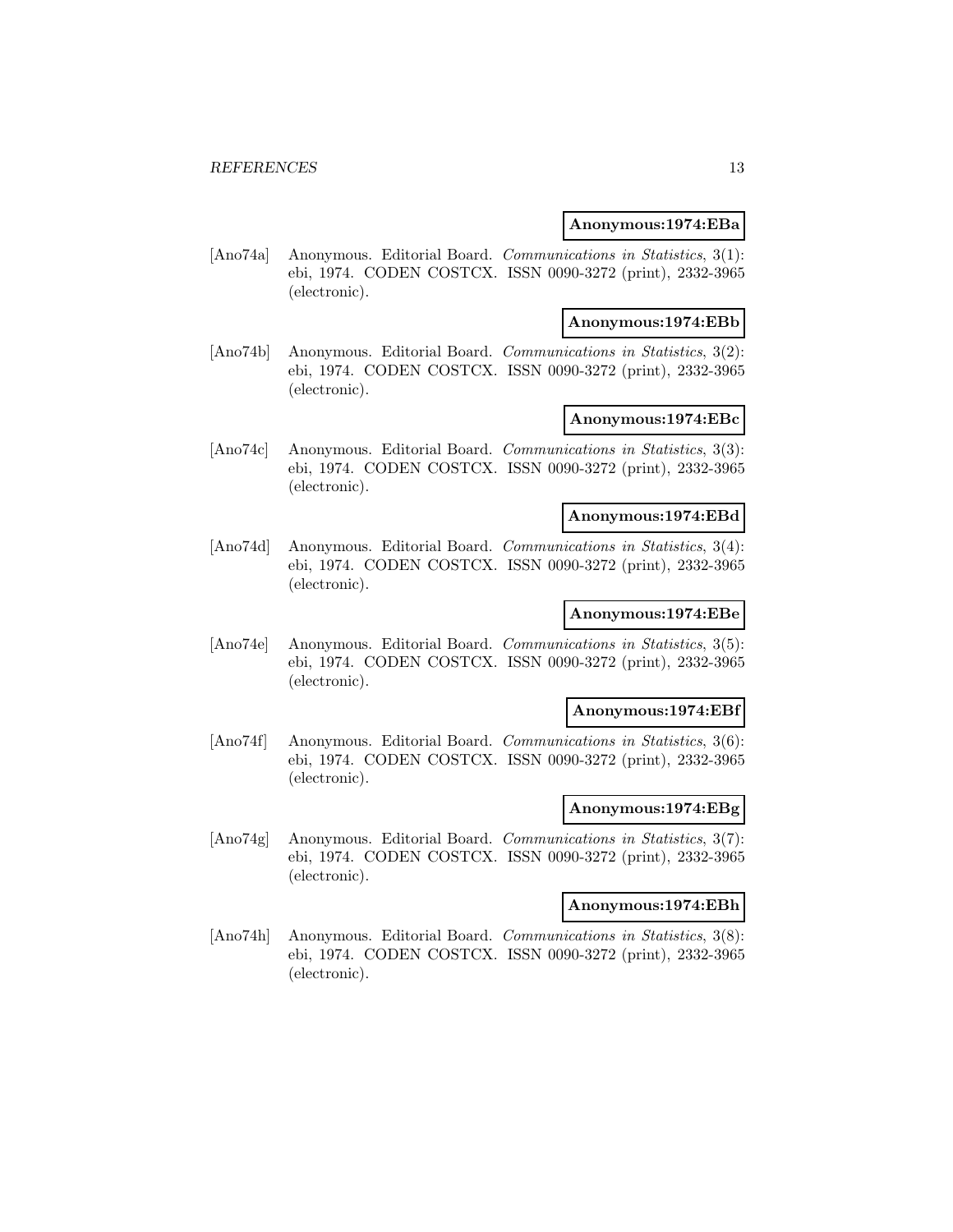#### **Anonymous:1974:EBi**

[Ano74i] Anonymous. Editorial Board. Communications in Statistics, 3(9): ebi, 1974. CODEN COSTCX. ISSN 0090-3272 (print), 2332-3965 (electronic).

#### **Anonymous:1974:EBj**

[Ano74j] Anonymous. Editorial Board. Communications in Statistics, 3(10): ebi, 1974. CODEN COSTCX. ISSN 0090-3272 (print), 2332-3965 (electronic).

### **Anonymous:1974:EBk**

[Ano74k] Anonymous. Editorial Board. Communications in Statistics, 3(11): ebi, 1974. CODEN COSTCX. ISSN 0090-3272 (print), 2332-3965 (electronic).

#### **Anonymous:1974:EBl**

[Ano741] Anonymous. Editorial Board. Communications in Statistics, 3(12): ebi, 1974. CODEN COSTCX. ISSN 0090-3272 (print), 2332-3965 (electronic).

# **Anonymous:1975:EBa**

[Ano75a] Anonymous. Editorial Board. Communications in Statistics, 4(1): ebi, 1975. CODEN COSTCX. ISSN 0090-3272 (print), 2332-3965 (electronic).

#### **Anonymous:1975:EBb**

[Ano75b] Anonymous. Editorial Board. Communications in Statistics, 4(2): ebi, 1975. CODEN COSTCX. ISSN 0090-3272 (print), 2332-3965 (electronic).

#### **Anonymous:1975:EBc**

[Ano75c] Anonymous. Editorial Board. Communications in Statistics, 4(3): ebi, 1975. CODEN COSTCX. ISSN 0090-3272 (print), 2332-3965 (electronic).

### **Anonymous:1975:EBd**

[Ano75d] Anonymous. Editorial Board. Communications in Statistics, 4(4): ebi, 1975. CODEN COSTCX. ISSN 0090-3272 (print), 2332-3965 (electronic).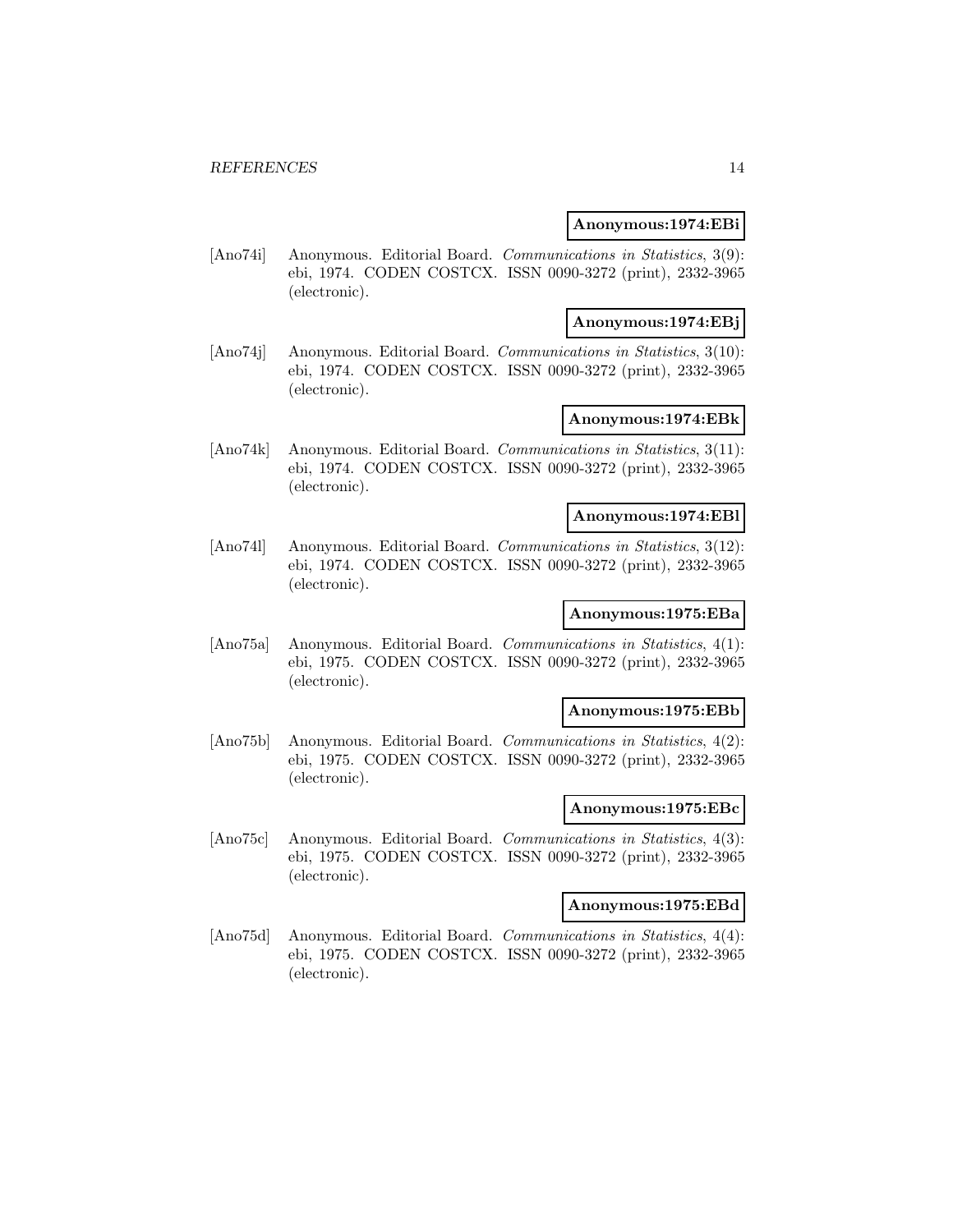#### **Anonymous:1975:EBe**

[Ano75e] Anonymous. Editorial Board. Communications in Statistics, 4(5): ebi, 1975. CODEN COSTCX. ISSN 0090-3272 (print), 2332-3965 (electronic).

#### **Anonymous:1975:EBf**

[Ano75f] Anonymous. Editorial Board. Communications in Statistics, 4(6): ebi, 1975. CODEN COSTCX. ISSN 0090-3272 (print), 2332-3965 (electronic).

### **Anonymous:1975:EBg**

[Ano75g] Anonymous. Editorial Board. Communications in Statistics, 4(7): ebi, 1975. CODEN COSTCX. ISSN 0090-3272 (print), 2332-3965 (electronic).

#### **Anonymous:1975:EBh**

[Ano75h] Anonymous. Editorial Board. Communications in Statistics, 4(8): ebi, 1975. CODEN COSTCX. ISSN 0090-3272 (print), 2332-3965 (electronic).

# **Anonymous:1975:EBi**

[Ano75i] Anonymous. Editorial Board. Communications in Statistics, 4(9): ebi, 1975. CODEN COSTCX. ISSN 0090-3272 (print), 2332-3965 (electronic).

#### **Anonymous:1975:EBj**

[Ano75j] Anonymous. Editorial Board. Communications in Statistics, 4(10): ebi, 1975. CODEN COSTCX. ISSN 0090-3272 (print), 2332-3965 (electronic).

#### **Anonymous:1975:EBk**

[Ano75k] Anonymous. Editorial Board. Communications in Statistics, 4(11): ebi, 1975. CODEN COSTCX. ISSN 0090-3272 (print), 2332-3965 (electronic).

### **Anonymous:1975:EBl**

[Ano75l] Anonymous. Editorial Board. Communications in Statistics, 4(12): ebi, 1975. CODEN COSTCX. ISSN 0090-3272 (print), 2332-3965 (electronic).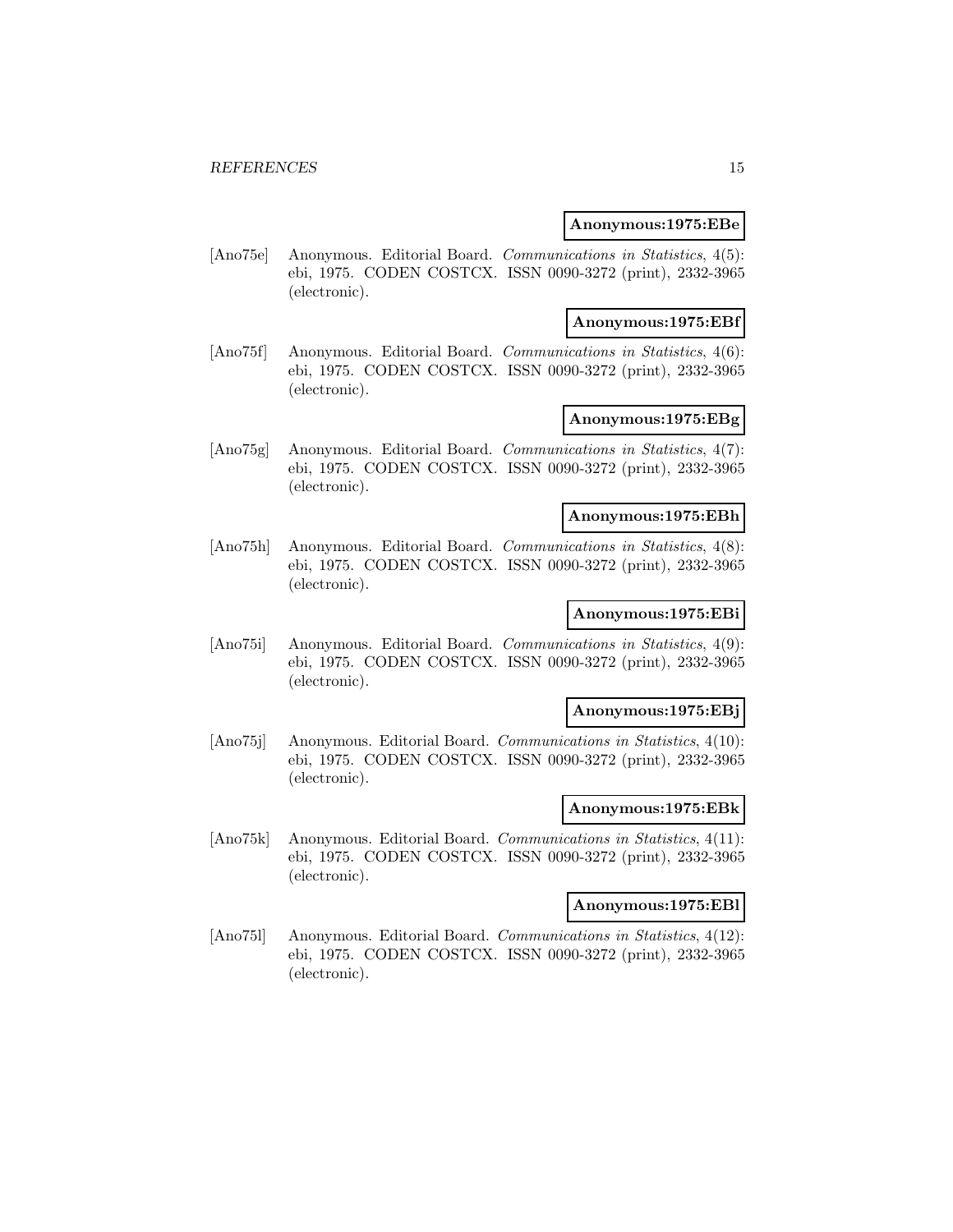### **Anonymous:1975:SPB**

[Ano75m] Anonymous. Selection procedures for the t best populations. Communications in Statistics, 4(11):987–1009, 1975. CODEN COSTCX. ISSN 0090-3272 (print), 2332-3965 (electronic).

# **Anderson:1975:IML**

[AR75] C. W. Anderson and W. D. Ray. Improved maximum likelihood estimators for the gamma distribution. Communications in Statistics, 4(5):437–448, 1975. CODEN COSTCX. ISSN 0090-3272 (print), 2332-3965 (electronic).

# **Arnold:1973:ISO**

[Arn73] Barry C. Arnold. Independence of squared order statistics. Communications in Statistics, 2(4):357–362, 1973. CODEN COSTCX. ISSN 0090-3272 (print), 2332-3965 (electronic).

#### **Bamber:1975:EFP**

[Bam75] Donald Bamber. Estimators for functions of the probability of success in a sequence of Bernoulli trials. Communications in Statistics, 4(10):941–953, 1975. CODEN COSTCX. ISSN 0090-3272 (print), 2332-3965 (electronic).

# **Banerjee:1974:OYO**

[Ban74] K. S. Banerjee. On D-optimality of Yates' original example in the Yates–Hotelling weighing problem. Communications in Statistics, 3(2):185–190, 1974. CODEN COSTCX. ISSN 0090-3272 (print), 2332-3965 (electronic).

#### **Bratcher:1974:POS**

[BB74] T. L. Bratcher and P. Bhalla. On the properties of an optimal selection procedure. Communications in Statistics, 3(2):191–196, 1974. CODEN COSTCX. ISSN 0090-3272 (print), 2332-3965 (electronic).

#### **Bratcher:1975:CBP**

[BB75] T. L. Bratcher and R. P. Bland. On comparing binomial probabilities from a Bayesian viewpoint. Communications in Statistics, 4(10): 975–985, 1975. CODEN COSTCX. ISSN 0090-3272 (print), 2332- 3965 (electronic).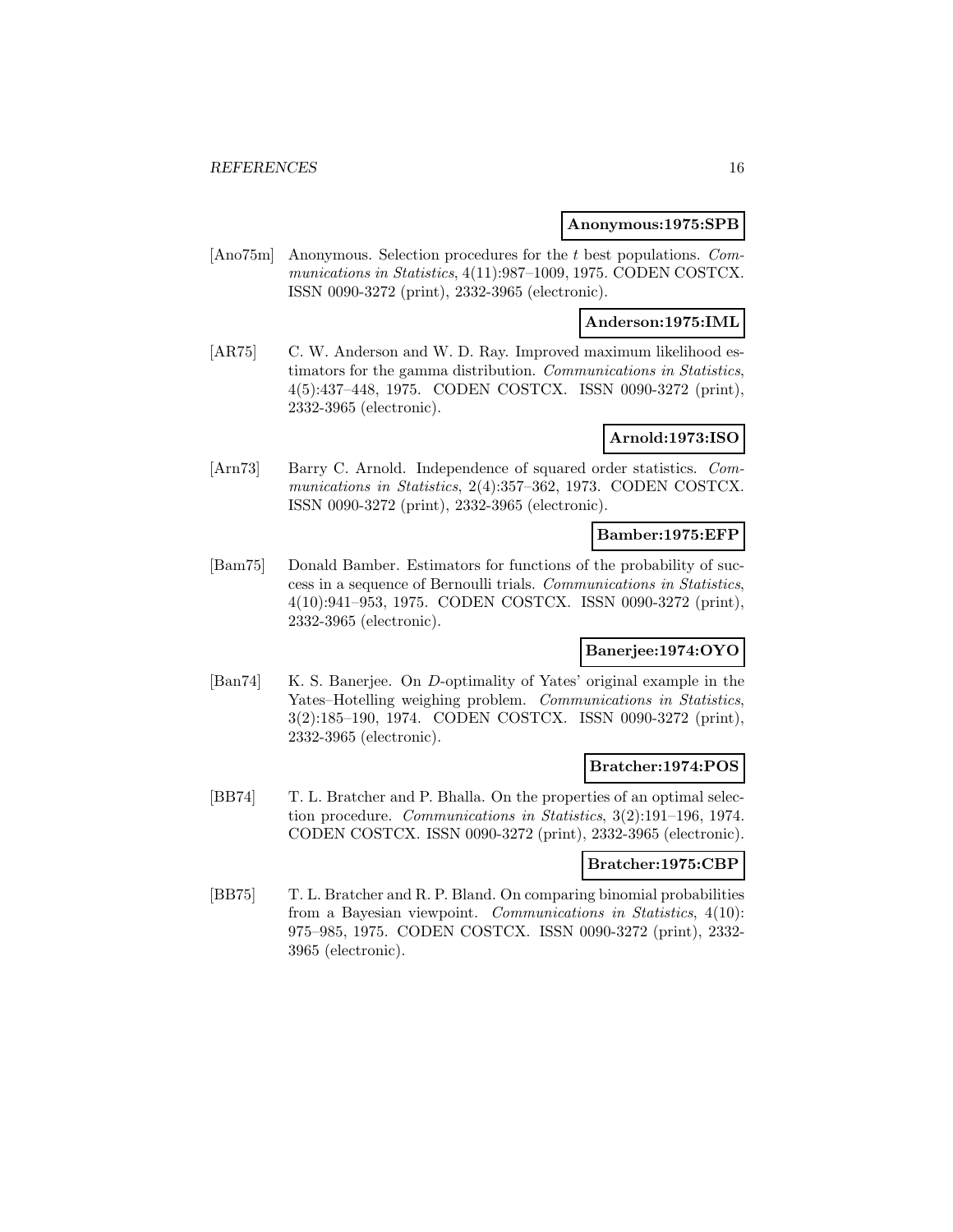#### **Beckman:1973:AMW**

[Bec73] R. J. Beckman. An application of multivariate weighing designs. Communications in Statistics, 1(6):561–565, 1973. CODEN COSTCX. ISSN 0090-3272 (print), 2332-3965 (electronic).

### **Behnen:1975:RHT**

[Beh75] Konrad Behnen. The Randles–Hogg test and an alternative proposal. Communications in Statistics, 4(3):203–238, 1975. CODEN COSTCX. ISSN 0090-3272 (print), 2332-3965 (electronic).

### **Beaver:1975:MIW**

[BG75] R. J. Beaver and D. V. Gokhale. A model to incorporate within-pair order effects in paired comparisons. Communications in Statistics, 4(10):923–939, 1975. CODEN COSTCX. ISSN 0090-3272 (print), 2332-3965 (electronic).

### **Burdick:1974:EMU**

[BHOO74] D. S. Burdick, D. G. Herr, W. M. O'Fallon, and B. V. O'Neill. Exact methods in the unbalanced, two-way analysis of variance  $-$  a geometric view. Communications in Statistics, 3(6):581–595, 1974. CODEN COSTCX. ISSN 0090-3272 (print), 2332-3965 (electronic).

#### **Bagshaw:1975:SDD**

[BJ75] Michael Bagshaw and Richard A. Johnson. Sequential detection of a drift change in a Wiener process. Communications in Statistics, 4(8):787–796, 1975. CODEN COSTCX. ISSN 0090-3272 (print), 2332-3965 (electronic).

#### **Boardman:1973:EPB**

[BK73] Thomas J. Boardman and Peter J. Kendell. Estimators for the parameters of a binomial mixture of grouped-censored exponentials — useful in life testing problems. Communications in Statistics, 2 (1):29–44, 1973. CODEN COSTCX. ISSN 0090-3272 (print), 2332- 3965 (electronic).

#### **Blischke:1974:NEI**

[Bli74] W. R. Blischke. On nonregular estimation. II. Estimation of the location parameter of the gamma and Weibull distributions. Communications in Statistics, 3(12):1109-1129, 1974. CODEN COSTCX. ISSN 0090-3272 (print), 2332-3965 (electronic).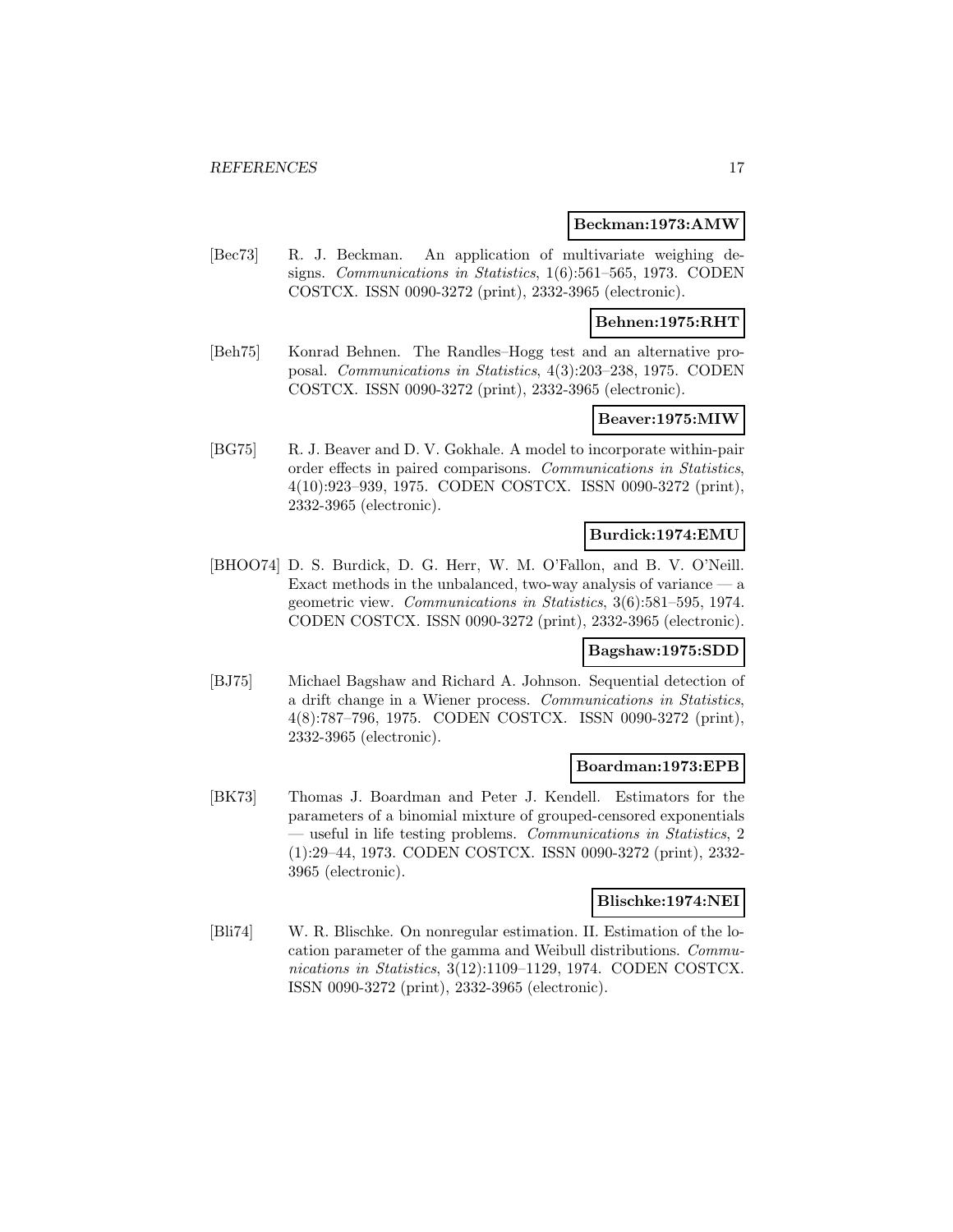### **Blumenthal:1975:SEL**

[Blu75] Saul Blumenthal. Sequential estimation of the largest normal mean when the variance is unknown. *Communications in Statistics*,  $4(7)$ : 655–669, 1975. CODEN COSTCX. ISSN 0090-3272 (print), 2332- 3965 (electronic).

# **Basu:1974:EIC**

[BOL74] J. P. Basu, P. L. Odell, and T. O. Lewis. The effects of intraclass correlation on certain significance tests when sampling from multivariate normal population. Communications in Statistics, 3(9):899– 908, 1974. CODEN COSTCX. ISSN 0090-3272 (print), 2332-3965 (electronic).

# **Bai:1974:IWT**

[BR74a] Do Sun Bai and J. S. Rustagi. Inference in a waiting-time distribution derived from dependent Bernoulli trials. Communications in Statistics, 3(4):361–371, 1974. CODEN COSTCX. ISSN 0090-3272 (print), 2332-3965 (electronic).

# **Brown:1974:JCI**

[BR74b] G. H. Brown and D. S. Robson. Joint confidence intervals for linear combinations of, at most,  $q$  of  $p$  means of normal distributions. Communications in Statistics, 3(3):213–222, 1974. CODEN COSTCX. ISSN 0090-3272 (print), 2332-3965 (electronic).

#### **Broemeling:1974:BIA**

[Bro74] Lyle David Broemeling. Bayesian inferences about a changing sequence of random variables. Communications in Statistics, 3(3): 243–255, 1974. CODEN COSTCX. ISSN 0090-3272 (print), 2332- 3965 (electronic).

# **Bryan:1975:EBE**

[BS75] T. O' Bryan and V. Susarla. An empirical Bayes estimation problem with nonidentical components involving normal distributions. Communications in Statistics, 4(11):1033–1042, 1975. CODEN COSTCX. ISSN 0090-3272 (print), 2332-3965 (electronic).

# **Burr:1973:PGS**

[Bur73a] Irving W. Burr. Parameters for a general system of distributions to match a grid of  $\alpha_3$  and  $\alpha_4$ . Communications in Statistics, 2(1): 1–21, 1973. CODEN COSTCX. ISSN 0090-3272 (print), 2332-3965 (electronic).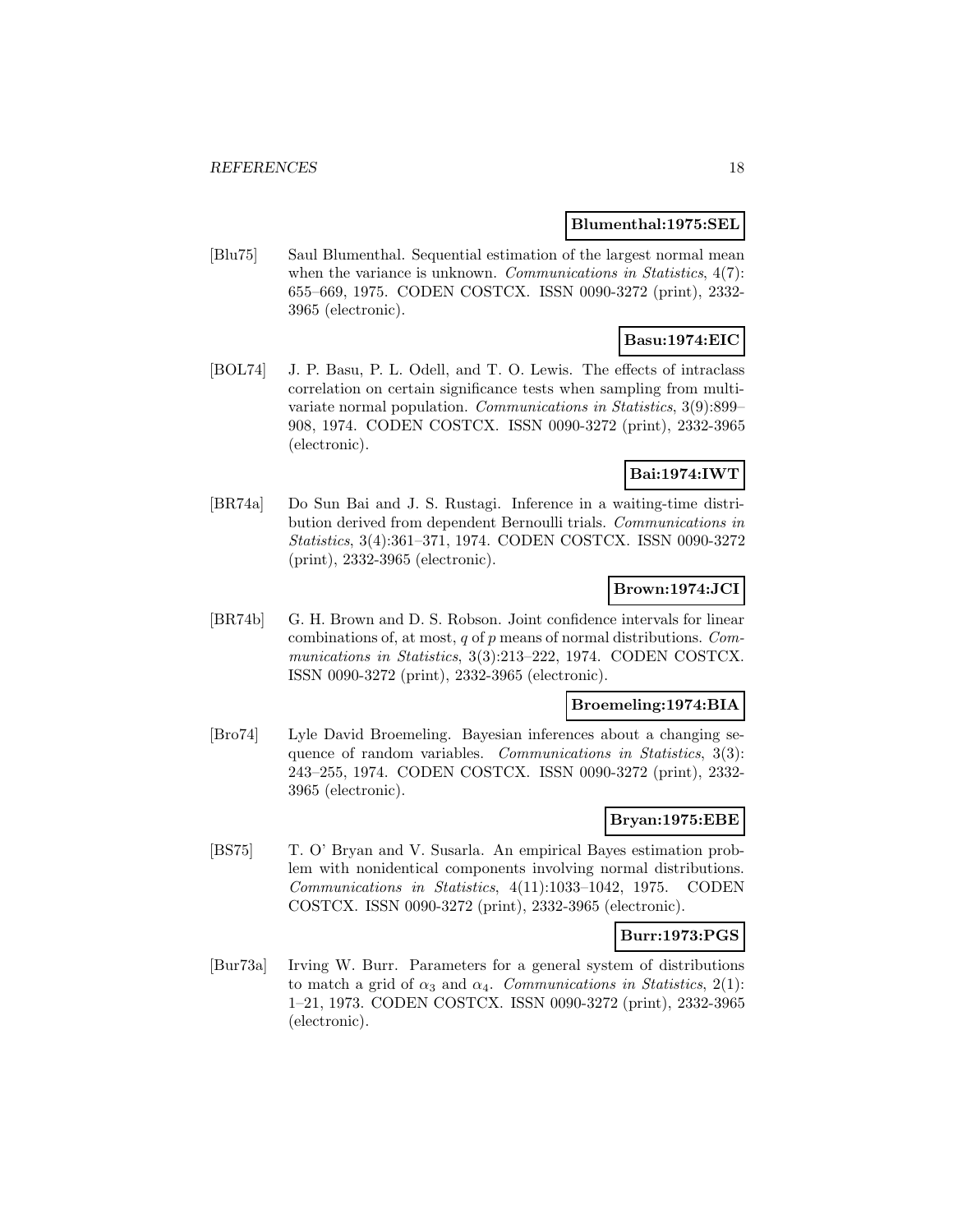# **Burr:1973:SAR**

[Bur73b] Irving W. Burr. Some approximate relations between terms of the hypergeometric, binomial and Poisson distributions. Communications in Statistics, 1(4):297–301, 1973. CODEN COSTCX. ISSN 0090-3272 (print), 2332-3965 (electronic).

# **Burstein:1973:CAB**

[Bur73c] Herman Burstein. Close approximations of binomial confidence limits at 10 confidence levels. Communications in Statistics, 2(2):185– 187, 1973. CODEN COSTCX. ISSN 0090-3272 (print), 2332-3965 (electronic).

### **Bellhouse:1974:RC**

[BW74] D. R. Bellhouse and M. S. Wolynetz. On the regression curve  $E(y) =$  $\alpha + \delta x + \beta \rho^x$ . Communications in Statistics, 3(6):525–534, 1974. CODEN COSTCX. ISSN 0090-3272 (print), 2332-3965 (electronic).

# **Cameron:1975:ERR**

[Cam75] M. A. Cameron. An extension of Ruben's result on the probability integral of noncentral chi-square. Communications in Statistics, 4 (8):783–786, 1975. CODEN COSTCX. ISSN 0090-3272 (print), 2332-3965 (electronic).

# **Carroll:1975:DEU**

[Car75] Raymond J. Carroll. Density estimation at unknown points and tail ordering. Communications in Statistics, 4(6):565–574, 1975. CO-DEN COSTCX. ISSN 0090-3272 (print), 2332-3965 (electronic).

### **Chhikara:1975:SDR**

[CF75] R. S. Chhikara and J. L. Floks. Statistical distributions related to the inverse Gaussian. Communications in Statistics, 4(12):1081– 1091, 1975. CODEN COSTCX. ISSN 0090-3272 (print), 2332-3965 (electronic).

# **Calinski:1974:DMC**

[CH74] T. Calinski and J. Harabasz. A dendrite method for cluster analysis. Communications in Statistics, 3(1):1–27, 1974. CODEN COSTCX. ISSN 0090-3272 (print), 2332-3965 (electronic).

# **Chakravorti:1975:MLE**

[Cha75] S. R. Chakravorti. Maximum-likelihood estimation for the growth curve model with unique dispersion matrices. Communications in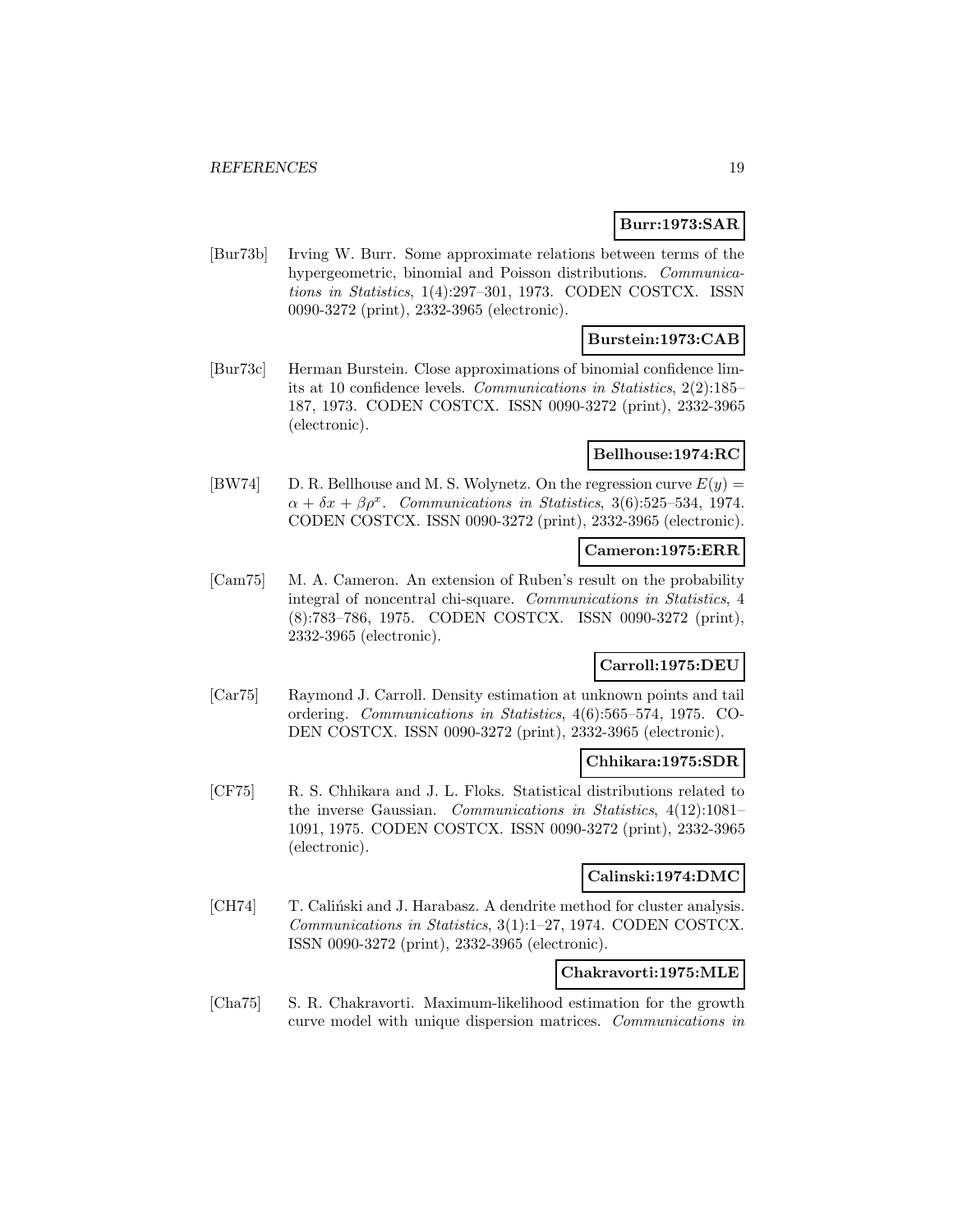Statistics, 4(1):69–85, 1975. CODEN COSTCX. ISSN 0090-3272 (print), 2332-3965 (electronic).

# **Chen:1974:NRU**

[Che74a] C. W. Chen. A note on Rao's unified theory of least squares. Communications in Statistics, 3(9):909–912, 1974. CODEN COSTCX. ISSN 0090-3272 (print), 2332-3965 (electronic).

# **Chen:1974:OPP**

[Che74b] Chao W. Chen. An optimal property of principal components. Communications in Statistics, 3(10):979–983, 1974. CODEN COSTCX. ISSN 0090-3272 (print), 2332-3965 (electronic).

# **Choi:1975:EIO**

[Cho75] Jae-Rong Choi. An equality involving orthant probabilities. Communications in Statistics, 4(12):1167–1175, 1975. CODEN COSTCX. ISSN 0090-3272 (print), 2332-3965 (electronic).

### **Cleveland:1974:MDA**

[CL74] Williams S. Cleveland and Peter A. Lachenbruch. A measure of divergence among several populations. Communications in Statistics, 3(3):201–211, 1974. CODEN COSTCX. ISSN 0090-3272 (print), 2332-3965 (electronic).

# **Clave:1974:CMA**

[Cla74] James T. Mc Clave. A comparison of moving average estimation procedures. Communications in Statistics, 3(9):865–883, 1974. CO-DEN COSTCX. ISSN 0090-3272 (print), 2332-3965 (electronic).

#### **Consul:1975:CLP**

[Con75] P. C. Consul. On a characterization of Lagrangian Poisson and quasi-binomial distributions. Communications in Statistics, 4(6): 555–563, 1975. CODEN COSTCX. ISSN 0090-3272 (print), 2332- 3965 (electronic).

# **Cooke:1974:TCS**

[Coo74] W. P. Cooke. A test for convexity of a second-order surface. Communications in Statistics, 3(10):1007-1013, 1974. CODEN COSTCX. ISSN 0090-3272 (print), 2332-3965 (electronic).

# **Cleroux:1975:CDS**

[CR75] R. Cléroux and P. Robert. The comparison of different scales of measurement in the multivariate normal model: a numerical algo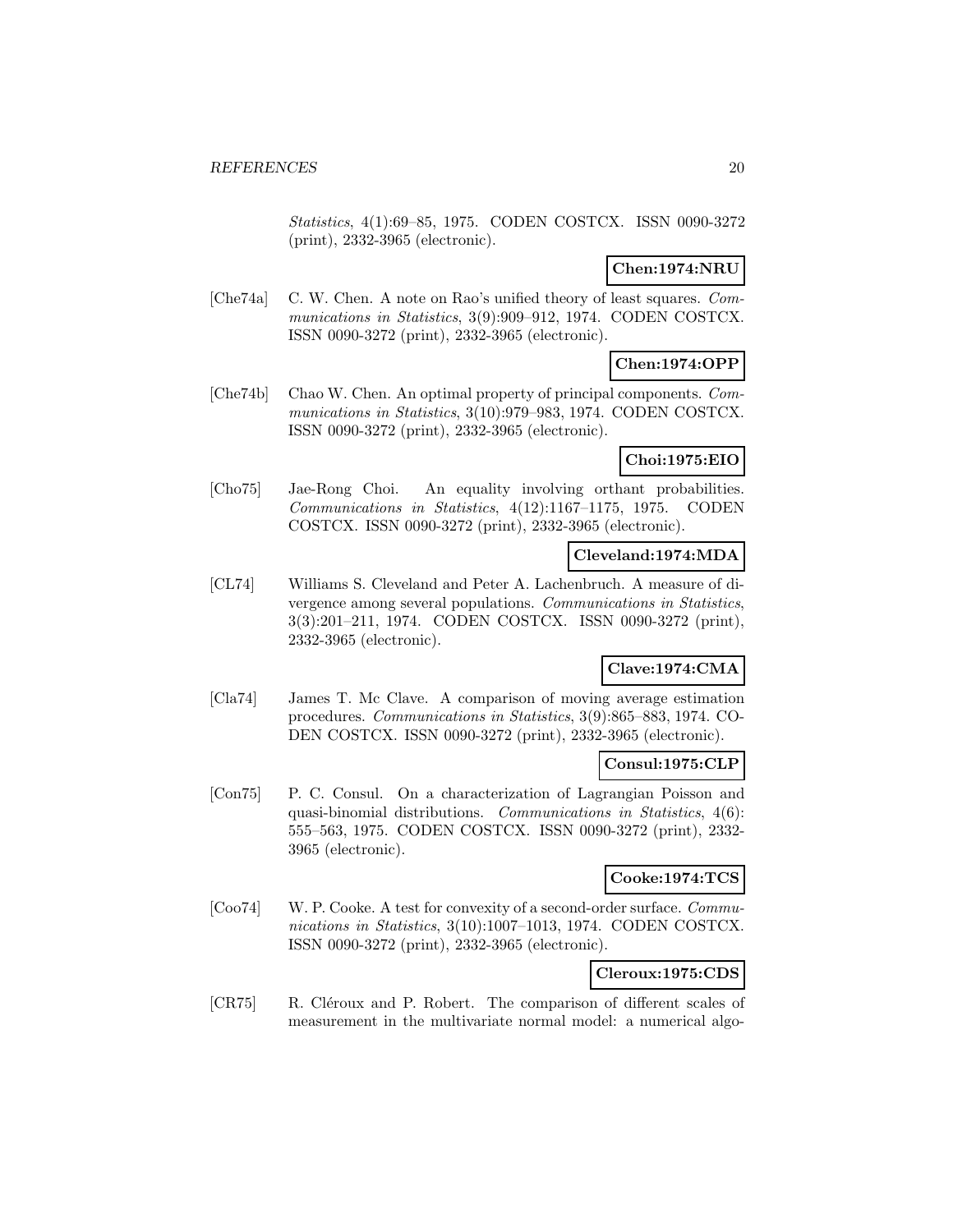rithm. Communications in Statistics, 4(9):839–850, 1975. CODEN COSTCX. ISSN 0090-3272 (print), 2332-3965 (electronic).

# **Crow:1975:CLS**

[Cro75] Edwin L. Crow. Confidence limits for small probabilities from Bernoulli trials. Communications in Statistics, 4(5):397–413, 1975. CODEN COSTCX. ISSN 0090-3272 (print), 2332-3965 (electronic).

# **Cassel:1974:ESS**

[CS74] Claes-Magnus Cassel and Carl-Erik Sämdal. Evaluation of some sampling strategies for finite populations using a continuous variable framework. Communications in Statistics, 3(4):373–390, 1974. CODEN COSTCX. ISSN 0090-3272 (print), 2332-3965 (electronic).

#### **Davidson:1973:RML**

[Dav73] Roger R. Davidson. Ranking by maximum likelihood under a model for paired comparisons. Communications in Statistics, 1(5):381– 391, 1973. CODEN COSTCX. ISSN 0090-3272 (print), 2332-3965 (electronic).

# **David:1974:MLE**

[Dav74] David W. David, Jr. Maximum likelihood estimates of the parameters of a mixture of two regression lines. Communications in Statistics, 3(10):995–1006, 1974. CODEN COSTCX. ISSN 0090-3272 (print), 2332-3965 (electronic).

### **Davidson:1974:MTE**

[DD74] Roger R. Davidson and Daniel L. Daniel. Moment-type estimation in the exponential family. Communications in Statistics, 3(11):1101– 1108, 1974. CODEN COSTCX. ISSN 0090-3272 (print), 2332-3965 (electronic).

#### **Devore:1975:LNN**

[Dev75] Jay L. Devore. Linear near-neighbor classifiers for correlated categories. Communications in Statistics, 4(10):891–905, 1975. CODEN COSTCX. ISSN 0090-3272 (print), 2332-3965 (electronic).

#### **Dixons:1974:DRL**

[DK74] Wilfrid J. Dixons, Ph. D. and Jan W. Kuzma, Ph. D. Data reduction in large clinical trials. Communications in Statistics, 3(4):301–324, 1974. CODEN COSTCX. ISSN 0090-3272 (print), 2332-3965 (electronic).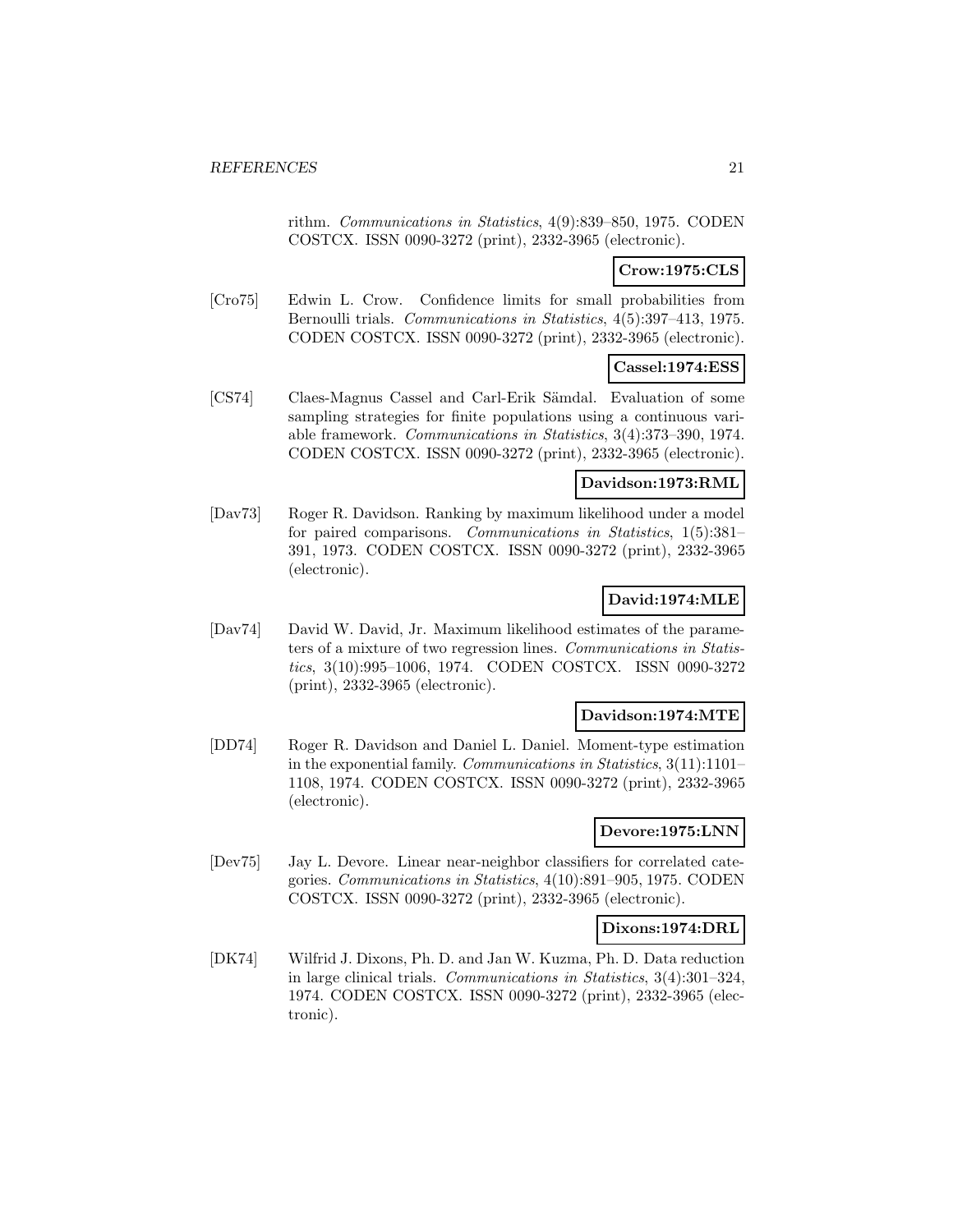### **Downing:1975:DDM**

[DS75] Daryl J. Downing and John G. Saw. Does the dispersion matrix of a multivariate normal population have Markov structures? Communications in Statistics, 4(11):1073–1079, 1975. CODEN COSTCX. ISSN 0090-3272 (print), 2332-3965 (electronic).

# **Draper:1973:EFA**

[DT73] Norman R. Draper and David E. Tierney. Exact formulas for additional terms in some important series expansions. Communications in Statistics, 1(6):495–524, 1973. CODEN COSTCX. ISSN 0090- 3272 (print), 2332-3965 (electronic).

#### **Dudewicz:1974:EOP**

[Dud74] Edward J. Dudewicz. Estimation of ordered parameters: the range of k normal means. Communications in Statistics, 3(3):279–285, 1974. CODEN COSTCX. ISSN 0090-3272 (print), 2332-3965 (electronic).

# **Dunn:1974:MTC**

[Dun74] Olive Jean Dunn. On multiple tests and confidence intervals. Communications in Statistics, 3(1):101–103, 1974. CODEN COSTCX. ISSN 0090-3272 (print), 2332-3965 (electronic).

# **deWaal:1974:BEN**

[dW74] D. J. de Waal. Bayes estimate of the noncentrality parameter in multivariate analysis. Communications in Statistics, 3(1):73–79, 1974. CODEN COSTCX. ISSN 0090-3272 (print), 2332-3965 (electronic).

#### **Easterling:1975:RSI**

[Eas75] Robert G. Easterling. Randomization and statistical inference. Communications in Statistics, 4(8):723–735, 1975. CODEN COSTCX. ISSN 0090-3272 (print), 2332-3965 (electronic).

#### **Eastman:1973:PML**

[EB73] James Eastman and Lee J. Bain. A property of maximum likelihood estimators in the presence of location-scale nuisance parameters. Communications in Statistics, 2(1):23–28, 1973. CODEN COSTCX. ISSN 0090-3272 (print), 2332-3965 (electronic).

# **Eichhorn:1974:SSO**

[Eic74] B. H. Eichhorn. Sequential search of an optimal dosage for cases of linear dosage — toxicity regression. Communications in Statistics,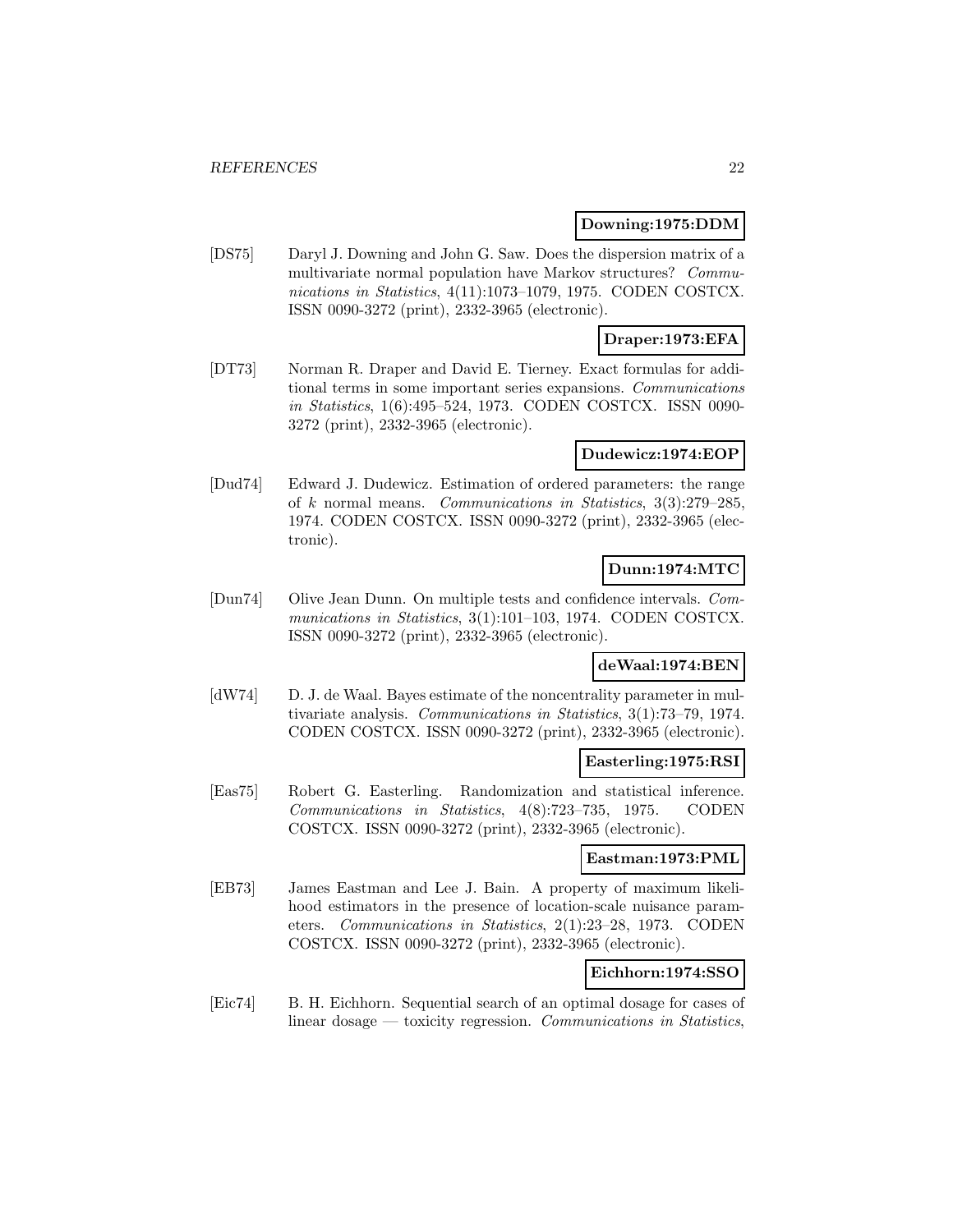3(3):263–271, 1974. CODEN COSTCX. ISSN 0090-3272 (print), 2332-3965 (electronic).

### **Farmer:1975:VSM**

[FF75] J. H. Farmer and R. J. Freund. Variable selection in the multivariate analysis of variance (MANOVA). Communications in Statistics, 4 (1):87–93, 1975. CODEN COSTCX. ISSN 0090-3272 (print), 2332- 3965 (electronic).

# **Funk:1975:CRV**

[FR75] G. M. Funk and R. H. Rodine. Characterizing random variables by specifying the distribution of U-shaped functions of their weighted sums. Communications in Statistics, 4(2):143–162, 1975. CODEN COSTCX. ISSN 0090-3272 (print), 2332-3965 (electronic).

#### **Friel:1975:APS**

[Fri75] Jomes O. Friel. Adaptive prediction of stationary time series by modified conjugate direction methods. Communications in Statistics, 4(1):19–32, 1975. CODEN COSTCX. ISSN 0090-3272 (print), 2332-3965 (electronic).

# **Fu:1974:NUA**

[Fu74] James C. Fu. On non-uniqueness of ancillary statistics. Communications in Statistics, 3(11):1093-1100, 1974. CODEN COSTCX. ISSN 0090-3272 (print), 2332-3965 (electronic).

### **Gregory:1975:DPU**

[GA75] W. C. Gregory and R. L. Anderson. Design procedures and use of prior information in the estimation of parameters of a non-linear model. Communications in Statistics, 4(5):483–496, 1975. CODEN COSTCX. ISSN 0090-3272 (print), 2332-3965 (electronic).

# **Galambos:1975:CTP**

[Gal75] Janos Galambos. Characterizations in terms of properties of the smaller of two observations. Communications in Statistics, 4(3): 239–244, 1975. CODEN COSTCX. ISSN 0090-3272 (print), 2332- 3965 (electronic).

# **Gupta:1975:ADD**

[GCK75] K. Gupta, A. K. Chattopadhyay, and R. Krishnaiah. Asymptotic distributions of the determinants of some random matrices. Communications in Statistics, 4(1):33-47, 1975. CODEN COSTCX. ISSN 0090-3272 (print), 2332-3965 (electronic).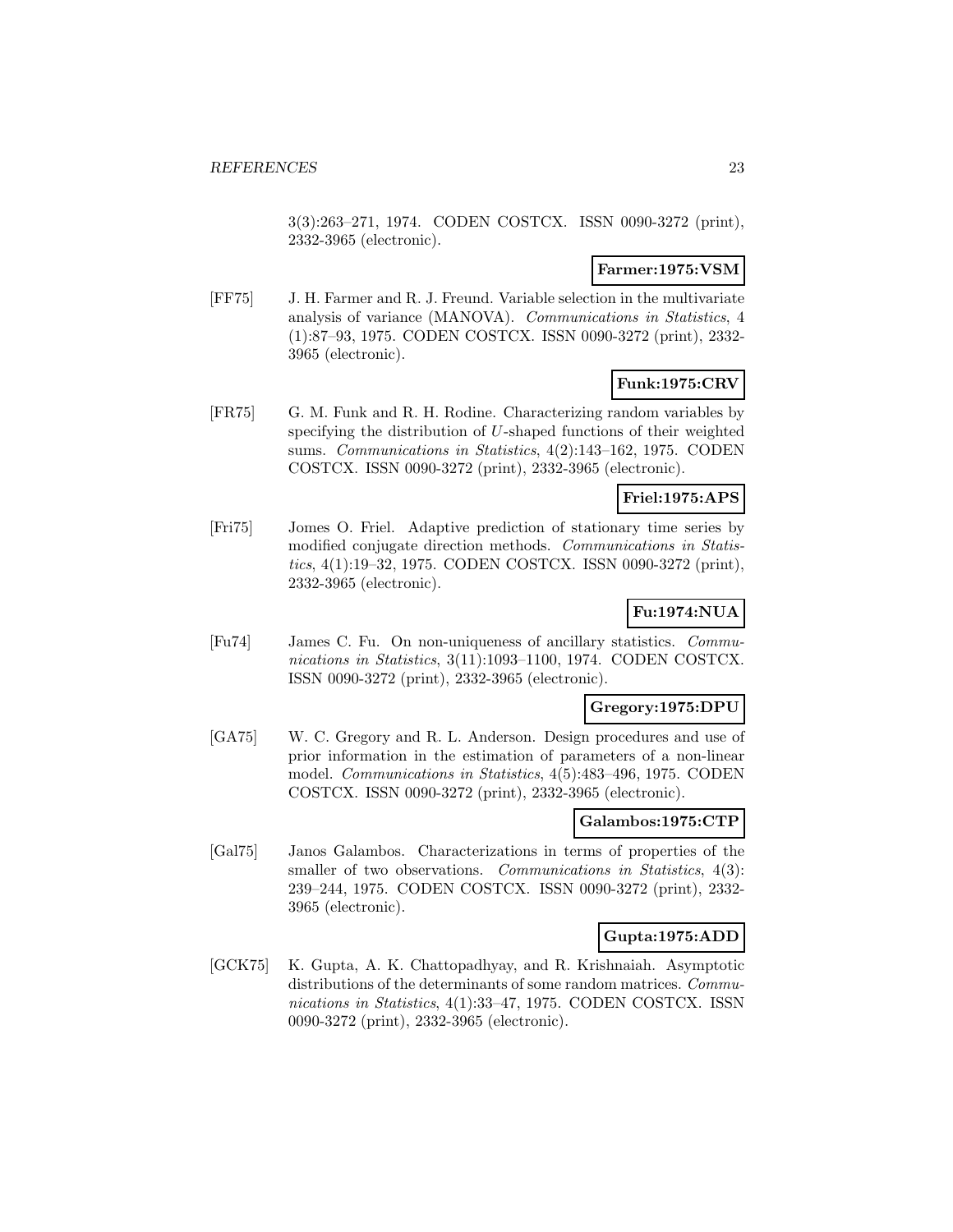# **Gray:1974:SAE**

[GD74] Henry L. Gray and Benjamin S. Duran. A space application of an extension of the Buffon needle problem. Communications in Statistics, 3(8):807–8, 1974. CODEN COSTCX. ISSN 0090-3272 (print), 2332-3965 (electronic).

# **Gelfand:1974:RSM**

[Gel74] Alan E. Gelfand. Rapid seriation methods for multivariate observations through similarities. Communications in Statistics, 3(7):635– 645, 1974. CODEN COSTCX. ISSN 0090-3272 (print), 2332-3965 (electronic).

### **Gupta:1974:DST**

[GG74] R. P. Gupta and D. Gekabe. Distributions of sums of truncated discrete variates with applications. Communications in Statistics, 3 (12):1161–1170, 1974. CODEN COSTCX. ISSN 0090-3272 (print), 2332-3965 (electronic).

# **Gupta:1975:DQT**

[GG75] A. K. Gupta and Z. Govtndarajulu. Distribution of the quotient of two independent Hotelling's  $T^2$ -variates. Communications in Statistics, 4(5):449–453, 1975. CODEN COSTCX. ISSN 0090-3272 (print), 2332-3965 (electronic).

# **Gupta:1974:MSS**

[GH74] Shanti S. Gupta and Wen-Tao Huang. On a maximin strategy for sampling based on selection procedures from several populations. Communications in Statistics, 3(4):325–359, 1974. CODEN COSTCX. ISSN 0090-3272 (print), 2332-3965 (electronic).

### **Godambe:1975:NAD**

[GH75] A. V. Godambe and W. L. Harkness. Normal approximation to the distribution of a cell entry in a  $2 \times 2 \times 2$  contingency table. Communications in Statistics, 4(8):699–709, 1975. CODEN COSTCX. ISSN 0090-3272 (print), 2332-3965 (electronic).

#### **Ghosh:1974:GU**

[Gho74] Pankaj Ghosh. On generalized unimodality. Communications in Statistics, 3(6):567–580, 1974. CODEN COSTCX. ISSN 0090-3272 (print), 2332-3965 (electronic).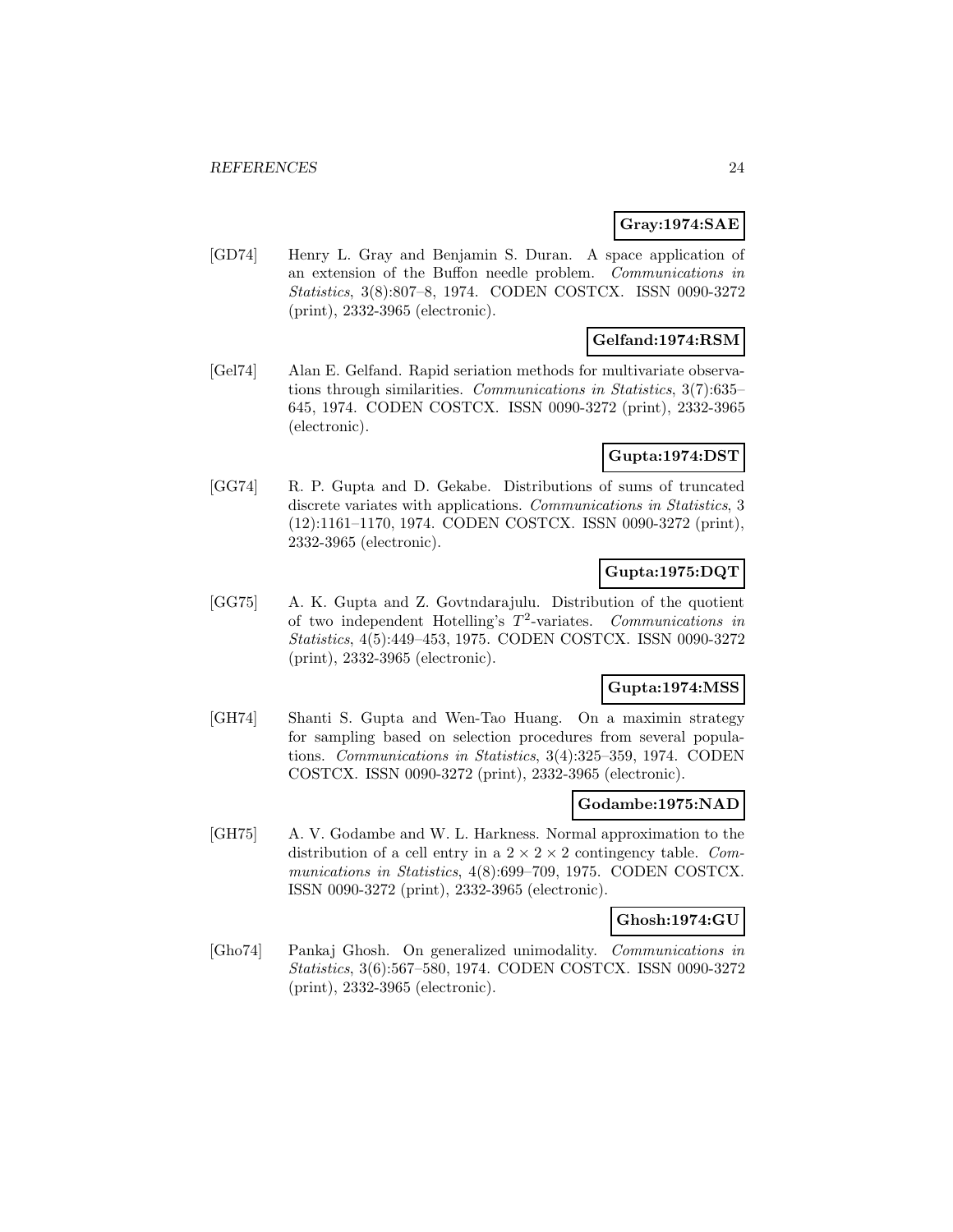#### **Griffiths:1973:HRM**

[GM73] D. A. Griffiths and A. J. Miller. Hyperbolic regression — a model based on two-phase piecewise linear regression with a smooth transition between regimes. Communications in Statistics, 2(6):561–569, 1973. CODEN COSTCX. ISSN 0090-3272 (print), 2332-3965 (electronic).

# **Ghosh:1975:SPM**

[GP75] Malay Ghosh and Edward Pollak. Some properties of multivariate distributions with pdf's constant on ellipsoids. Communications in Statistics, 4(12):1157–1160, 1975. CODEN COSTCX. ISSN 0090- 3272 (print), 2332-3965 (electronic).

### **Graham:1973:CET**

[Gra73] Jack E. Graham. Composite estimation in two cycle rotation sample designs. Communications in Statistics, 1(5):419–431, 1973. CODEN COSTCX. ISSN 0090-3272 (print), 2332-3965 (electronic).

# **Gupta:1974:CDP**

[Gup74] Ramesh C. Gupta. Characterization of distributions by a property of discrete order statistics. Communications in Statistics, 3(3):287– 289, 1974. CODEN COSTCX. ISSN 0090-3272 (print), 2332-3965 (electronic).

# **Gupta:1975:CDC**

[Gup75a] Ramesh C. Gupta. On characterization of distribution by conditional expectation. Communications in Statistics, 4(1):99–103, 1975. CODEN COSTCX. ISSN 0090-3272 (print), 2332-3965 (electronic).

#### **Gupta:1975:SCD**

[Gup75b] Ramesh C. Gupta. Some characterizations of discrete distributions by properties of their moment distributions. Communications in Statistics, 4(8):761–765, 1975. CODEN COSTCX. ISSN 0090-3272 (print), 2332-3965 (electronic).

# **Gunst:1975:RAP**

[GW75] R. F. Gunst and J. T. Webster. Regression analysis and problems of multicollinearity. Communications in Statistics, 4(3):277–292, 1975. CODEN COSTCX. ISSN 0090-3272 (print), 2332-3965 (electronic).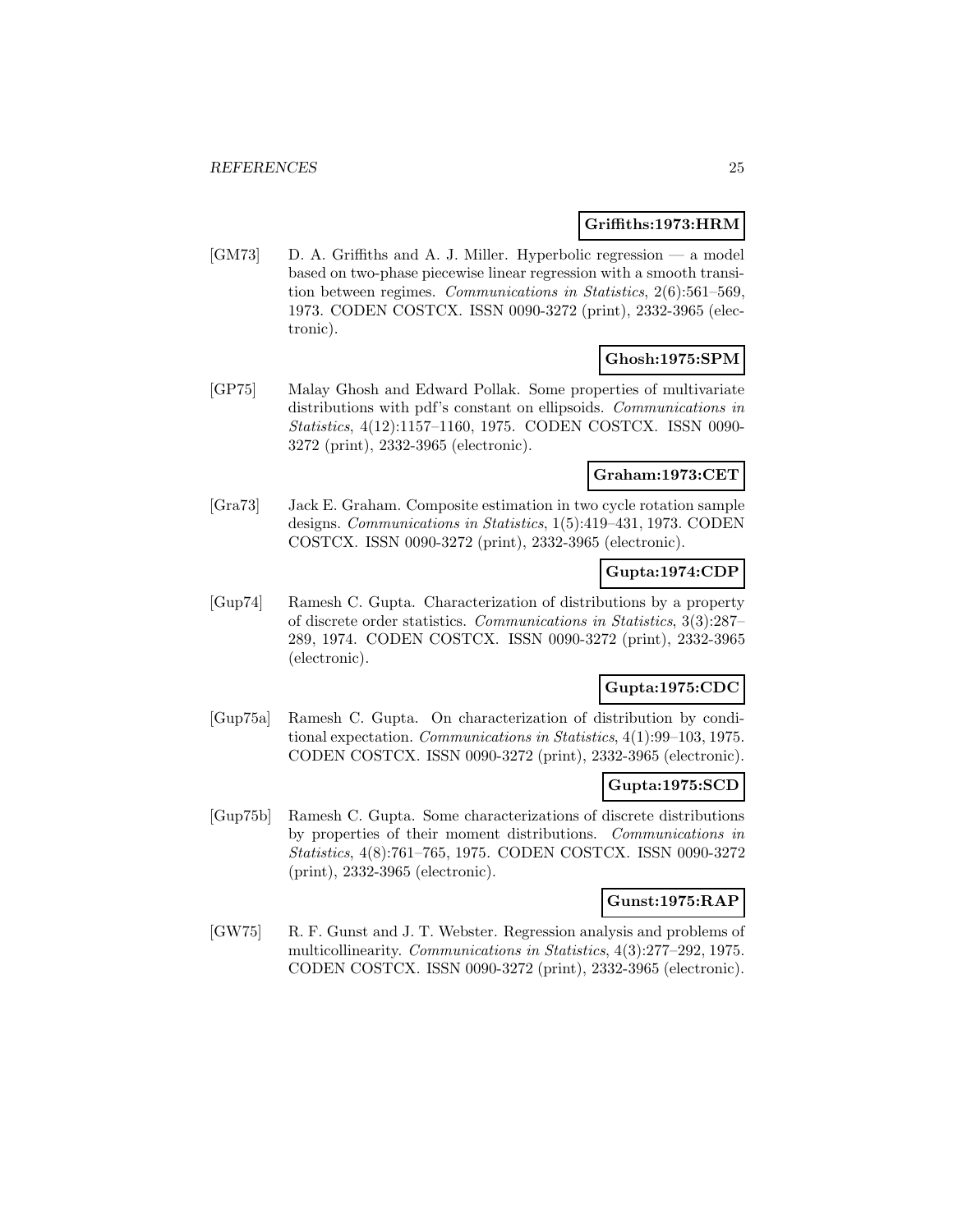# **Gray:1973:JSR**

[GWS73] H. L. Gray, T. A. Watkins, and W. R. Schucany. On the jackknife statistic and its relation to UMVU estimators in the normal case. Communications in Statistics, 2(4):285–320, 1973. CODEN COSTCX. ISSN 0090-3272 (print), 2332-3965 (electronic).

#### **Haack:1975:SEB**

[Haa75] Dennis G. Haack. Stringency in the empirical Bayes problem. Communications in Statistics, 4(2):185–192, 1975. CODEN COSTCX. ISSN 0090-3272 (print), 2332-3965 (electronic).

#### **Hamdan:1974:PCS**

[Ham74a] M. A. Hamdan. On Pearson's chi-squared for contingency tables and zero bivariate binomial correlation. Communications in Statistics, 3(9):885–892, 1974. CODEN COSTCX. ISSN 0090-3272 (print), 2332-3965 (electronic).

# **Hamdan:1974:UOP**

[Ham74b] M. A. Hamdan. The use of orthogonal polynomials and orthonormal functions in the calculation of the noncentrality parameter of chisquared. Communications in Statistics, 3(2):157–166, 1974. CODEN COSTCX. ISSN 0090-3272 (print), 2332-3965 (electronic).

### **Hawkins:1977:CNS**

[Haw77] Douglas M. Hawkins. Comment on "A new statistic for testing suspected outliers". Communications in Statistics: Theory and Methods, 6(5):435–438, 1977. CODEN CSTMDC. ISSN 0361-0926 (print), 1532-415X (electronic). See [Tik75, Tik77].

#### **Hazra:1973:SSW**

[Haz73] P. K. Hazra. On the structure of singular weighing designs. Communications in Statistics, 2(6):573–579, 1973. CODEN COSTCX. ISSN 0090-3272 (print), 2332-3965 (electronic).

# **Hobbs:1974:AEK**

[HC74] G. R. Hobbs and W. J. Conover. The asymptotic efficiency of the Kruskal–Wallis test and the median test in contingency tables with ordered categories. Communications in Statistics, 3(12):1131–1138, 1974. CODEN COSTCX. ISSN 0090-3272 (print), 2332-3965 (electronic).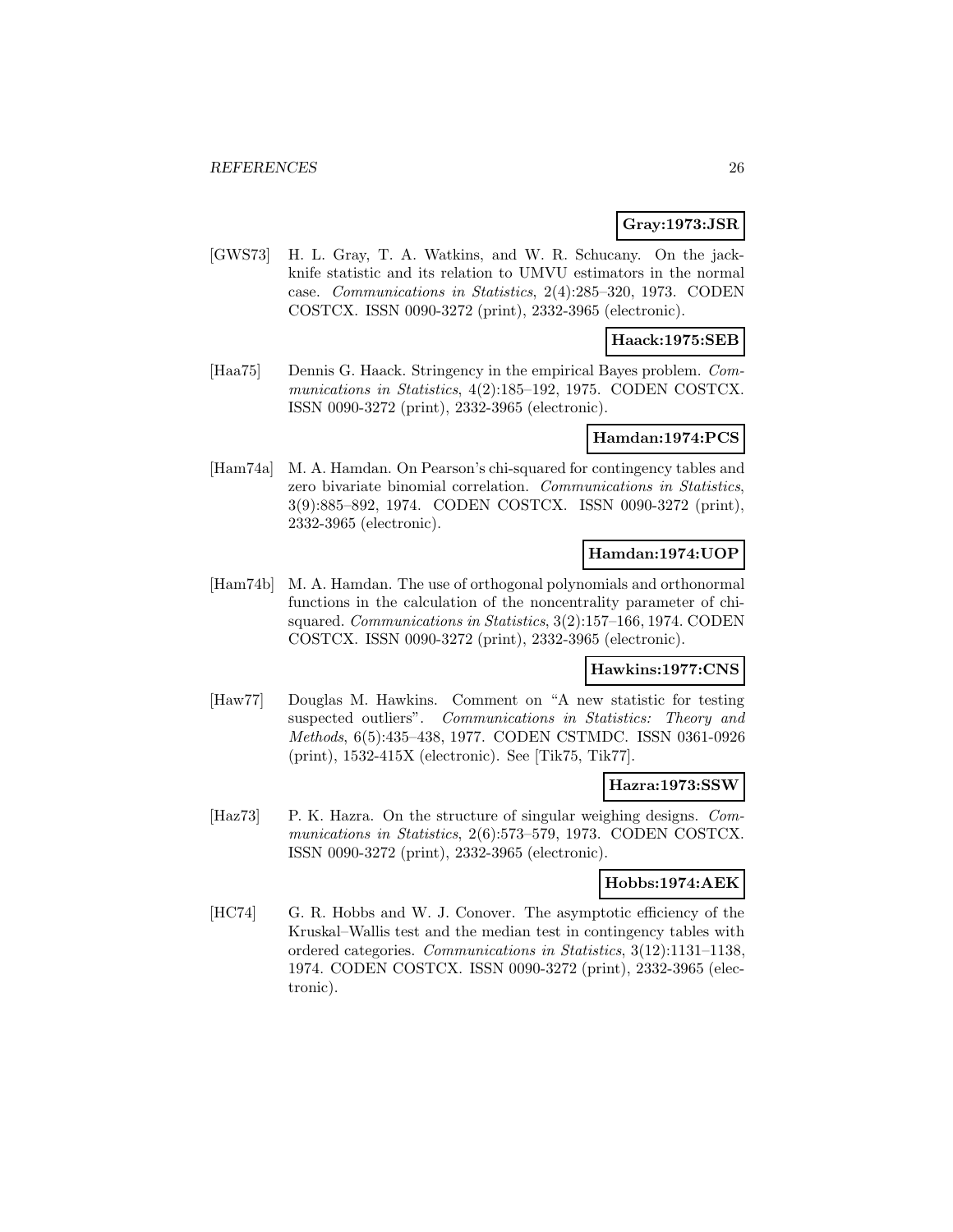#### **Hensler:1975:AEN**

[Hen75] Gary L. Hensler. Asymptotically efficient nonparametric estimation of regression and scale parameters. Communications in Statistics, 4(9):821–837, 1975. CODEN COSTCX. ISSN 0090-3272 (print), 2332-3965 (electronic).

# **Higgins:1975:GMC**

[Hig75] J. J. Higgins. A geometrical method of constructing multivariate densities and some related inferential procedures. Communications in Statistics, 4(10):955–966, 1975. CODEN COSTCX. ISSN 0090- 3272 (print), 2332-3965 (electronic).

### **Hoerl:1975:RRS**

[HKB75] Arthur E. Hoerl, Robert W. Kannard, and Kent F. Baldwin. Ridge regression: some simulations. Communications in Statistics, 4(2): 105–123, 1975. CODEN COSTCX. ISSN 0090-3272 (print), 2332- 3965 (electronic).

# **Hong:1973:EAE**

[HL73] Dun-Mow Hong and Wilford L. L'Esperance. Effects of autocorrelated errors on various least squares estimators a Monte Carlo study. Communications in Statistics, 2(6):507–523, 1973. CODEN COSTCX. ISSN 0090-3272 (print), 2332-3965 (electronic).

# **Hettmansperger:1973:TSC**

[HM73] Thomas P. Hettmansperger and Joseph W. Mckean. On testing for significant chance in  $c \times c$  tables. Communications in Statistics, 2(6):551–560, 1973. CODEN COSTCX. ISSN 0090-3272 (print), 2332-3965 (electronic).

### **Hochberg:1975:SIU**

[Hoc75a] Yosef Hochberg. Simultaneous inference under Behrens–Fisher conditions: a two sample approach. Communications in Statistics, 4 (12):1109–1119, 1975. CODEN COSTCX. ISSN 0090-3272 (print), 2332-3965 (electronic).

### **Hochberg:1975:TSR**

[Hoc75b] Yosef Hochberg. Two stage randomized response schemes for estimating a multinomial. Communications in Statistics, 4(11):1021– 1032, 1975. CODEN COSTCX. ISSN 0090-3272 (print), 2332-3965 (electronic).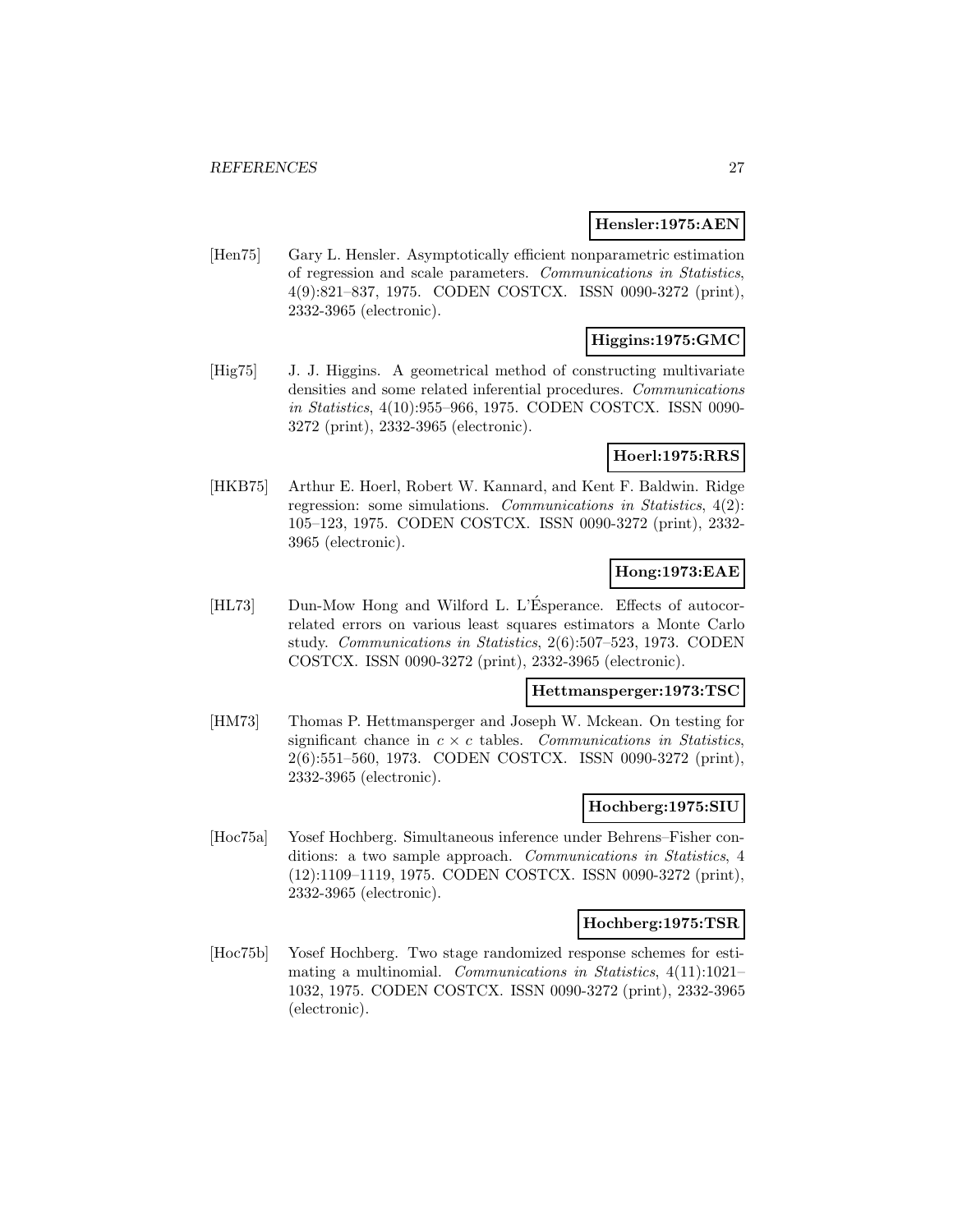#### **Hutcheson:1974:SME**

[HS74] K. Hutcheson and L. R. Shenton. Some moments of an estimate of Shannon's measure of information. Communications in Statistics, 3 (1):89–94, 1974. CODEN COSTCX. ISSN 0090-3272 (print), 2332- 3965 (electronic).

# **Hoffman:1975:DLS**

[HS75] Thomas R. Hoffman and John G. Saw. Distribution of the largest of a set of equicorrelated normal variables. Communications in Statistics, 4(1):49–53, 1975. CODEN COSTCX. ISSN 0090-3272 (print), 2332-3965 (electronic).

# **Hoal:1975:CTD**

[HW75] David G. Hoal and George H. Weiss. A clinical trial design with a fixed maximum number of failures. Communications in Statistics, 4(5):429–436, 1975. CODEN COSTCX. ISSN 0090-3272 (print), 2332-3965 (electronic).

# **Iman:1974:USA**

[Ima74] Ronald L. Iman. Use of a t-statistic as an approximation to the exact distribution of the Wilcoxon signed ranks test statistic. Communications in Statistics, 3(8):795–806, 1974. CODEN COSTCX. ISSN 0090-3272 (print), 2332-3965 (electronic).

#### **Jain:1975:GNT**

[Jai75] C. C. Jain. A generalized Neyman's Type A contribution for the busy period of queues. Communications in Statistics, 4(11):1065– 1071, 1975. CODEN COSTCX. ISSN 0090-3272 (print), 2332-3965 (electronic).

### **Janardan:1975:CIP**

[Jan75] K. G. Janardan. Certain inference problems for multivariate hypergeometric models. Communications in Statistics, 4(4):375–387, 1975. CODEN COSTCX. ISSN 0090-3272 (print), 2332-3965 (electronic).

### **Johnson:1974:PGR**

[JH74] Dallas E. Johnson and Victor Hegemann. Procedures to generate random matrices with noncentral distributions. Communications in Statistics, 3(7):691–699, 1974. CODEN COSTCX. ISSN 0090-3272 (print), 2332-3965 (electronic).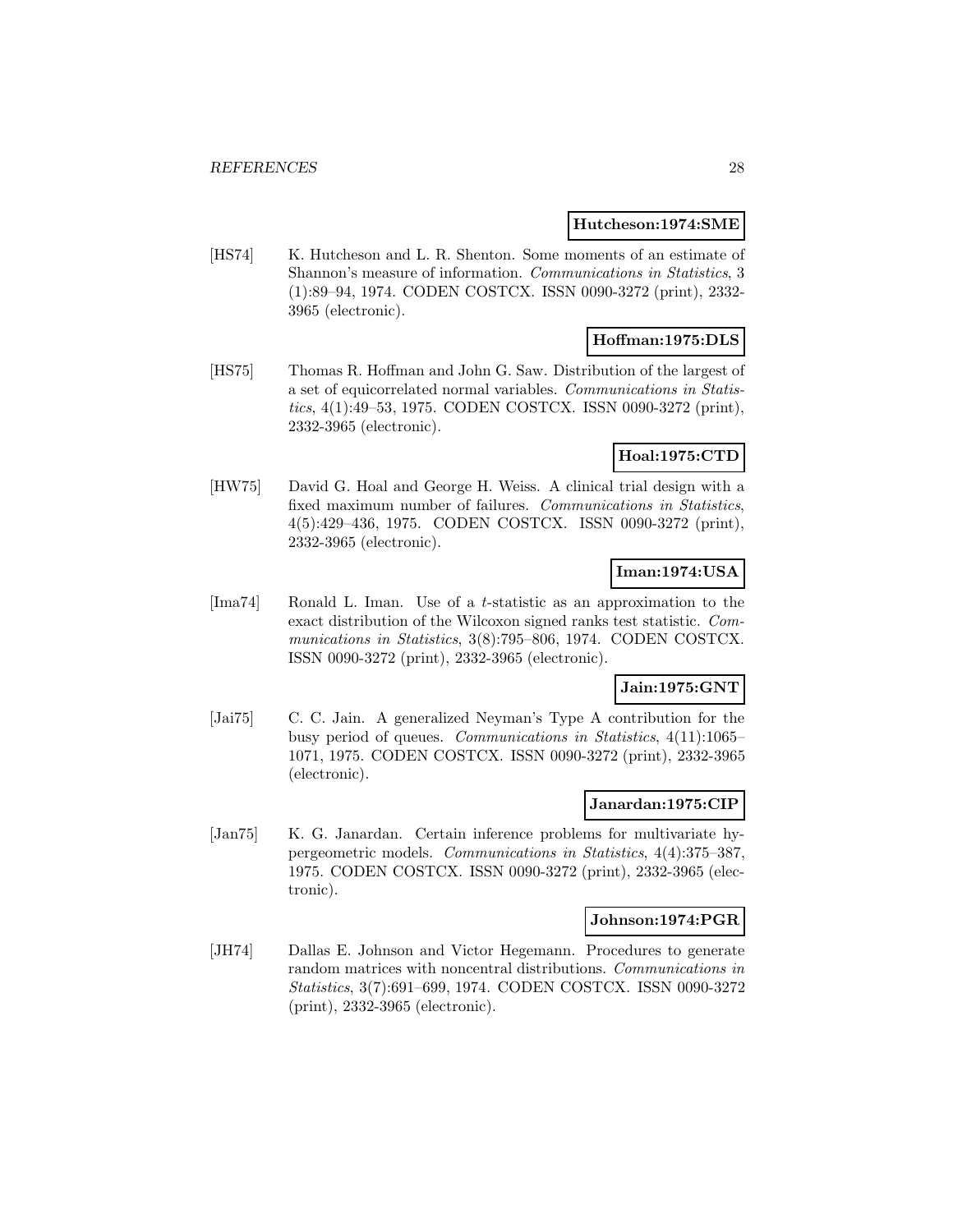#### **Johnson:1975:SGF**

[JK75] Norman L. Johnson and Samuel Kott. On some generalized Farlie-Gumbel–Morgenstern distributions. Communications in Statistics, 4(5):415–427, 1975. CODEN COSTCX. ISSN 0090-3272 (print), 2332-3965 (electronic).

### **Johnson:1973:SST**

[Joh73] N. L. Johnson. Some simple tests of mixtures with symmetrical components. Communications in Statistics, 1(1):17–25, 1973. CODEN COSTCX. ISSN 0090-3272 (print), 2332-3965 (electronic).

#### **John:1974:MUM**

[Joh74] S. John. Median-unbiased most acceptable estimates of Poisson, binomial and negative-binomial distributions. Communications in Statistics, 3(12):1155–1159, 1974. CODEN COSTCX. ISSN 0090- 3272 (print), 2332-3965 (electronic).

# **Kabir:1974:ELS**

[KA74a] A. B. M. Lutful Kabir and M. Ahsanullah. Estimation of the location and scale parameters of a power-function distribution by linear functions of order statistics. Communications in Statistics, 3(5):463– 467, 1974. CODEN COSTCX. ISSN 0090-3272 (print), 2332-3965 (electronic).

#### **Kshirsagar:1974:SSP**

[KA74b] Anant M. Kshirsagar and Ersen Arsevan. Stationary state probabilities of a Markov renewal process and optimum scores associated with the states. Communications in Statistics, 3(10):923-931, 1974. CODEN COSTCX. ISSN 0090-3272 (print), 2332-3965 (electronic).

### **Kabe:1975:SRG**

[Kab75] D. G. Kabe. Some results for the GMANOVA model. *Communi*cations in Statistics, 4(9):813–820, 1975. CODEN COSTCX. ISSN 0090-3272 (print), 2332-3965 (electronic).

#### **Klimko:1975:TNV**

[KAR75] L. A. Klimko, C. E. Ancle, and A. Rademaker. Tests for normality versus lognormality. Communications in Statistics, 4(11):1009–1019, 1975. CODEN COSTCX. ISSN 0090-3272 (print), 2332-3965 (electronic).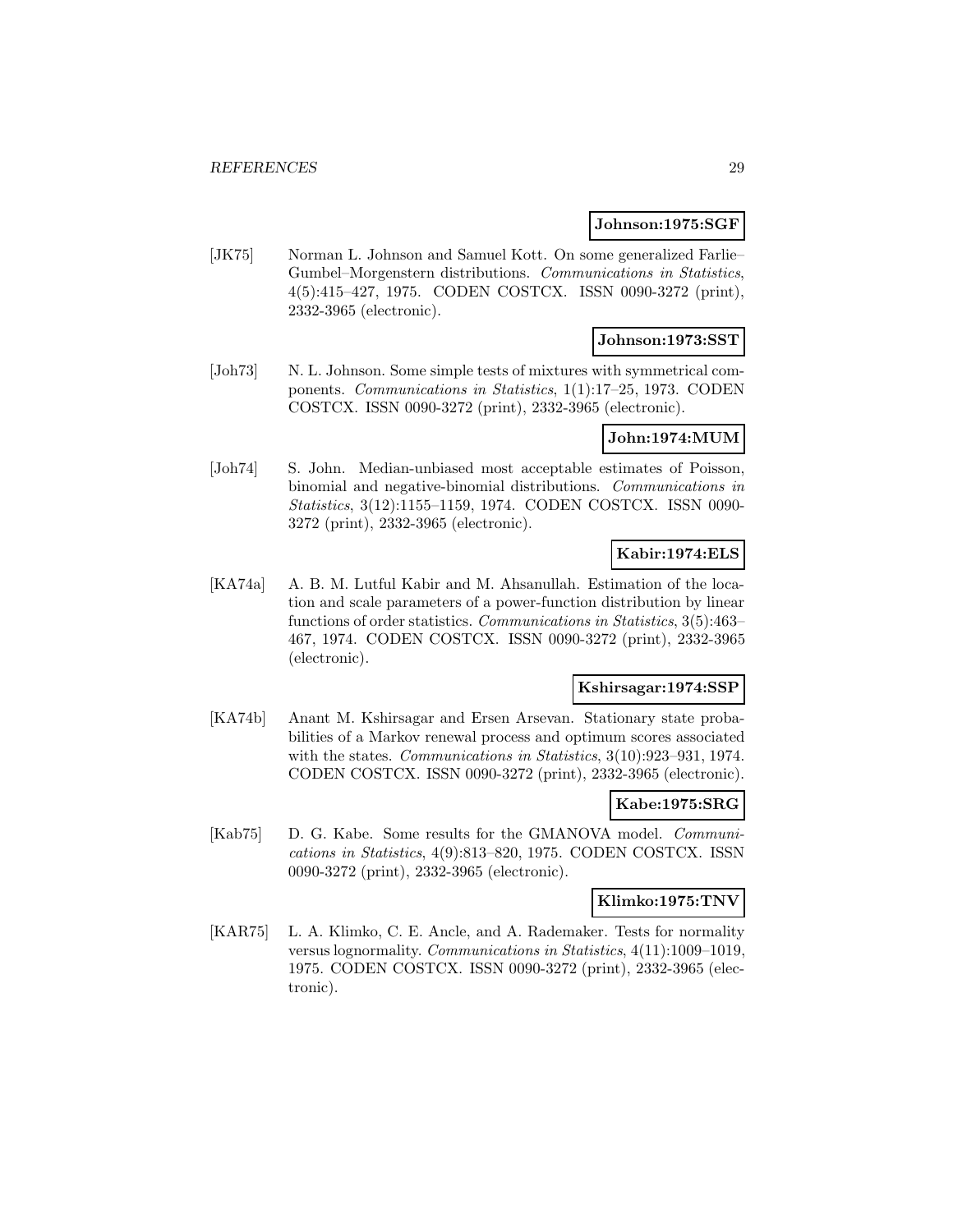#### **Kastenbaum:1974:ACD**

[Kas74] Marvin A. Kastenbaum. Analysis of categorical data: some wellknown analogues and some new concepts. Communications in Statistics, 3(5):401–417, 1974. CODEN COSTCX. ISSN 0090-3272 (print), 2332-3965 (electronic).

# **Katti:1973:EDC**

[Kat73] S. K. Katti. Exact distribution for the chi square test in the one way table. Communications in Statistics, 2(5):435–447, 1973. CODEN COSTCX. ISSN 0090-3272 (print), 2332-3965 (electronic).

#### **Kleyle:1975:EPM**

[KD75] Robert M. Kleyle and Ram C. Dahiya. Estimation of parameters of mixed failure time distribution from censored data. Communications in Statistics, 4(9):873–882, 1975. CODEN COSTCX. ISSN 0090- 3272 (print), 2332-3965 (electronic).

# **Kim:1974:NCP**

[Kim74] P. J. Kim. The normal centroid and powers of the Pearson's  $\chi^2$  test and the Kolmogorov–Smirnov test. Communications in Statistics, 3(3):297–300, 1974. CODEN COSTCX. ISSN 0090-3272 (print), 2332-3965 (electronic).

# **Kotz:1974:CED**

[KJ74] Samuel Kotz and Norman L. Johnson. A characterization of exponential distributions by a waiting time property. Communications in Statistics, 3(3):257–258, 1974. CODEN COSTCX. ISSN 0090-3272 (print), 2332-3965 (electronic).

#### **Kemp:1974:FDD**

[KK74] Adrienne W. Kemp and C. D. Kemp. A family of discrete distributions defined via their factorial moments. Communications in Statistics, 3(12):1187–1196, 1974. CODEN COSTCX. ISSN 0090- 3272 (print), 2332-3965 (electronic).

#### **Kleinbaum:1973:TLH**

[Kle73] David G. Kleinbaum. Testing linear.hypotheses in generalized multivariate linear models. Communications in Statistics, 1(5):433–457, 1973. CODEN COSTCX. ISSN 0090-3272 (print), 2332-3965 (electronic).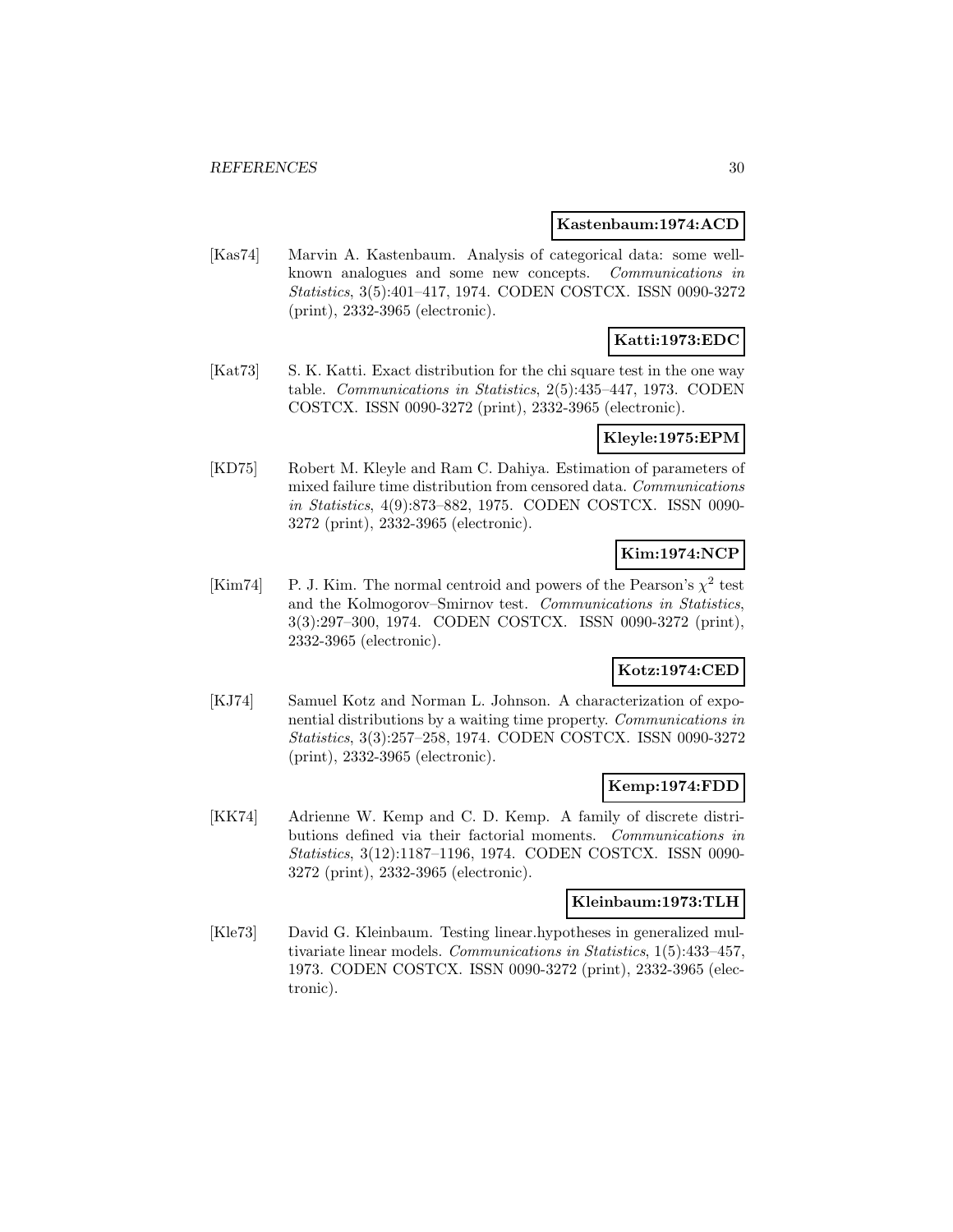#### **Kaminsky:1975:UMP**

[KLN75] Kennetn S. Kaminsky, Eugene M. Luks, and Paul T. Nelson. An urn model and the prediction of order statistics. Communications in Statistics, 4(3):245–250, 1975. CODEN COSTCX. ISSN 0090-3272 (print), 2332-3965 (electronic).

# **Kagan:1973:EDS**

[KLR73] A. M. Kagan, Yu. V. Linnik, and C. R. Rao. Extension of Darmois– Skitovic theorem to functions of random variables satisfying an addition theorem. Communications in Statistics, 1(5):471–474, 1973. CODEN COSTCX. ISSN 0090-3272 (print), 2332-3965 (electronic).

### **Korwar:1975:CSD**

[Kor75] R. M. Korwar. On characterizing some discrete distributions by linear regression. Communications in Statistics, 4(12):1133–1147, 1975. CODEN COSTCX. ISSN 0090-3272 (print), 2332-3965 (electronic).

# **Kabir:1974:BEV**

[KR74] A. B. M. Lutful Kabir and M. Rahman. Bounds for expected values of order statistics. Communications in Statistics, 3(6):557–566, 1974. CODEN COSTCX. ISSN 0090-3272 (print), 2332-3965 (electronic).

# **Khatri:1974:ELP**

[KS74a] C. G. Khatri and K. R. Shah. Estimation of location parameters from two linear models under normality. Communications in Statistics, 3(7):647–663, 1974. CODEN COSTCX. ISSN 0090-3272 (print), 2332-3965 (electronic).

#### **Kshirsagar:1974:MCD**

[KS74b] Anant M. Kshirsagar and Luisa S. Sia. C-matrix of confounded designs in symmetrical factorial experiments. Communications in Statistics, 3(11):1015–1024, 1974. CODEN COSTCX. ISSN 0090- 3272 (print), 2332-3965 (electronic).

#### **Karson:1975:DCM**

[KS75a] Marvin J. Karson and M. Lynn Spruill. Design criteria and minimum bias estimation. Communications in Statistics, 4(4):339–355, 1975. CODEN COSTCX. ISSN 0090-3272 (print), 2332-3965 (electronic).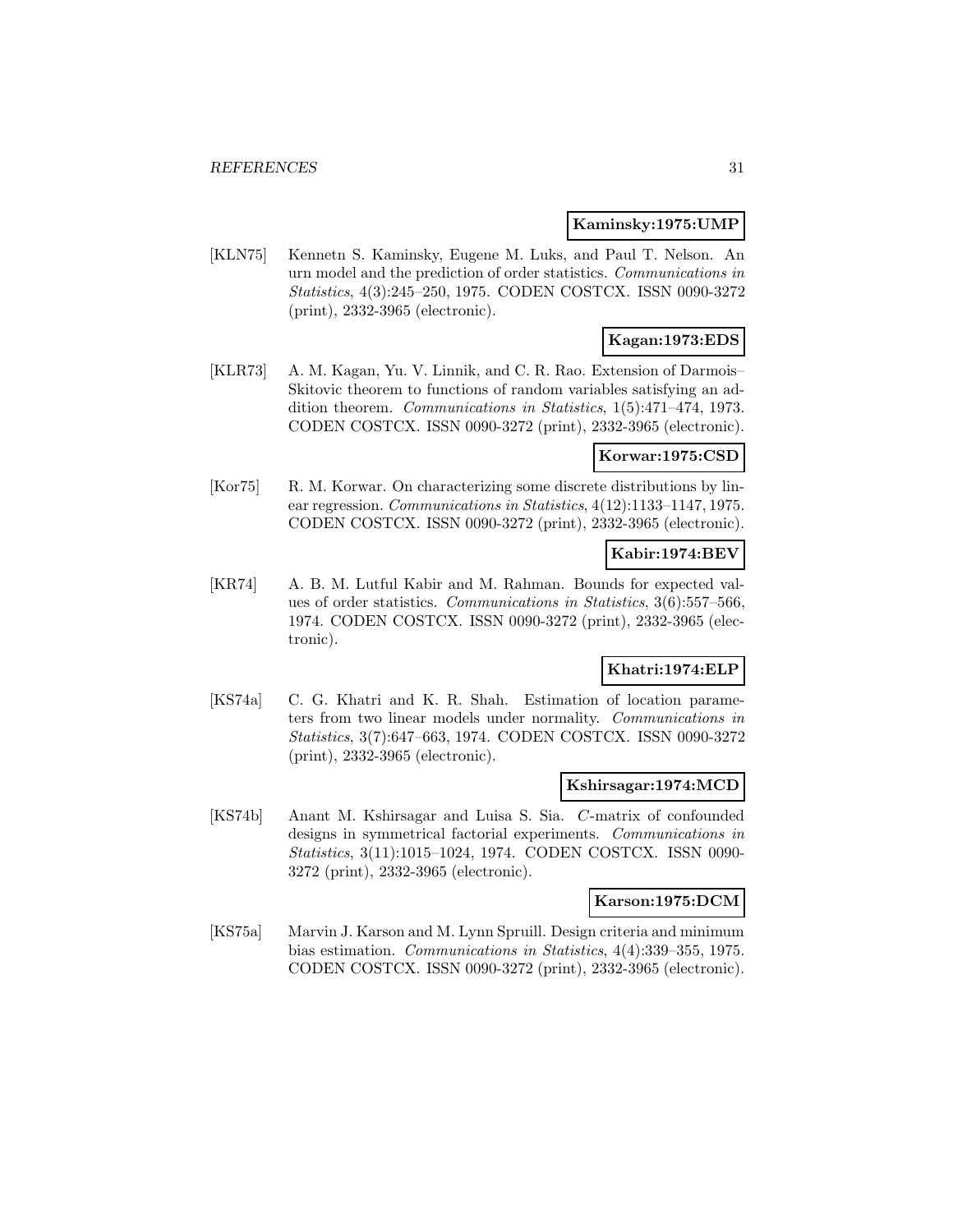#### **Kimeldorf:1975:OPF**

[KS75b] George Kimeldorf and Allan Sampson. One-parameter families of bivariate distributions with fixed marginals. Communications in Statistics, 4(3):293–301, 1975. CODEN COSTCX. ISSN 0090-3272 (print), 2332-3965 (electronic).

### **Kimeldorf:1975:URB**

[KS75c] George Kimeldorf and Allan Sampson. Uniform representations of bivariate distributions. Communications in Statistics, 4(7):617–627, 1975. CODEN COSTCX. ISSN 0090-3272 (print), 2332-3965 (electronic).

# **Kim:1975:UCH**

[KV75] Bock Ki Kim and J. Van Ryzin. Uniform consistency of a histogram density estimator and modal estimation. Communications in Statistics, 4(4):303–315, 1975. CODEN COSTCX. ISSN 0090-3272 (print), 2332-3965 (electronic).

### **Krishnaiah:1973:DLC**

[KW73] P. R. Krishnaiah and V. B. Walkar. On the distribution of a linear combination correlated quadratic forms. Communications in Statistics, 1(4):371–380, 1973. CODEN COSTCX. ISSN 0090-3272 (print), 2332-3965 (electronic).

#### **Lepage:1975:AOR**

[Lep75] Yves Lepage. Asymptotically optimum rank tests for contiguous location and scale alternatives. Communications in Statistics, 4(7): 671–687, 1975. CODEN COSTCX. ISSN 0090-3272 (print), 2332- 3965 (electronic).

# **Lurie:1974:GFT**

[LHS74] D. Lurie, H. O. Hartley, and M. R. Stroud. A goodness of fit test for censored data. Communications in Statistics, 3(8):745–753, 1974. CODEN COSTCX. ISSN 0090-3272 (print), 2332-3965 (electronic).

#### **Lin:1974:AME**

[Lin74a] Pi-Eih Lin. Admissible minimax estimators of the multivariate normal mean with squared error loss. Communications in Statistics, 3 (1):95–99, 1974. CODEN COSTCX. ISSN 0090-3272 (print), 2332- 3965 (electronic).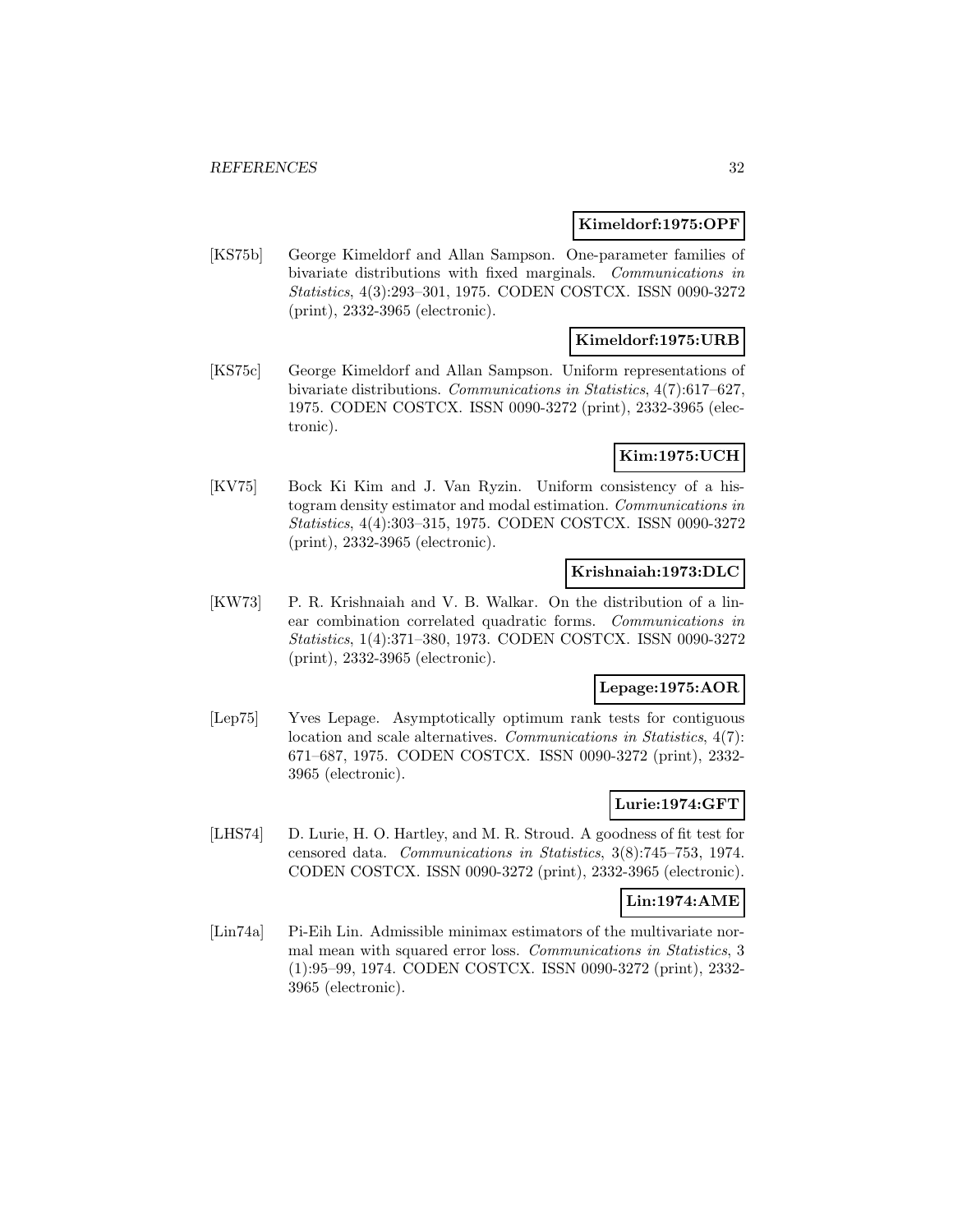# **Lingaraj:1974:CEC**

[Lin74b] B. P. Lingaraj. Certainty equivalent of a chance constraint if the random variable is uniformly distributed. Communications in Statistics, 3(10):949–951, 1974. CODEN COSTCX. ISSN 0090-3272 (print), 2332-3965 (electronic).

# **Littell:1974:RES**

[Lit74] Ramon C. Littell. On the relative efficiency of some Kolmogorov– Smirnov-type tests for symmetry about zero. Communications in Statistics, 3(11):1069–1076, 1974. CODEN COSTCX. ISSN 0090- 3272 (print), 2332-3965 (electronic).

# **Lurie:1973:EIS**

[LM73] Dan Lurie and Robert L. Mason. Empirical investigation of several techniques for computer generation of order statistics. Communications in Statistics, 2(4):363–371, 1973. CODEN COSTCX. ISSN 0090-3272 (print), 2332-3965 (electronic).

# **Locke:1975:DXX**

[Loc75] Charles Locke. On the dependence of  $X_1 + X_2$  and  $X_1/X_2$ . Communications in Statistics, 4(4):357–362, 1975. CODEN COSTCX. ISSN 0090-3272 (print), 2332-3965 (electronic).

# **Lott:1973:OSP**

[Lot73] William F. Lott. The optimal set of principal component restrictions on a least-squares regression. Communications in Statistics, 2(5): 449–464, 1973. CODEN COSTCX. ISSN 0090-3272 (print), 2332- 3965 (electronic).

#### **Lachenbruch:1973:RLQ**

[LSR73] Peter A. Lachenbruch, Cheryl Sneeringer, and Lawrence T. Revo. Robustness of the linear and quadratic discriminant function to certain types of non-normality. Communications in Statistics, 1(1):39– 56, 1973. CODEN COSTCX. ISSN 0090-3272 (print), 2332-3965 (electronic).

# **Lwin:1974:LBP**

[Lwi74] Thaung Lwin. A lower bound of the posterior variance and its estimate. Communications in Statistics, 3(6):597–604, 1974. CODEN COSTCX. ISSN 0090-3272 (print), 2332-3965 (electronic).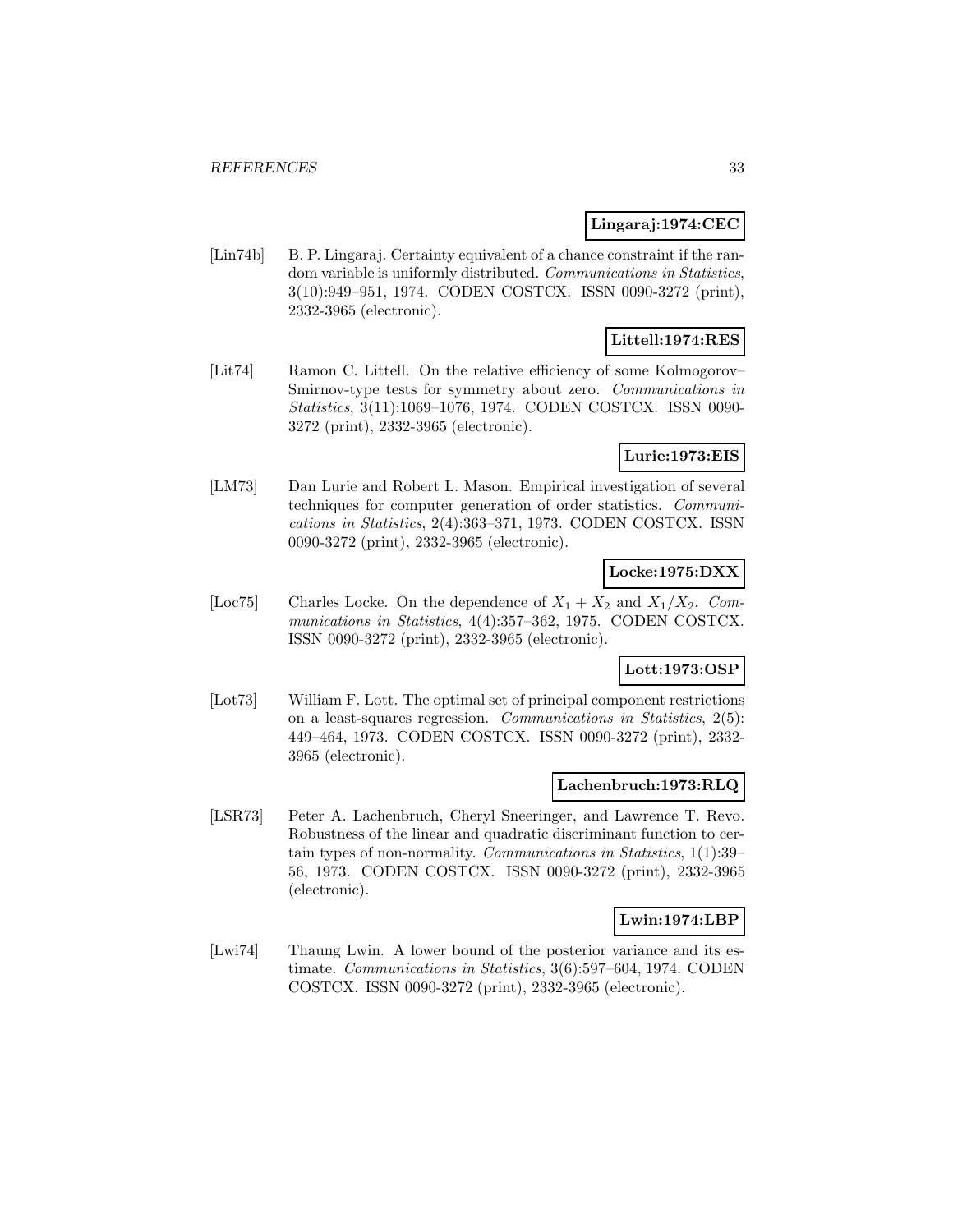# **Mickey:1974:OLS**

[MB74] M. Ray Mickey and Patricia M. Britt. Obtaining linear scores from preference pairs. Communications in Statistics, 3(6):501–511, 1974. CODEN COSTCX. ISSN 0090-3272 (print), 2332-3965 (electronic).

# **McCune:1975:CFE**

[MG75] E. D. McCune and H. L. Gray. On Cornish–Fisher expansions with unknown cumulants. Communications in Statistics, 4(11):1043– 1055, 1975. CODEN COSTCX. ISSN 0090-3272 (print), 2332-3965 (electronic).

### **Mayer:1973:MCO**

[MH73] Lawrenca S. Mayer and Arlo D. Hendrickson. A method for constructing an optimal regression design after an initial set of input values has been selected. Communications in Statistics, 2(5):465– 477, 1973. CODEN COSTCX. ISSN 0090-3272 (print), 2332-3965 (electronic).

# **Melnick:1974:FDS**

[MM74] Edward L. Melnick and John Moussourakis. Filter design for the seasonal adjustment of a time series. Communications in Statistics, 3(12):1171–1186, 1974. CODEN COSTCX. ISSN 0090-3272 (print), 2332-3965 (electronic).

# **McWilliams:1974:NED**

[MP74] Gerald V. McWilliams and James L. Poirot. A note on effects of digital approximation in linear models. Communications in Statistics, 3(9):893–897, 1974. CODEN COSTCX. ISSN 0090-3272 (print), 2332-3965 (electronic).

# **Mann:1973:MGF**

[MSF73] Nancy R. Mann, Ernest M. Scheuer, and Kanneth W. Fertig. A mean goodness-of-fit test for the two-parameter Weibull or extremevalue distribution with unknown parameters. Communications in Statistics, 2(5):383–400, 1973. CODEN COSTCX. ISSN 0090-3272 (print), 2332-3965 (electronic).

#### **Mehta:1974:EME**

[MT74] J. S. Mehta and P. A. V. B. Swamy Temple. Efficient method of estimating the level of a stationary first-order autoregressive process. Communications in Statistics, 3(1):81–88, 1974. CODEN COSTCX. ISSN 0090-3272 (print), 2332-3965 (electronic).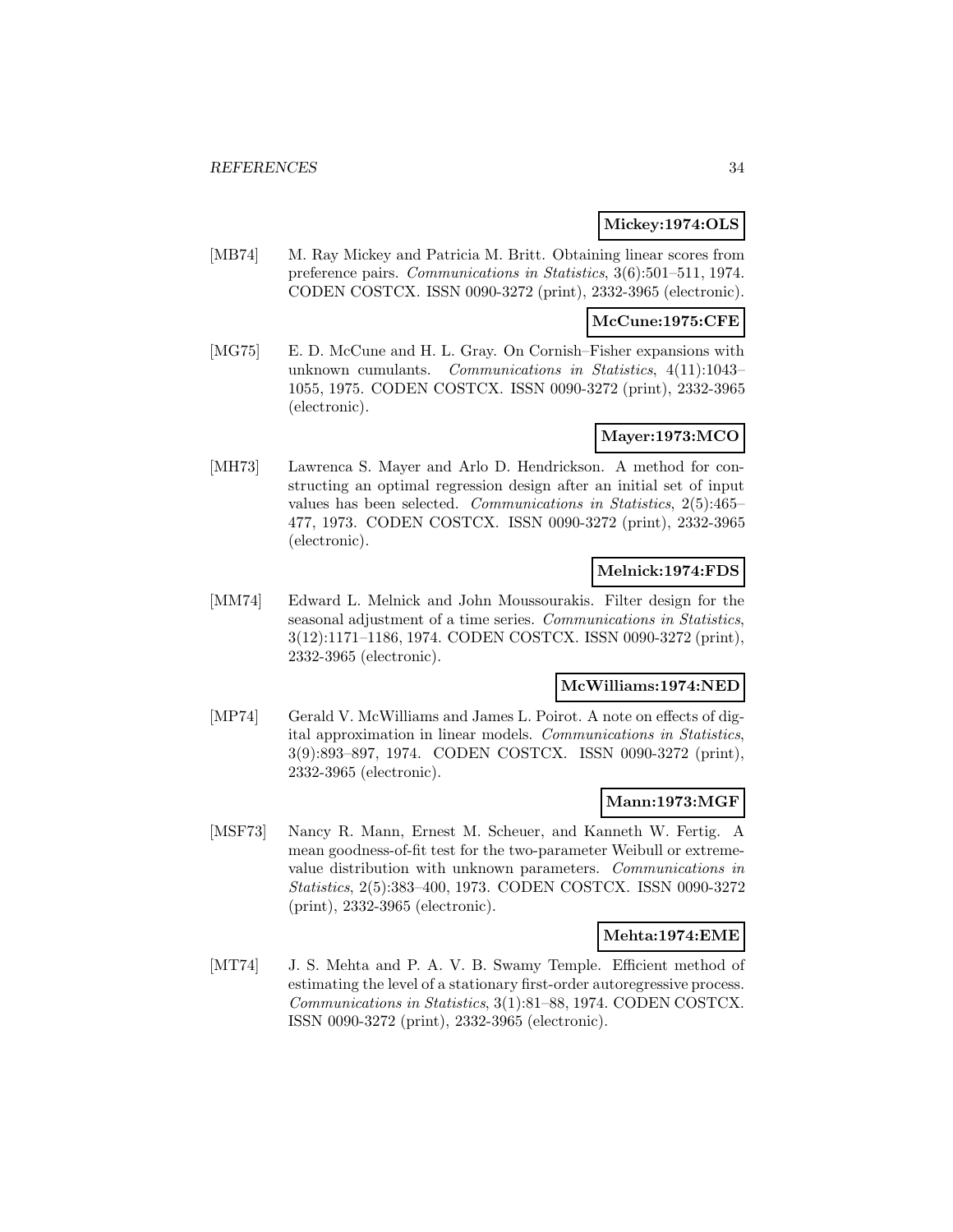#### **Muirhead:1974:PLL**

[Mui74] Robb J. Muirhead. Powers of the largest latent root test of  $\Sigma =$ I. Communications in Statistics, 3(6):513–524, 1974. CODEN COSTCX. ISSN 0090-3272 (print), 2332-3965 (electronic).

# **Mullet:1974:GIA**

[MW74] Gary M. Mullet and Victor J. Walsh. A generalized inverse algorithm for analysis of experimental designs in a regression framework. Communications in Statistics, 3(2):179–184, 1974. CODEN COSTCX. ISSN 0090-3272 (print), 2332-3965 (electronic).

#### **Melnick:1975:ASM**

[MY75] Edward L. Melnick and Uri Yechiali. An application of the simplex method for estimation problems related to contingency tables. Communications in Statistics, 4(12):1121–1132, 1975. CODEN COSTCX. ISSN 0090-3272 (print), 2332-3965 (electronic).

### **Nagarsenker:1975:PPW**

[Nag75] B. N. Nagarsenker. Percentage points of Wilk's  $L_{vc}$  criterion. Communications in Statistics, 4(7):629–641, 1975. CODEN COSTCX. ISSN 0090-3272 (print), 2332-3965 (electronic).

# **Naik:1975:SSR**

[Nai75] Umesh D. Naik. Some selection rules for comparing p processes with a standard. Communications in Statistics,  $4(6)$ :519-535, 1975. CODEN COSTCX. ISSN 0090-3272 (print), 2332-3965 (electronic).

#### **Nagase:1973:NSD**

[NB73] G. Nagase and K. S. Banerjee. A note on second degree polynomial statistics. Communications in Statistics, 1(6):525–531, 1973. CODEN COSTCX. ISSN 0090-3272 (print), 2332-3965 (electronic).

### **Nagarsenker:1975:EDS**

[ND75] B. N. Nagarsenker and M. M. Das. Exact distribution of sphericity criterion in the complex case and its percentage points. Communications in Statistics, 4(4):363–374, 1975. CODEN COSTCX. ISSN 0090-3272 (print), 2332-3965 (electronic).

# **Ott:1974:CMW**

[OC74] L. Ott and J. A. Cornell. A comparison of methods which utilize the integrated mean square error criterion for constructing response sur-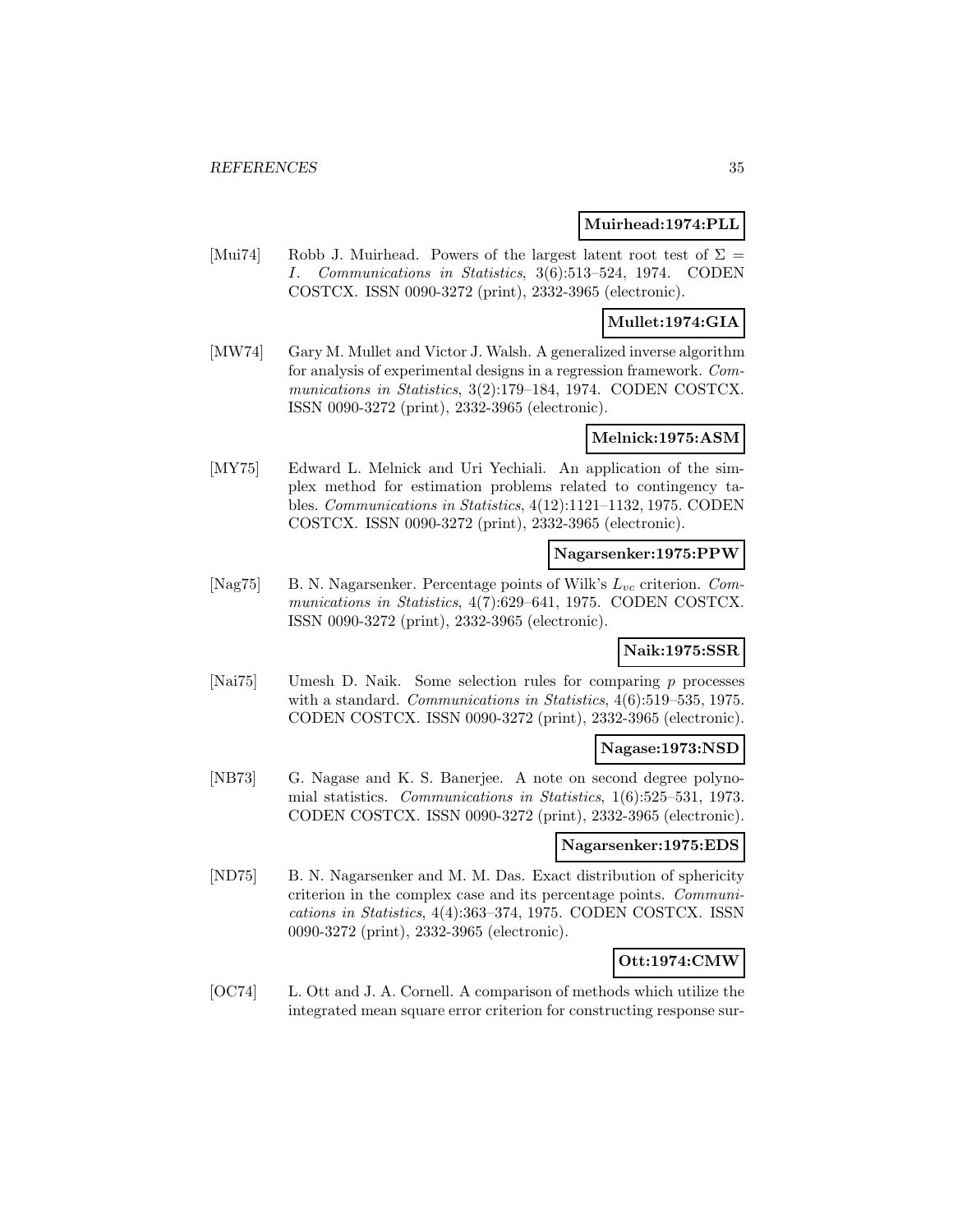face designs. Communications in Statistics, 3(11):1053–1068, 1974. CODEN COSTCX. ISSN 0090-3272 (print), 2332-3965 (electronic).

# **Ott:1973:WFE**

[OM73] L. Ott and W. Mendenhall. Weighted factorial experiments for analysing untransformed data. Communications in Statistics, 2(6): 535–549, 1973. CODEN COSTCX. ISSN 0090-3272 (print), 2332- 3965 (electronic).

# **Owen:1973:Ea**

[Owe73a] D. B. Owen. Editorial. Communications in Statistics, 1(5):i, 1973. CODEN COSTCX. ISSN 0090-3272 (print), 2332-3965 (electronic).

# **Owen:1973:Eb**

[Owe73b] D. B. Owen. Editorial. Communications in Statistics, 1(6):i, 1973. CODEN COSTCX. ISSN 0090-3272 (print), 2332-3965 (electronic).

# **Pagano:1973:WAS**

[Pag73] Marcello Pagano. When is an altoregressive scheme stationary. Communications in Statistics, 1(6):533–544, 1973. CODEN COSTCX. ISSN 0090-3272 (print), 2332-3965 (electronic).

# **Patel:1975:GFT**

[Pat75] Kantilal M. Patel. A generalized Friedman test for randomized block designs when observations are subject to arbitrary right censorship. Communications in Statistics, 4(4):389–395, 1975. CODEN COSTCX. ISSN 0090-3272 (print), 2332-3965 (electronic).

# **Petrasovits:1974:BAE**

[PC74] Andrés Petrásovits and Richard G. Cornell. Bayesian analysis for an exponential surveillance model. Communications in Statistics, 3(7):679–689, 1974. CODEN COSTCX. ISSN 0090-3272 (print), 2332-3965 (electronic).

#### **Petrasovits:1975:ABE**

[PC75] Andrés Petrásovits and Richard G. Cornell. Approximations to the Bayes estimate for a quantal assay with simple exponential tolerance distribution. Communications in Statistics, 4(9):851–862, 1975. CO-DEN COSTCX. ISSN 0090-3272 (print), 2332-3965 (electronic).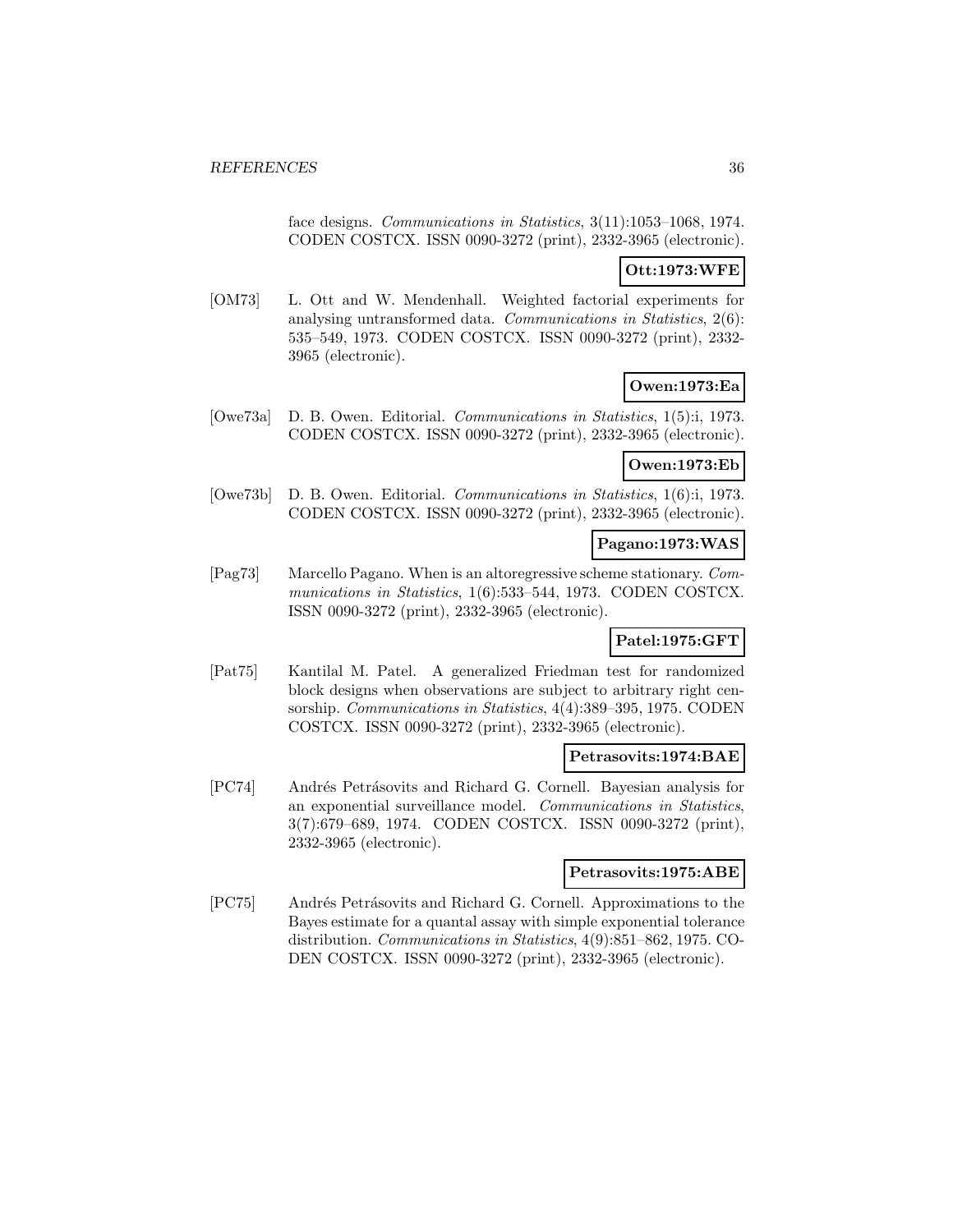# **Perng:1974:FWC**

[Per74] S. K. Perng. Fixed width confidence bands for linear regression models. Communications in Statistics, 3(5):495–500, 1974. CODEN COSTCX. ISSN 0090-3272 (print), 2332-3965 (electronic).

# **Paik:1973:PBD**

[PF73] U. B. Paik and W. T. Federer. Partially balanced designs act properties A and B. Communications in Statistics, 1(4):331–350, 1973. CODEN COSTCX. ISSN 0090-3272 (print), 2332-3965 (electronic).

# **Patal:1973:GJS**

[PH73] Kantilal M. Patal and David G. Hoal. A generalized Jonckheere k-sample test against ordered alternatives when observations are subject to arbitrary right censorship. Communications in Statistics, 2(4):373–380, 1973. CODEN COSTCX. ISSN 0090-3272 (print), 2332-3965 (electronic).

# **Philippeu:1973:EAL**

[Phi73] Andreas N. Philippeu. Exponential approximation of the likelihood function and hypotheses testing in the independent not identically distributed case. Communications in Statistics, 2(5):401–413, 1973. CODEN COSTCX. ISSN 0090-3272 (print), 2332-3965 (electronic).

# **Pierce:1975:TA**

[Pie75] David A. Pierce. On trend and autocorrelation. Communications in Statistics, 4(2):163–175, 1975. CODEN COSTCX. ISSN 0090-3272 (print), 2332-3965 (electronic).

# **Patal:1973:CSS**

[PP73] Jagdish K. Patal and Jagdish K. Patal. Complete sufficient statistics and estimators. Communications in Statistics, 2(4):327–336, 1973. CODEN COSTCX. ISSN 0090-3272 (print), 2332-3965 (electronic).

# **Pillai:1974:MRL**

[PP74] K. C. S. Pillai and Dennis L. Young Purdue. On the max U-ratio and likelihood ratio tests of equality of several covariance matrices. Communications in Statistics, 3(1):29–53, 1974. CODEN COSTCX. ISSN 0090-3272 (print), 2332-3965 (electronic).

# **Philippou:1974:NML**

[PR74] Andreas N. Philippou and George G. Roussas. A note on the multivariate logarithmic series distribution. Communications in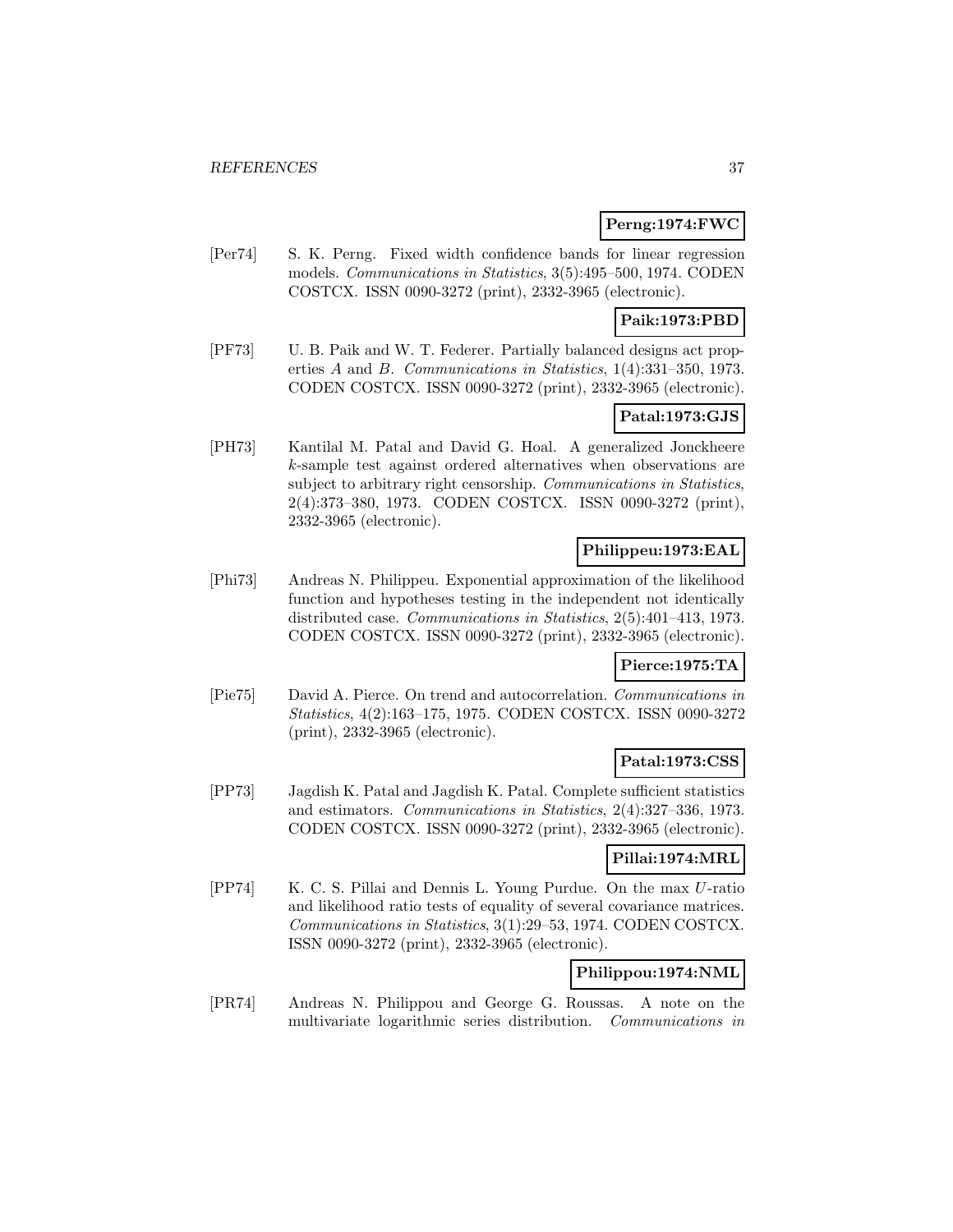Statistics, 3(5):469–472, 1974. CODEN COSTCX. ISSN 0090-3272 (print), 2332-3965 (electronic).

# **Perlman:1975:SRE**

[PR75a] Michael D. Perlman and Uttara A. Rasmussen. Some remarks on estimating a noncentrality parameter. Communications in Statistics, 4(5):455–468, 1975. CODEN COSTCX. ISSN 0090-3272 (print), 2332-3965 (electronic).

# **Pesotan:1975:REA**

[PR75b] H. Pesotan and B. L. Raktoe. Remarks on extension of the Anderson–Federer  $(0, 1)$ -matrix procedure for main effects to effects of a higher degree. Communications in Statistics, 4(9):797– 811, 1975. CODEN COSTCX. ISSN 0090-3272 (print), 2332-3965 (electronic).

# **Peterson:1974:RMT**

[PS74a] R. E. Peterson and K. K. Seo. A regression model test of the overall correctness of financial statements. Communications in Statistics, 3(6):549–556, 1974. CODEN COSTCX. ISSN 0090-3272 (print), 2332-3965 (electronic).

# **Pillai:1974:DHT**

[PS74b] K. C. S. Pillai and Sudjana. On the distribution of Hotelling's trace and power comparisons. Communications in Statistics, 3(5):433– 454, 1974. CODEN COSTCX. ISSN 0090-3272 (print), 2332-3965 (electronic).

# **Pillai:1973:MTR**

[PY73] K. C. S. Pillai and Dennis L. Young. The max trace-ratio test of the hypothesis  $H_0: \Sigma_{-1} = \ldots = \Sigma_{-k} = \lambda \Sigma_{-0}$ . Communications in Statistics, 1(1):57–80, 1973. CODEN COSTCX. ISSN 0090-3272 (print), 2332-3965 (electronic).

#### **Quesenberry:1975:TST**

[Que75] C. P. Quesenberry. Transforming samples from truncation parameter distributions to uniformity. Communications in Statistics, 4 (12):1149–1155, 1975. CODEN COSTCX. ISSN 0090-3272 (print), 2332-3965 (electronic).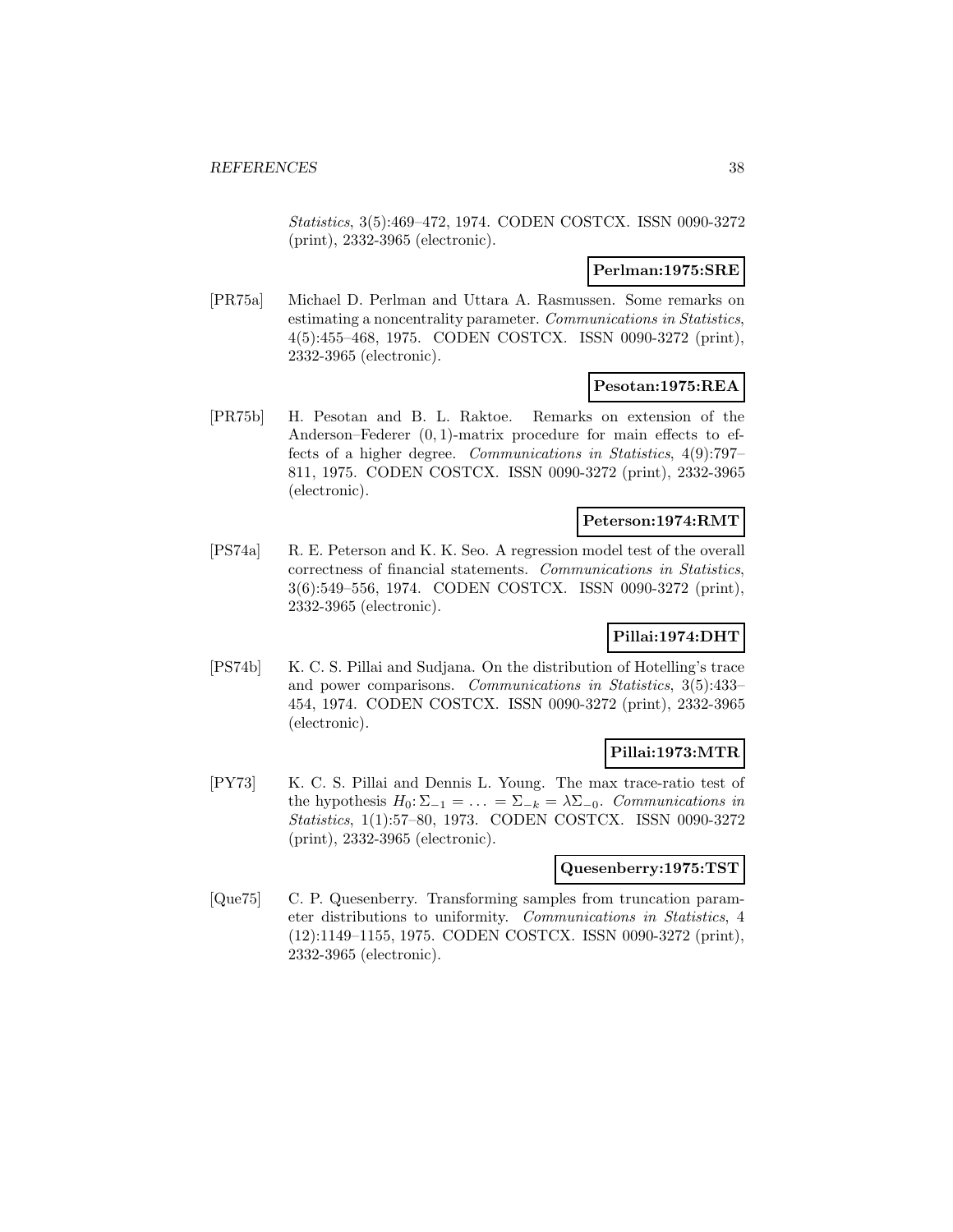#### **Raghunandanan:1974:PWS**

[Rag74] K. Raghunandanan. On play the winner sampling rule. Communications in Statistics, 3(8):769–776, 1974. CODEN COSTCX. ISSN 0090-3272 (print), 2332-3965 (electronic).

#### **Raktoe:1974:GFU**

[Rak74] B. L. Raktoe. A geometrical formulation of an unsolved problem in fractional factorial designs. Communications in Statistics, 3(10): 959–968, 1974. CODEN COSTCX. ISSN 0090-3272 (print), 2332- 3965 (electronic).

# **Rao:1973:UTL**

[Rao73] C. Radhakrishna Rao. Unified theory of least squares. Communications in Statistics, 1(1):1–8, 1973. CODEN COSTCX. ISSN 0090-3272 (print), 2332-3965 (electronic).

# **Rao:1974:CMN**

[Rao74] B. L. S. Prakasa Rao. On a characterization of multivariate normal distribution. Communications in Statistics, 3(11):1077–1080, 1974. CODEN COSTCX. ISSN 0090-3272 (print), 2332-3965 (electronic).

# **Read:1974:CC**

[Rea74] Campbell B. Read. Confidence and credibility. Communications in Statistics, 3(3):273–277, 1974. CODEN COSTCX. ISSN 0090-3272 (print), 2332-3965 (electronic).

### **Randles:1973:ADF**

[RH73] Ronald H. Randles and Robert V. Hogg. Adaptive distribution-free tests. Communications in Statistics, 2(4):337–356, 1973. CODEN COSTCX. ISSN 0090-3272 (print), 2332-3965 (electronic).

# **Rothman:1975:EVT**

[RL75] E. D. Rothman and A. M. Liebetrau. Estimation of the variancetime and covariance-time curves of a stationary point process. Communications in Statistics, 4(4):317–338, 1975. CODEN COSTCX. ISSN 0090-3272 (print), 2332-3965 (electronic).

### **Raghavarao:1974:NMC**

[RN74] D. Raghavarao and G. Nageswararao. A note on a method of construction of designs for two-way elimination of heterogeneity. Communications in Statistics, 3(2):197–199, 1974. CODEN COSTCX. ISSN 0090-3272 (print), 2332-3965 (electronic).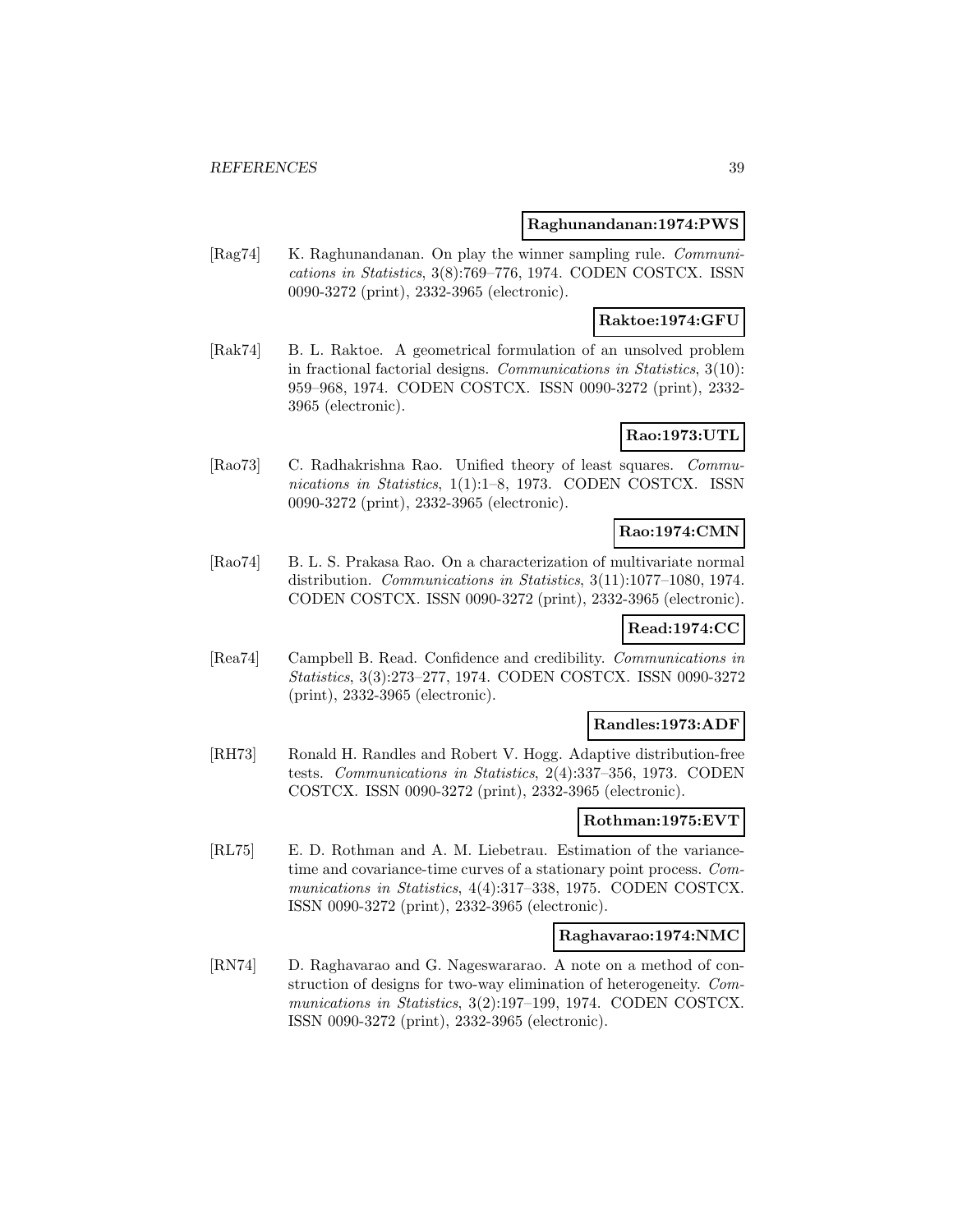#### **Robson:1974:PEA**

[Rob74] D. S. Robson. On the possibility of exploiting autocorrelations within rows to estimate genetic and environmental variance and covariance in a plantation. Communications in Statistics, 3(10):913– 922, 1974. CODEN COSTCX. ISSN 0090-3272 (print), 2332-3965 (electronic).

# **Rohatgi:1973:LDP**

[Roh73] V. K. Rohatgi. On large deviation probabilities for sums of random variables which are attracted to the normal law. Communications in Statistics, 2(6):525–533, 1973. CODEN COSTCX. ISSN 0090-3272 (print), 2332-3965 (electronic).

# **Rao:1974:CSS**

[RR74] K. C. Rao and B. S. Robson. A chi-square statistic for goodness-of-fit tests within the exponential family. Communications in Statistics, 3 (12):1139–1153, 1974. CODEN COSTCX. ISSN 0090-3272 (print), 2332-3965 (electronic).

# **Ruben:1974:NRP**

[Rub74a] Harold Ruben. A new result on the probability integral of noncentral chi-square with even degrees of freedom. Communications in Statistics, 3(5):473–476, 1974. CODEN COSTCX. ISSN 0090- 3272 (print), 2332-3965 (electronic).

#### **Ruben:1974:NCC**

[Rub74b] Harold Ruben. Non-central chi-square and gamma revisited. Communications in Statistics, 3(7):607–633, 1974. CODEN COSTCX. ISSN 0090-3272 (print), 2332-3965 (electronic).

#### **Rogers:1974:TEW**

[RY74] G. S. Rogers and D. L. Young. Testing and estimation when a normal covariance matrix has intraclass structure of arbitrary order. Communications in Statistics, 3(4):343–359, 1974. CODEN COSTCX. ISSN 0090-3272 (print), 2332-3965 (electronic).

#### **Rogers:1975:SLR**

[RY75] G. S. Rogers and D. L. Young. Some likelihood ratio tests when a normal covariance matrix has certain reducible linear structures. Communications in Statistics, 4(6):537–554, 1975. CODEN COSTCX. ISSN 0090-3272 (print), 2332-3965 (electronic).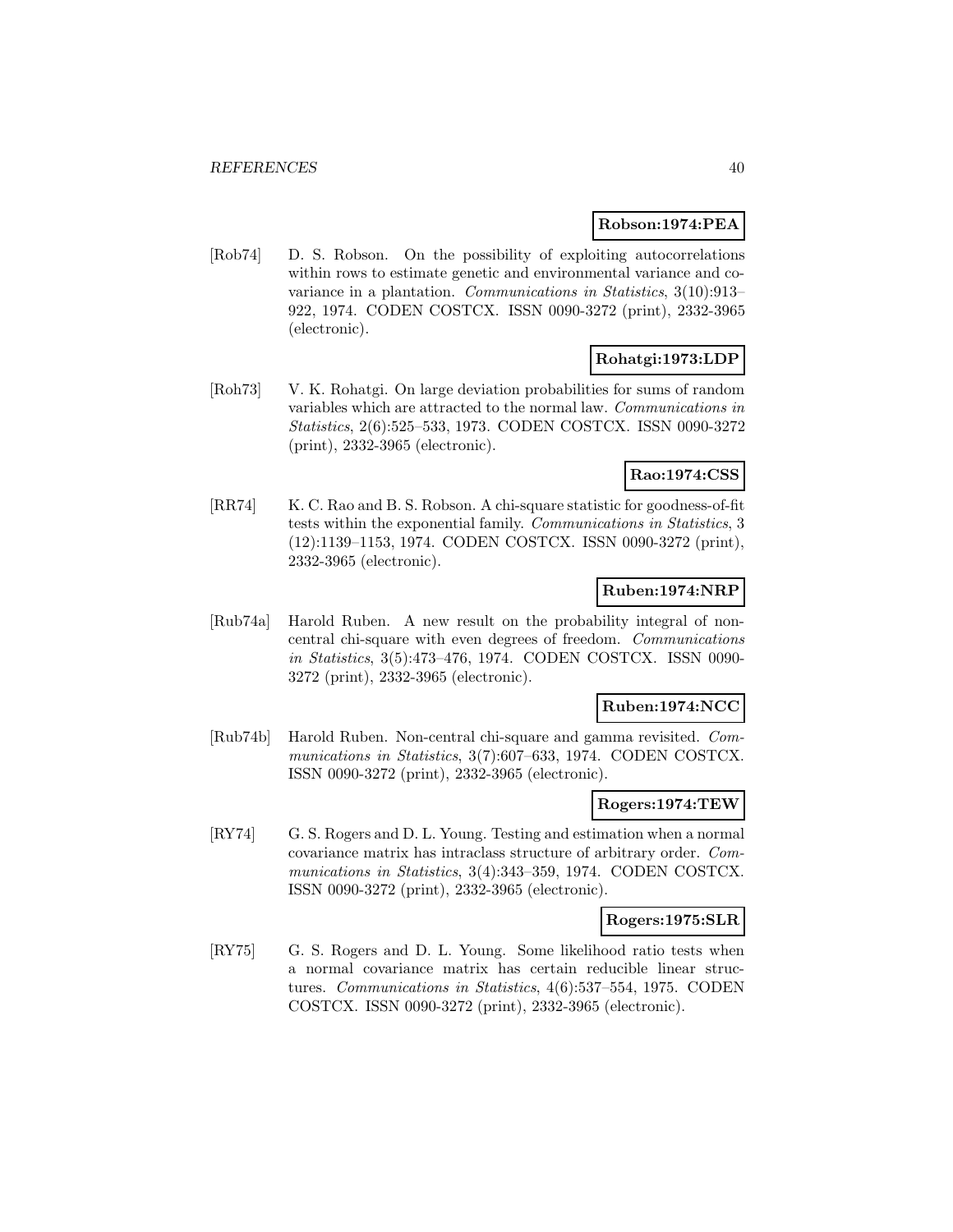### **Ryan:1974:ESC**

[Rya74] Thomas A. Ryan, Jr. Estimation from samples containing bad repetitions. Communications in Statistics, 3(4):391–399, 1974. CODEN COSTCX. ISSN 0090-3272 (print), 2332-3965 (electronic).

### **Srivastava:1974:CDM**

[SA74] J. N. Srivastava and D. A. Anderson. A comparison of the determinant, maximum root, and trace optimality criteria. Communications in Statistics, 3(10):933–940, 1974. CODEN COSTCX. ISSN 0090-3272 (print), 2332-3965 (electronic).

# **Sahai:1974:SFB**

[Sah74] Hardeo Sahai. Some formal Bayes estimators of variance components in the balanced three-stage nested random effects model. Communications in Statistics, 3(3):233–242, 1974. CODEN COSTCX. ISSN 0090-3272 (print), 2332-3965 (electronic).

# **Saw:1973:JST**

[Saw73] John G. Saw. Jacobians of singular transformations with applications to statistical distribution theory. Communications in Statistics, 1(1):81–91, 1973. CODEN COSTCX. ISSN 0090-3272 (print), 2332-3965 (electronic).

# **Saw:1974:LBD**

[Saw74] John G. Saw. A lower bound for the distribution of a partial product of latent roots. Communications in Statistics, 3(7):665–669, 1974. CODEN COSTCX. ISSN 0090-3272 (print), 2332-3965 (electronic).

# **Saw:1975:TIP**

[Saw75a] John G. Saw. Tests on the intensity of a Poisson process. Communications in Statistics, 4(8):777–782, 1975. CODEN COSTCX. ISSN 0090-3272 (print), 2332-3965 (electronic).

# **Saw:1975:IAF**

[Saw75b] Jonn O. Saw. An improved analytic form for the Jacobian of a singular transformation. Communications in Statistics, 4(3):273-276, 1975. CODEN COSTCX. ISSN 0090-3272 (print), 2332-3965 (electronic).

#### **Stevenson:1974:BSP**

[SB74] D. J. Stevenson and R. P. Bland. A Bayes solution to the problem of comparing-tail probabilities of normal populations. Communications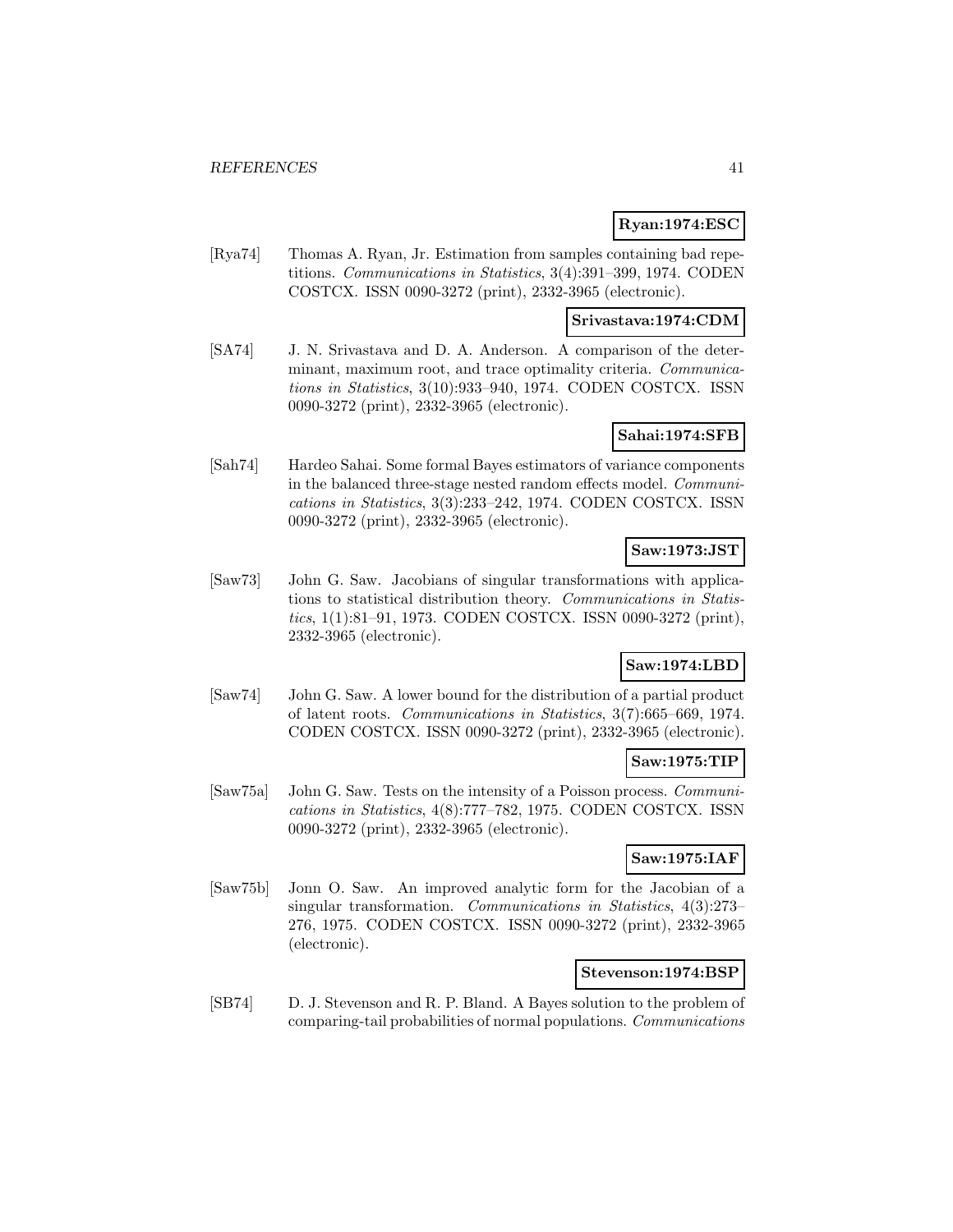in Statistics, 3(12):1197–1204, 1974. CODEN COSTCX. ISSN 0090- 3272 (print), 2332-3965 (electronic).

# **Smith:1975:EPL**

[SB75a] Robert M. Smith and Lee J. Bain. An exponential power life-testing distribution. Communications in Statistics, 4(5):469–481, 1975. CO-DEN COSTCX. ISSN 0090-3272 (print), 2332-3965 (electronic).

# **Susarla:1975:EBT**

[SB75b] V. Susarla and T. O' Bryan. An empirical Bayes two action problem with nonidentical components for a translated exponential distribution. Communications in Statistics, 4(8):767–775, 1975. CODEN COSTCX. ISSN 0090-3272 (print), 2332-3965 (electronic).

# **Samuel-Cahn:1974:RSTa**

[SC74a] Ester Samuel-Cahn. Repeated significance test II, for hypotheses about the normal distribution. Communications in Statistics, 3(8): 711–733, 1974. CODEN COSTCX. ISSN 0090-3272 (print), 2332- 3965 (electronic).

# **Samuel-Cahn:1974:RSTb**

[SC74b] Ester Samuel-Cahn. Repeated significance tests I and II. Generalizations. Communications in Statistics, 3(8):735–744, 1974. CODEN COSTCX. ISSN 0090-3272 (print), 2332-3965 (electronic).

#### **Samuel-Cahn:1974:TKR**

[SC74c] Ester Samuel-Cahn. Two kinds of repeated significance tests, and their application for the uniform distribution. Communications in Statistics, 3(5):419–431, 1974. CODEN COSTCX. ISSN 0090-3272 (print), 2332-3965 (electronic).

#### **Scheaffer:1973:APS**

[Sch73a] R. L. Scheaffer. Asymptotic properties of sample proportions under a Markovian renewal structure. Communications in Statistics, 2(2): 167–184, 1973. CODEN COSTCX. ISSN 0090-3272 (print), 2332- 3965 (electronic).

#### **Scheaffer:1973:TUC**

[Sch73b] R. L. Scheaffer. Tests for uniform clustering and randomness. Communications in Statistics, 2(6):479–492, 1973. CODEN COSTCX. ISSN 0090-3272 (print), 2332-3965 (electronic).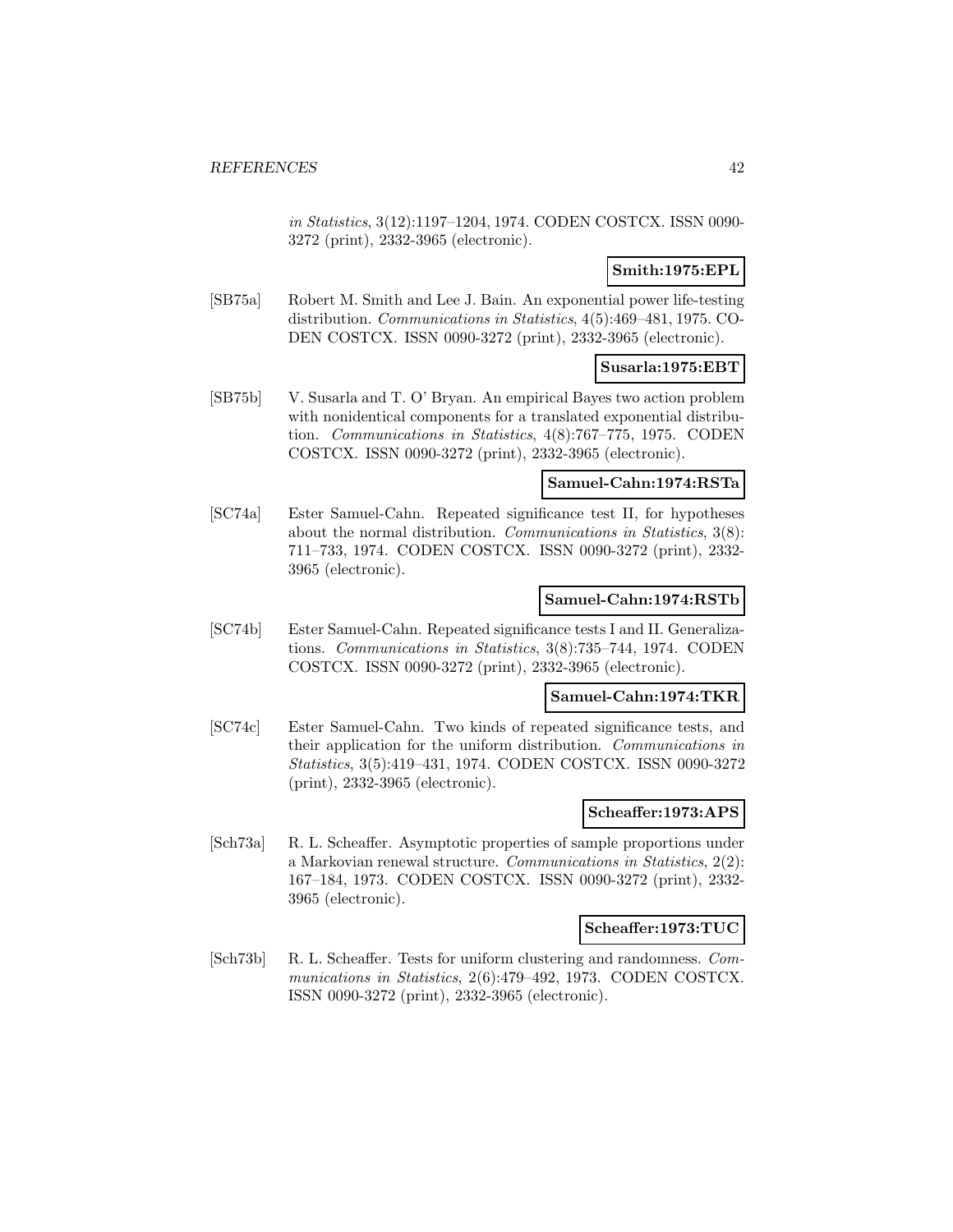#### **Simmons:1975:PD**

[SD75] D. J. Simmons and J. A. Davis. Pair designs. Communications in Statistics, 4(3):255–272, 1975. CODEN COSTCX. ISSN 0090-3272 (print), 2332-3965 (electronic).

# **Sen:1974:EBD**

[Sen74] Pranab Kumar Sen. On the estimation of basic distributions in randomized response models. Communications in Statistics, 3(11): 1081–1092, 1974. CODEN COSTCX. ISSN 0090-3272 (print), 2332- 3965 (electronic).

### **Sinha:1975:DRM**

[SG75] Bimal Kumar Sinha and N. Giri. On the distribution of a random matrix. Communications in Statistics, 4(11):1057–1063, 1975. CO-DEN COSTCX. ISSN 0090-3272 (print), 2332-3965 (electronic).

# **Shaked:1975:NEG**

[Sha75a] Moshe Shaked. A note on the exchangeable generalized Farlie– Gumbel–Morgenstern distributions. Communications in Statistics, 4(8):711–721, 1975. CODEN COSTCX. ISSN 0090-3272 (print), 2332-3965 (electronic).

### **Shapiro:1975:ELS**

[Sha75b] S. H. Shapiro. Estimation of location and scale parameters — a compromise. Communications in Statistics, 4(12):1093–1108, 1975. CODEN COSTCX. ISSN 0090-3272 (print), 2332-3965 (electronic).

# **Shuster:1974:VPS**

[Shu74] J. J. Shuster. The validation of a petition by a sample survey. Communications in Statistics, 3(3):291–296, 1974. CODEN COSTCX. ISSN 0090-3272 (print), 2332-3965 (electronic).

# **Sielkan:1973:SSM**

[Sie73] R. L. Sielkan, Jr. Sequential sampling and maximum likelihood estimation. Communications in Statistics, 1(6):567–568, 1973. CODEN COSTCX. ISSN 0090-3272 (print), 2332-3965 (electronic).

#### **Singh:1973:PCR**

[Sin73] Jagbir Singh. Paired comparison ranking by linear programming. Communications in Statistics, 1(4):351–364, 1973. CODEN COSTCX. ISSN 0090-3272 (print), 2332-3965 (electronic).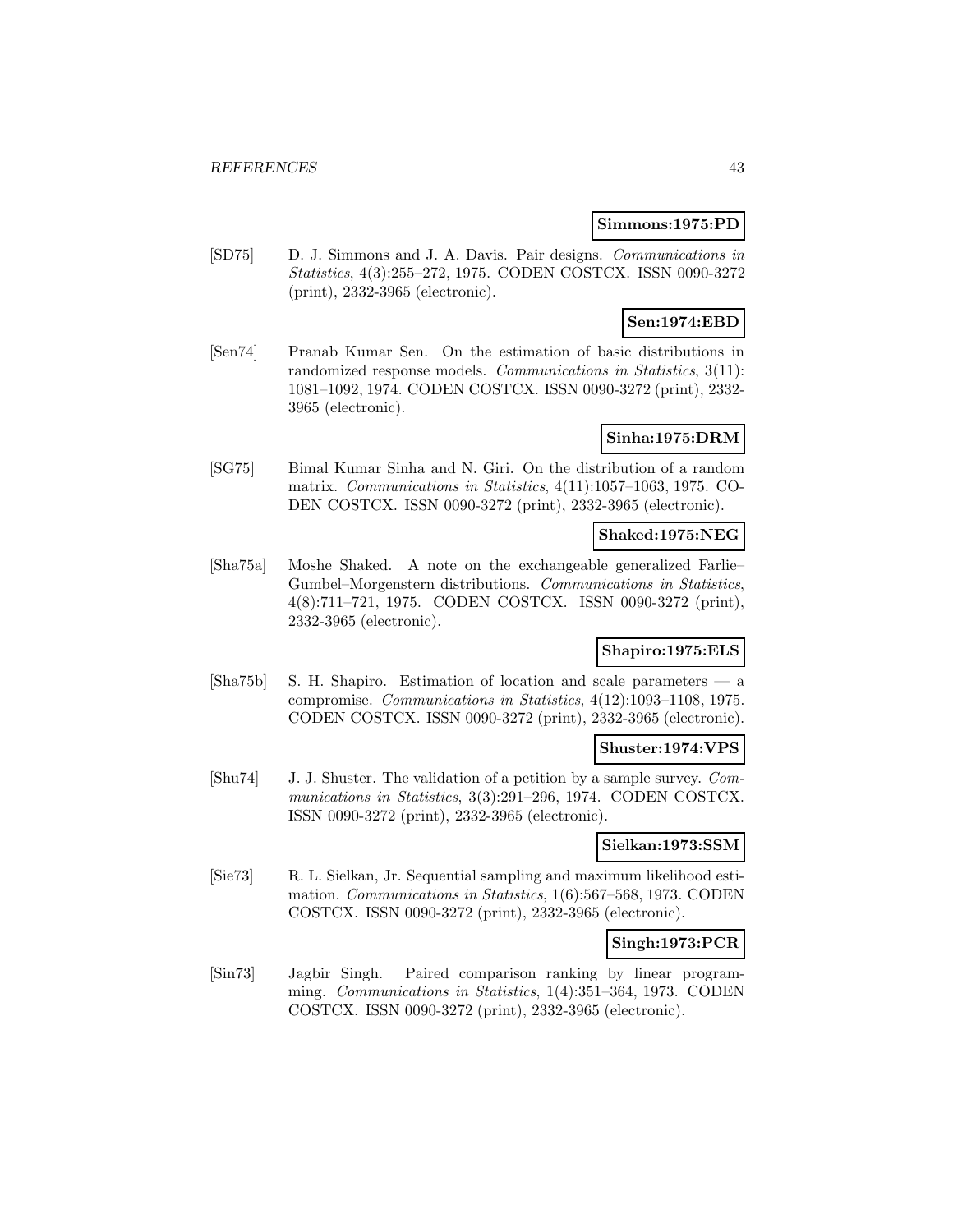#### **Singpurwalla:1974:EJP**

[Sin74] Nozer D. Singpurwalla. Estimation of the join point in a heteroscedastic regression model arising in accelerated life tests. Communications in Statistics, 3(9):853–863, 1974. CODEN COSTCX. ISSN 0090-3272 (print), 2332-3965 (electronic).

# **Singh:1975:NSD**

[Sin75] Jagbir Singh. A note on the Stirling distribution of the second kind. Communications in Statistics, 4(8):753–759, 1975. CODEN COSTCX. ISSN 0090-3272 (print), 2332-3965 (electronic).

#### **Shah:1973:EMF**

[SK73a] B. K. Shah and C. G. Khatri. An extension to a method of fitting regression curve. Communications in Statistics, 1(4):365–370, 1973. CODEN COSTCX. ISSN 0090-3272 (print), 2332-3965 (electronic).

#### **Shah:1973:CRC**

[SK73b] K. R. Shah and C. G. Khatri. Connectedness in row-column designs. Communications in Statistics, 2(6):571–573, 1973. CODEN COSTCX. ISSN 0090-3272 (print), 2332-3965 (electronic).

#### **Lae:1975:NEM**

[sL75] Jack Chao sheng Lae. A note an equal-mean distribution. Communications in Statistics, 4(3):251–254, 1975. CODEN COSTCX. ISSN 0090-3272 (print), 2332-3965 (electronic).

#### **Sliah:1975:UPI**

[Sli75] S. M. Sliah. Use of a priori information in the estimation of a parameter in life testing. Communications in Statistics, 4(2):177–184, 1975. CODEN COSTCX. ISSN 0090-3272 (print), 2332-3965 (electronic).

# **Sugiura:1973:AFD**

[SN73] Nariaki Sugiura and Hisao Nagao. Asymptotic formulas for the distributions of two trace statistics for testing the independence under fixed alternative. Communications in Statistics, 1(4):285–295, 1973. CODEN COSTCX. ISSN 0090-3272 (print), 2332-3965 (electronic).

# **Sugiura:1973:ADM**

[SO73] Nariaki Sugiura and Masanori Otake. Approximate distribution of the maximum of  $C - 1 \chi^2$ -statistics  $(2 \times 2)$  derived from  $2 \times C$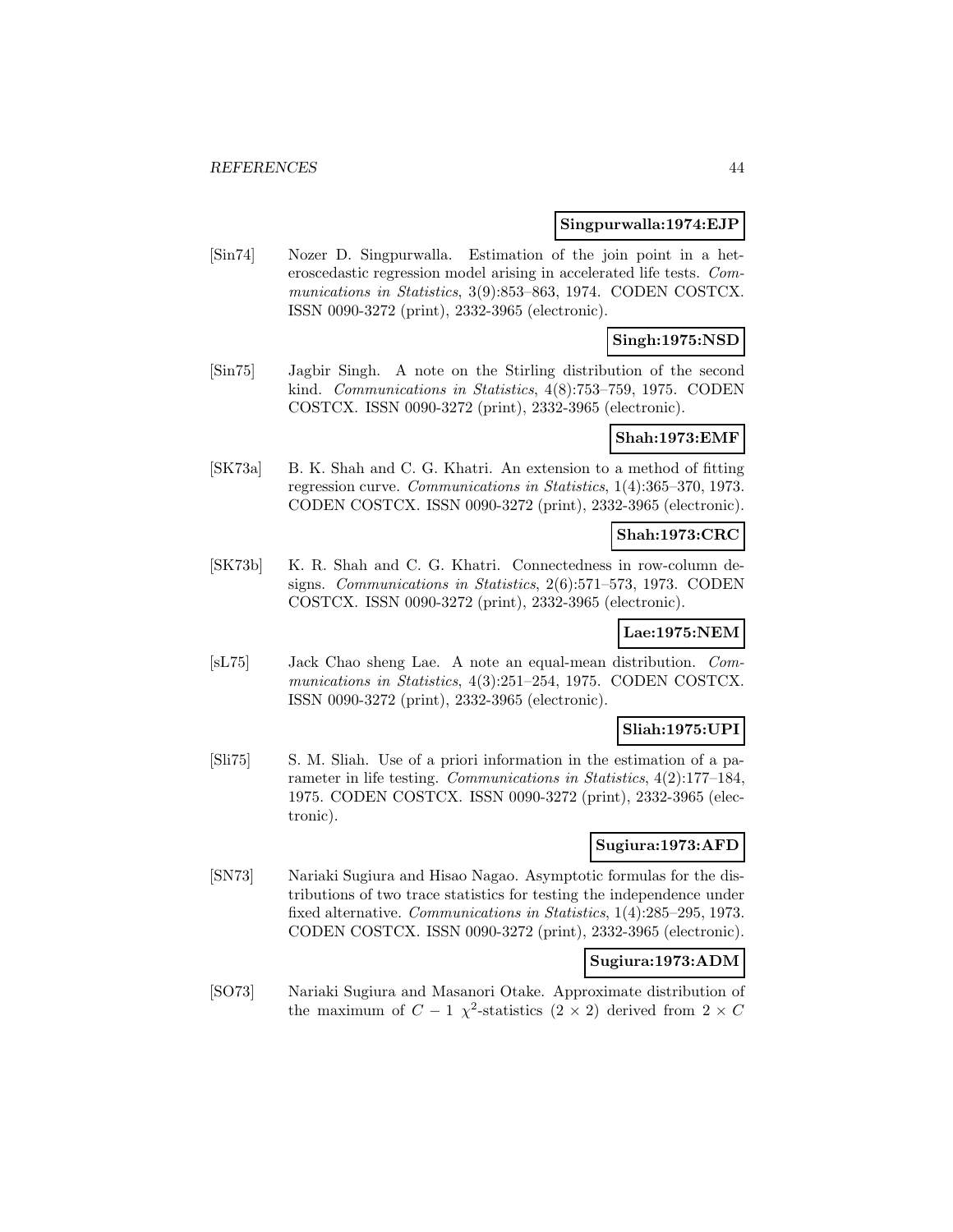contingency table. Communications in Statistics, 1(1):9–16, 1973. CODEN COSTCX. ISSN 0090-3272 (print), 2332-3965 (electronic).

### **Sansing:1974:DSN**

[SO74a] R. C. Sansing and D. B. Owen. The density of the t-statistic for non-normal distributions. Communications in Statistics, 3(2):139– 155, 1974. CODEN COSTCX. ISSN 0090-3272 (print), 2332-3965 (electronic).

# **Sugiura:1974:EMH**

[SO74b] Nariaki Sugiura and Masanori Otake. An extension of the Mantel– Haenszel procedure to  $k \cdot 2 \times C$  contingency tables and the relation to the logit model. Communications in Statistics, 3(9):829–842, 1974. CODEN COSTCX. ISSN 0090-3272 (print), 2332-3965 (electronic).

# **Scheuren:1975:DAA**

[SO75] Frederick J. Scheuren and H. Lock Oh. A data analysis approach to fitting square tables. Communications in Statistics, 4(7):595– 615, 1975. CODEN COSTCX. ISSN 0090-3272 (print), 2332-3965 (electronic).

# **Searle:1973:WIM**

[SR73] S. R. Searle and J. W. Rudan. Wanted: an inverse matrix. Communications in Statistics, 2(2):155–166, 1973. CODEN COSTCX. ISSN 0090-3272 (print), 2332-3965 (electronic).

### **Sedransk:1974:SSA**

[SS74] J. Sedransk and Bahadur Singh. Sample size allocation in twophase sampling. Communications in Statistics, 3(11):1025–1040, 1974. CODEN COSTCX. ISSN 0090-3272 (print), 2332-3965 (electronic).

# **Subrahmaniam:1975:CRC**

[SS75] Kathleen Subrahmaniam and Kocherlakota Subrahmaniam. On the confidence region comparison of some solutions for the multivariate Behrens–Fisher problem. Communications in Statistics, 4(1):57– 67, 1975. CODEN COSTCX. ISSN 0090-3272 (print), 2332-3965 (electronic).

#### **Srivastava:1975:SOM**

[ST75] V. K. Srivastava and Ramji Tiwari. The second order moment matrix of generalized double k-class estimators. Communications in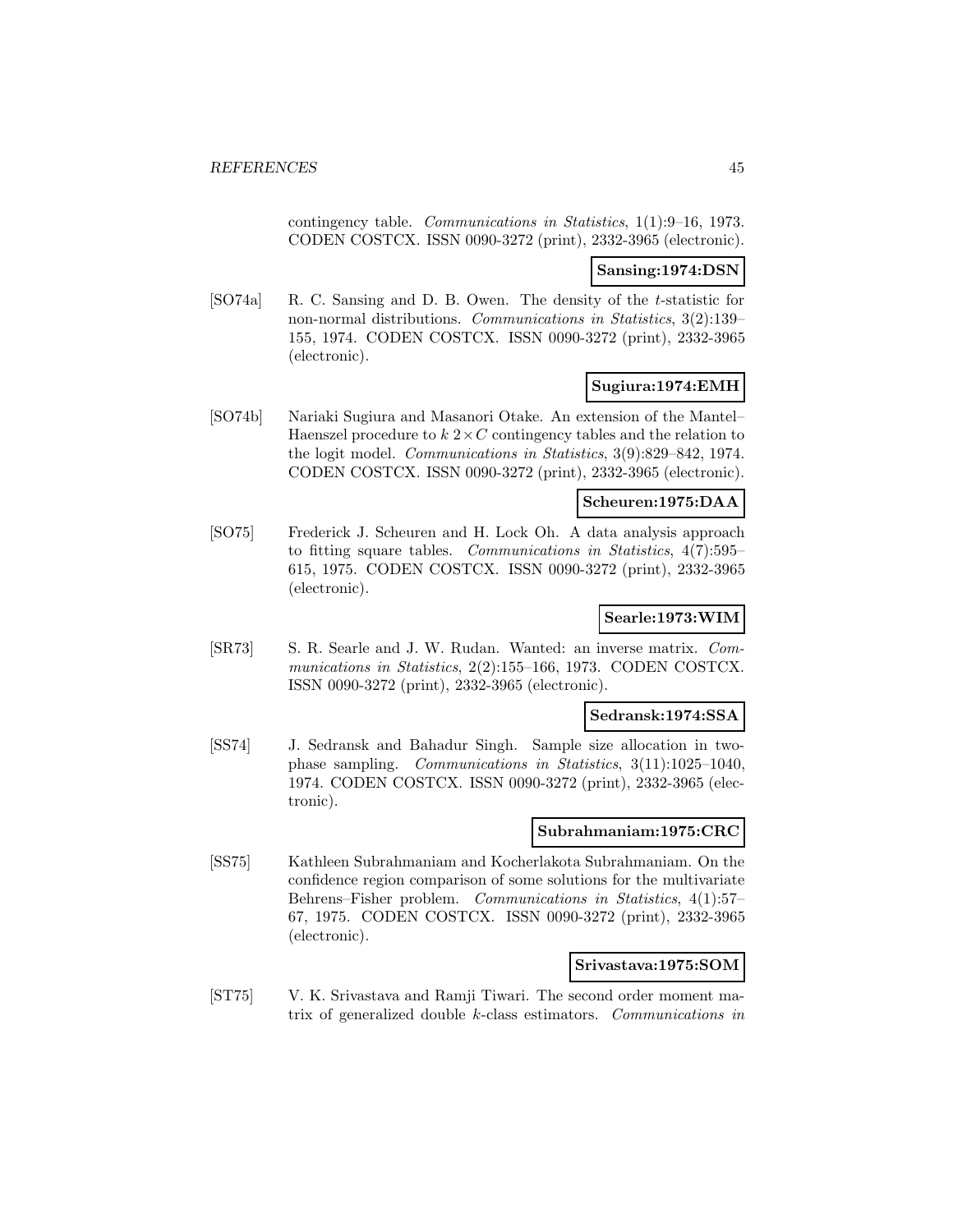Statistics, 4(6):575–589, 1975. CODEN COSTCX. ISSN 0090-3272 (print), 2332-3965 (electronic).

# **Steck:1974:ESS**

[Ste74] G. P. Steck. Evaluation of some Steck determinants with applications. Communications in Statistics, 3(2):121–138, 1974. CODEN COSTCX. ISSN 0090-3272 (print), 2332-3965 (electronic).

# **Sugiura:1973:DCR**

[Sug73] Nariaki Sugiura. Derivatives of the characteristic root of a symmetric or a Hermitian matrix with two applications in multivariate analysis. Communications in Statistics, 1(5):393–417, 1973. CO-DEN COSTCX. ISSN 0090-3272 (print), 2332-3965 (electronic).

### **Sugiura:1974:MLE**

[Sug74] Nariaki Sugiura. Maximum likelihood estimates for the logit model and the iterative scaling method. Communications in Statistics, 3 (10):985–993, 1974. CODEN COSTCX. ISSN 0090-3272 (print), 2332-3965 (electronic).

# **Sundberg:1974:ETF**

[Sun74] Rolf Sundberg. On estimation and testing for the folded normal distribution. Communications in Statistics, 3(1):55–72, 1974. CODEN COSTCX. ISSN 0090-3272 (print), 2332-3965 (electronic).

#### **Tan:1973:FPN**

[Tan73] Peter Tan. On Fisher's problem of the Nile in uncertain inference. Communications in Statistics, 2(1):45–58, 1973. CODEN COSTCX. ISSN 0090-3272 (print), 2332-3965 (electronic).

# **Tan:1974:NML**

[Tan74] Peter Tan. A note on maximum likelihood estimators and nuisance parameters. Communications in Statistics, 3(10):969–977, 1974. CODEN COSTCX. ISSN 0090-3272 (print), 2332-3965 (electronic).

#### **Thomas:1974:TLD**

[TC74] Marlin A. Thomas and John R. Crigler. Tolerance limits for the pdimensional radial error distribution. Communications in Statistics, 3(5):477–483, 1974. CODEN COSTCX. ISSN 0090-3272 (print), 2332-3965 (electronic).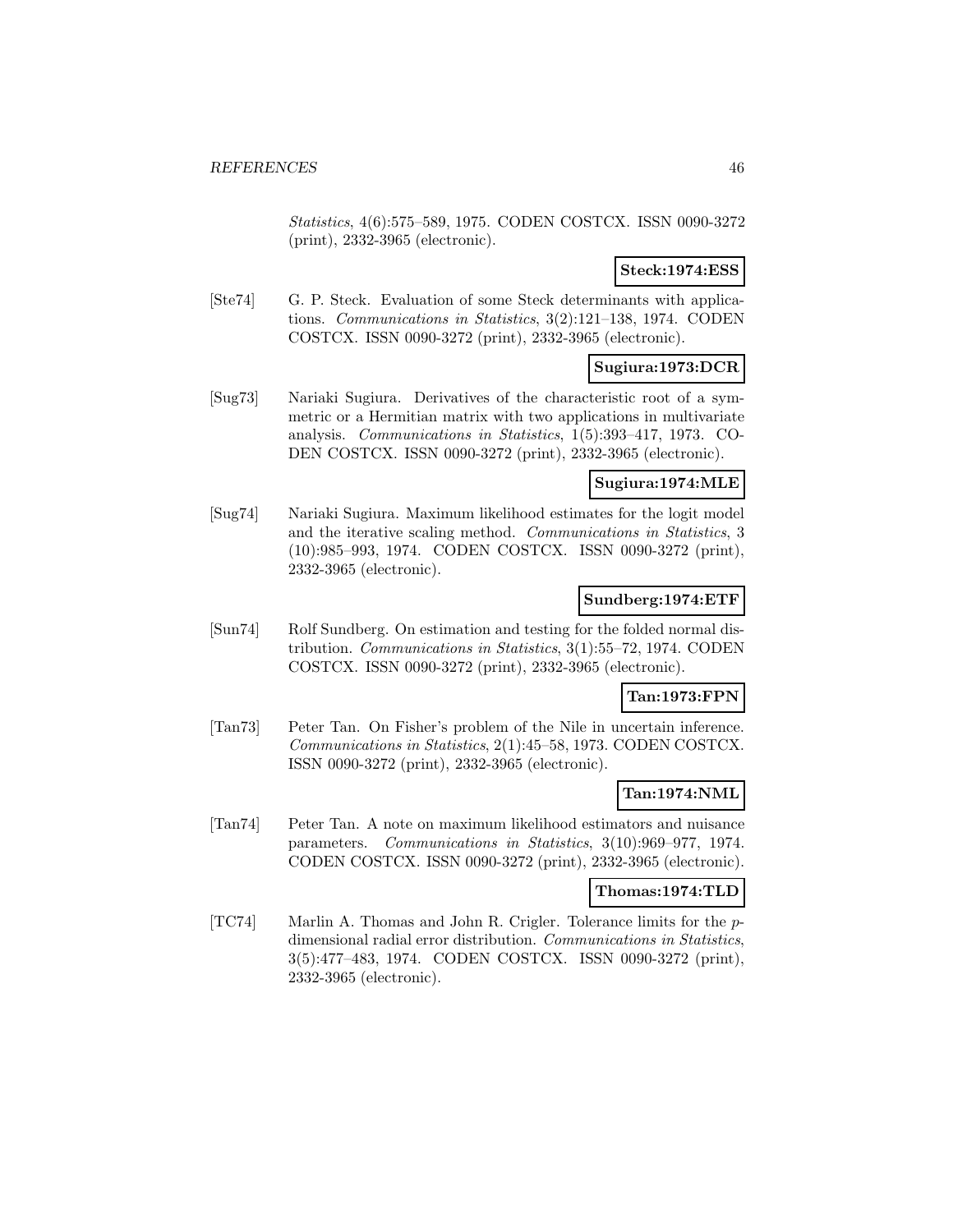#### **Thompson:1973:FPF**

[Tho73] W. A. Thompson, Jr. Finite populations; foundation for inference? Communications in Statistics, 1(1):27–38, 1973. CODEN COSTCX. ISSN 0090-3272 (print), 2332-3965 (electronic).

# **Tiku:1974:NSTa**

[Tik74a] M. L. Tiku. A new statistic for testing for normality. Communications in Statistics, 3(3):223–232, 1974. CODEN COSTCX. ISSN 0090-3272 (print), 2332-3965 (electronic).

# **Tiku:1974:TNE**

[Tik74b] M. L. Tiku. Testing normality and exponentiality in multi-sample situations. Communications in Statistics, 3(8):777–794, 1974. CO-DEN COSTCX. ISSN 0090-3272 (print), 2332-3965 (electronic).

# **Tiku:1975:NST**

[Tik75] M. L. Tiku. A new statistic for testing suspected outliers. Communications in Statistics, 4(8):737–752, 1975. CODEN COSTCX. ISSN 0090-3272 (print), 2332-3965 (electronic). See comment [Haw77].

# **Tiku:1977:RCN**

[Tik77] M. L. Tiku. Rejoinder: "Comment on 'A new Statistic for Testing Suspected Outliers'". Communications in Statistics: Theory and Methods, 6(14):1417–1422, 1977. CODEN CSTMDC. ISSN 0361- 0926 (print), 1532-415X (electronic). See [Tik75, Haw77].

#### **Tubbs:1975:NAM**

[TLD75] J. D. Tubbs, T. O. Lewis, and B. S. Duran. A note on the analysis of the MANOVA model and its application to growth curves. Communications in Statistics, 4(7):643–653, 1975. CODEN COSTCX. ISSN 0090-3272 (print), 2332-3965 (electronic).

#### **Thomas:1973:ODI**

[TM73] Marlin A. Thomas and Raymond H. Myers. Optical designs for the inverse regression method of calibration. Communications in Statistics, 2(5):419–433, 1973. CODEN COSTCX. ISSN 0090-3272 (print), 2332-3965 (electronic).

### **Tithayasai:1974:BS**

[TR74] C. Tithayasai and D. S. Robson. A blocking strategy. Communications in Statistics, 3(11):1041–1052, 1974. CODEN COSTCX. ISSN 0090-3272 (print), 2332-3965 (electronic).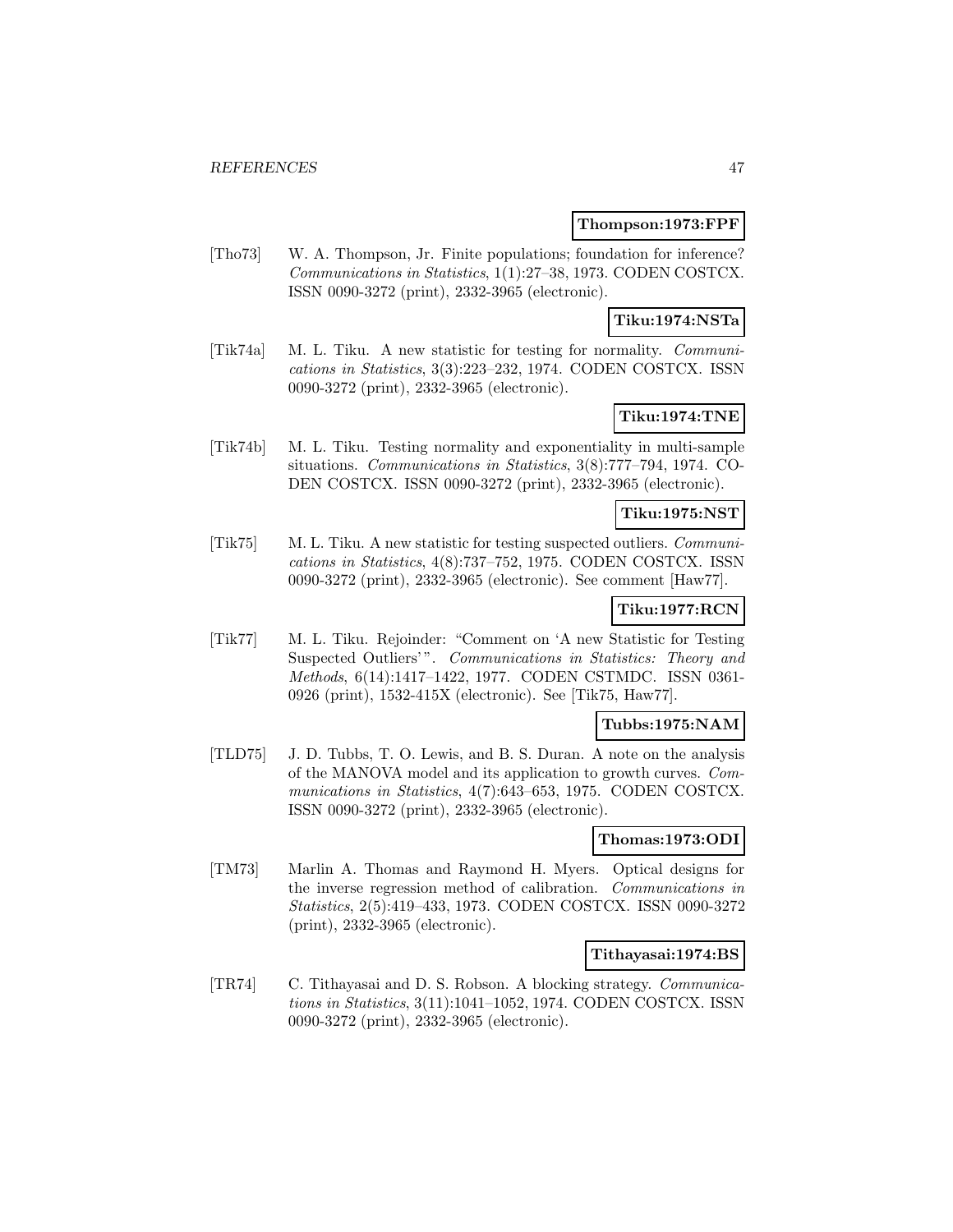# **Tiku:1974:NSTb**

[TRM74] M. L. Tiku, K. Rai, and E. Mead. A new statistic for testing exponentiality. Communications in Statistics, 3(5):485–493, 1974. CO-DEN COSTCX. ISSN 0090-3272 (print), 2332-3965 (electronic).

# **Tan:1974:EAF**

[TS74] Peter Tan and Aly Sherif. An extension and application of Fisher's bivariate exponential model. Communications in Statistics, 3(5): 455–462, 1974. CODEN COSTCX. ISSN 0090-3272 (print), 2332- 3965 (electronic).

### **Urquhart:1973:EAL**

[UWH73] N. S. Urquhart, D. L. Weeks, and C. R. Henderson. Estimation associated with linear models: a revisitation. Communications in Statistics, 1(4):303–330, 1973. CODEN COSTCX. ISSN 0090-3272 (print), 2332-3965 (electronic).

### **VanRyzin:1973:HMD**

[Van73] J. Van Ryzin. A histogram method of density estimation. Communications in Statistics, 2(6):493–506, 1973. CODEN COSTCX. ISSN 0090-3272 (print), 2332-3965 (electronic).

# **Vinod:1973:GDW**

[Vin73] H. D. Vinod. "Generalization of the Durbin–Watson statistic for higher order autoregressive processes". Communications in Statistics, 2(2):115–144, 1973. CODEN COSTCX. ISSN 0090-3272 (print), 2332-3965 (electronic).

#### **Vithayasai:1973:OTT**

[VR73] C. Vithayasai and D. S. Robson. One-and two-tailed simultaneous orthogonal contrasts. Communications in Statistics, 1(5):459–470, 1973. CODEN COSTCX. ISSN 0090-3272 (print), 2332-3965 (electronic).

# **Wang:1973:SES**

[Wan73] Y. H. Wang. Sequential estimation of the scale parameter of the Pareto distribution. Communications in Statistics, 2(2):145-154, 1973. CODEN COSTCX. ISSN 0090-3272 (print), 2332-3965 (electronic).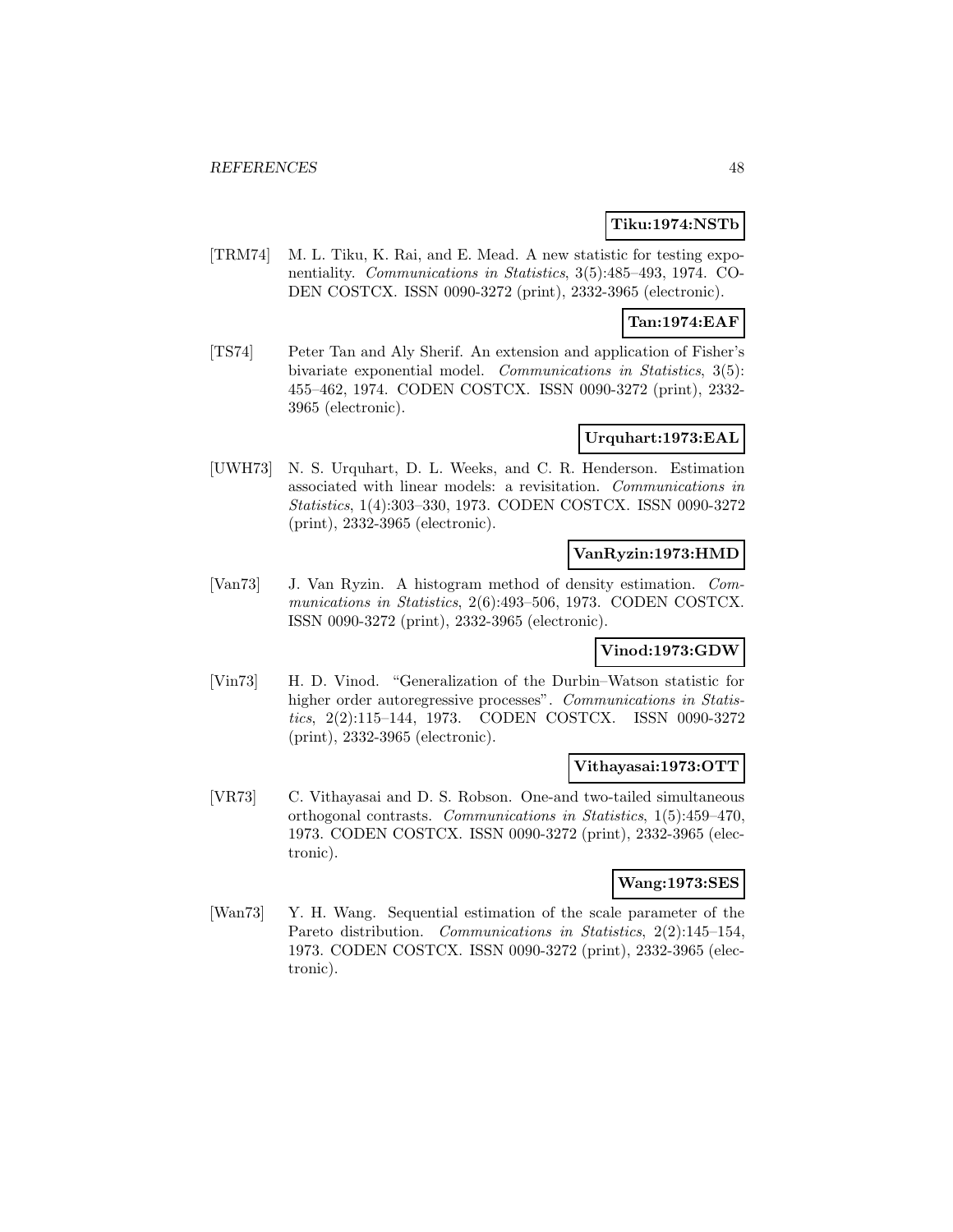#### **Warde:1974:SLR**

[War74] William D. Warde. Simple linear regression with inequality constraints on the parameters: a Bayesian approach. Communications in Statistics, 3(6):535–548, 1974. CODEN COSTCX. ISSN 0090- 3272 (print), 2332-3965 (electronic).

#### **Woolson:1974:CMC**

[WC74] Robert F. Woolson and James W. L. Cole. Comparing means of correlated variates with missing data. Communications in Statistics, 3(10):94, 1974. CODEN COSTCX. ISSN 0090-3272 (print), 2332- 3965 (electronic).

#### **Weiss:1973:SPB**

[Wei73] Lionel Weiss. Statistical procedures based on a gradually increasing number of order statistics. Communications in Statistics, 2(2):95– 114, 1973. CODEN COSTCX. ISSN 0090-3272 (print), 2332-3965 (electronic).

### **Woodward:1975:MVU**

[WG75] W. A. Woodward and H. L. Gray. Minimum variance unbiased estimation in the gamma distribution. Communications in Statistics, 4(10):907–922, 1975. CODEN COSTCX. ISSN 0090-3272 (print), 2332-3965 (electronic).

#### **Watkins:1973:UER**

[WK73] T. A. Watkins and D. M. Karn. On UMVU estimators related to the multivariate normal distribution. Communications in Statistics, 2(4):321–325, 1973. CODEN COSTCX. ISSN 0090-3272 (print), 2332-3965 (electronic).

### **Wolfe:1973:THA**

[Wol73] Douglas A. Wolfe. On testing hypotheses about function-free birameters. Communications in Statistics, 1(6):475–493, 1973. CODEN COSTCX. ISSN 0090-3272 (print), 2332-3965 (electronic).

#### **Wood:1974:DTC**

[Woo74] J. T. Wood. The distribution of transformed concordance coefficients. Communications in Statistics, 3(7):701–710, 1974. CODEN COSTCX. ISSN 0090-3272 (print), 2332-3965 (electronic).